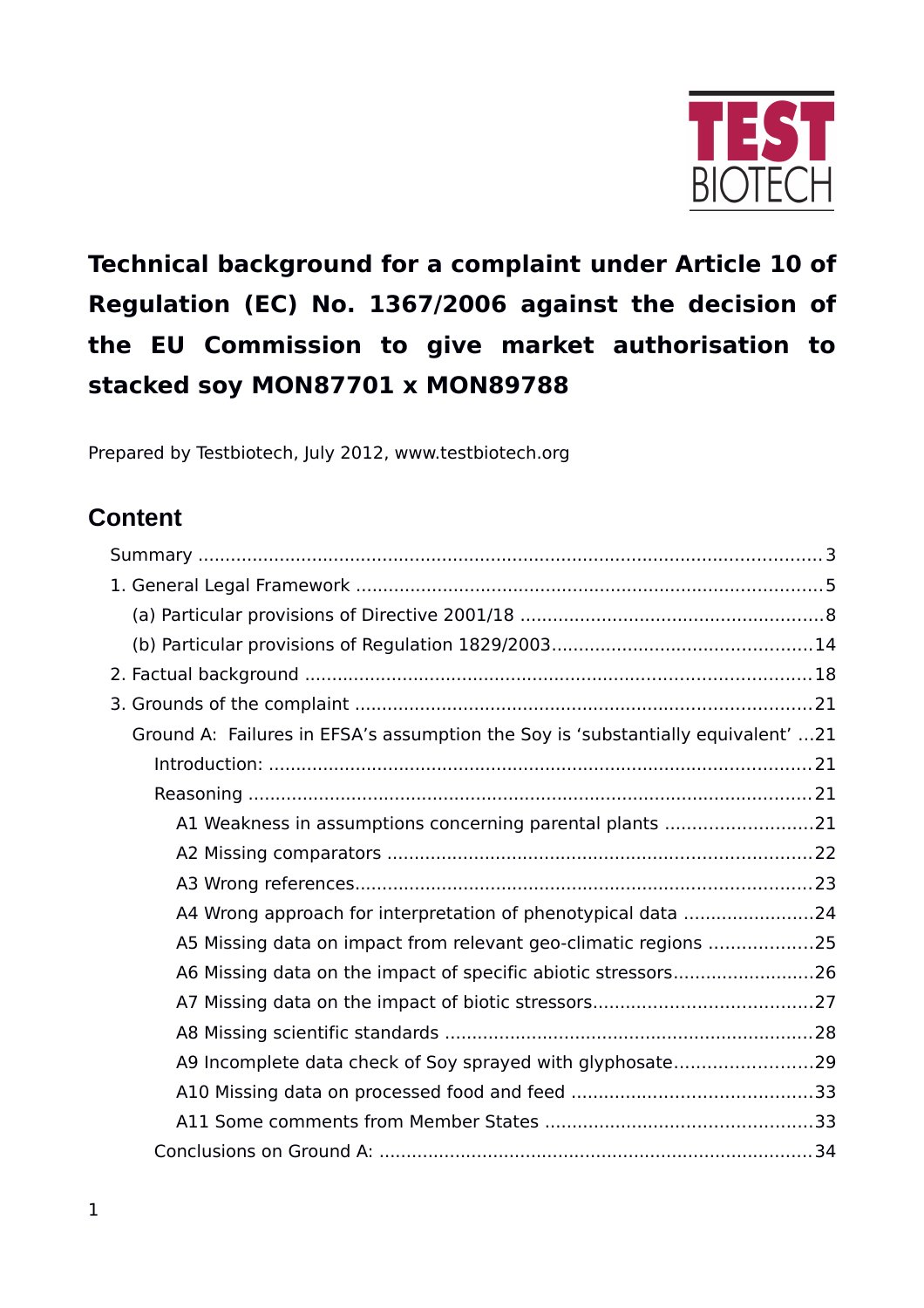| Ground B: Failure to consider synergistic/combinatorial effects36              |  |
|--------------------------------------------------------------------------------|--|
|                                                                                |  |
|                                                                                |  |
| B1: False conclusion stemming from the comparative approach 37                 |  |
| B2: Insufficient investigation of selectivity of the newly expressed toxin 38  |  |
| B3 The Cry toxin lacks authorisation under pesticide regulation 38             |  |
| B4: Not assessing the interactivity of the Bt toxin with plant constituents 39 |  |
| B5: Insufficient assessment of expression of the Bt Toxin 41                   |  |
|                                                                                |  |
| B7: Not assessing interactivity with residues from spraying 45                 |  |
| B8: Insufficient assessment of exposure and effects of processing 45           |  |
| B9: Further relevant issues: endocrinological studies 46                       |  |
| B10: Further relevant issues: transfer of biologically active compounds 46     |  |
|                                                                                |  |
| Ground C: Insufficient assessment of immunological risks 48                    |  |
|                                                                                |  |
|                                                                                |  |
|                                                                                |  |
| C3 False assumption on the digestibility of Cry proteins 51                    |  |
| C4 Missing assessment of further immunological effects 52                      |  |
|                                                                                |  |
| Ground D: Failure to request monitoring of health effects 52                   |  |
|                                                                                |  |
|                                                                                |  |
|                                                                                |  |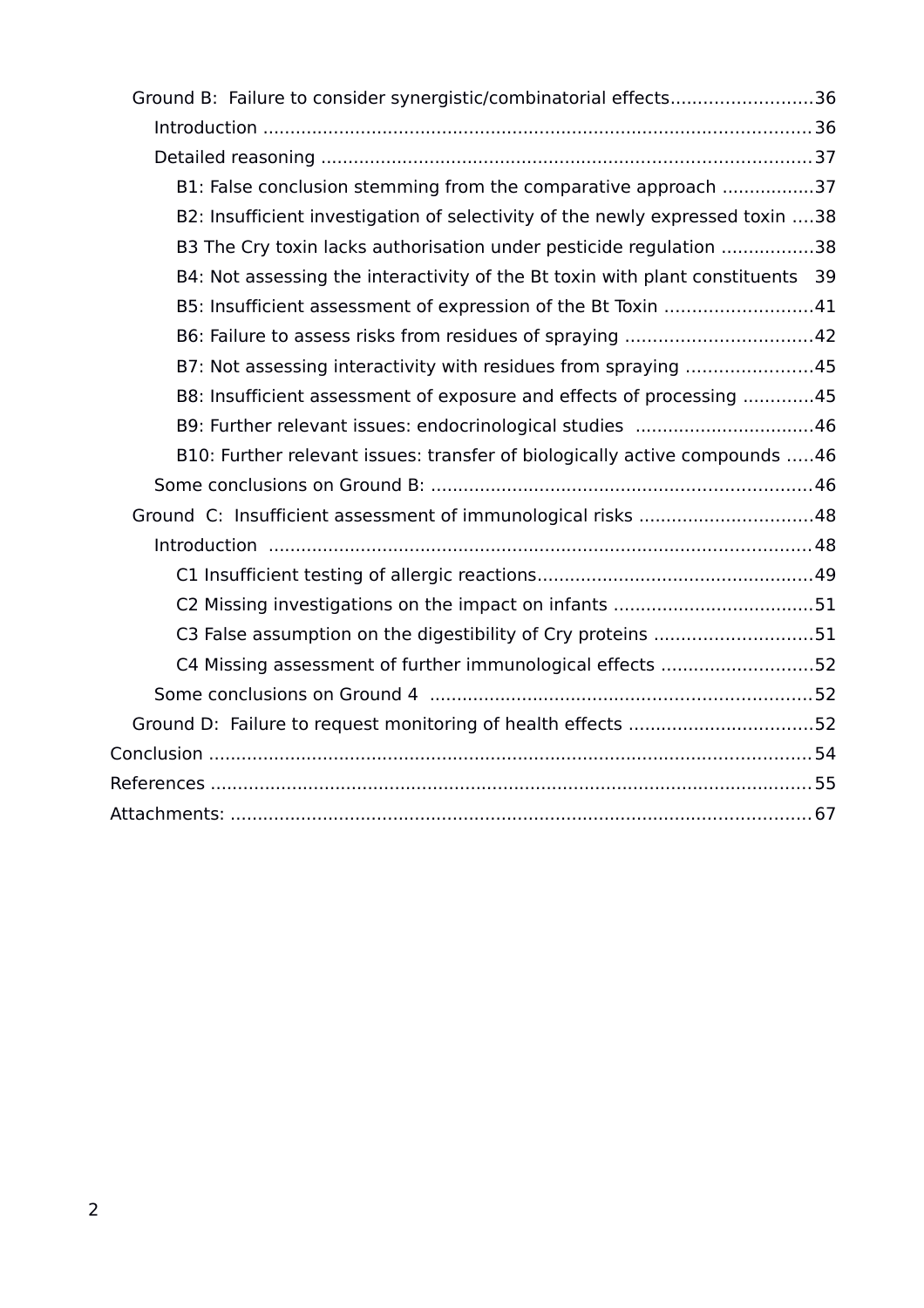# <span id="page-2-0"></span>*Summary*

Existing EU regulations foresee a high level of protection for consumers and the environment.

- For example Regulation 1829/2003 states that genetically engineered organisms "should only be authorised for placing on the Community market after a scientific evaluation of the highest possible standard." (Recital 9 of Regulation 1829/2003).
- Annex II of Directive 2001/18 requires the examination of the direct and indirect, the immediate and delayed effects of the GMO on human health or the environment.
- Directive 2001/18 requires post-marketing monitoring "in order to trace and identify any direct or indirect, immediate, delayed or unforeseen effects on human health or the environment of GMOS as or in products after they have been placed on the market."

In June 2012, the EU Commission issued a market authorisation for the genetically engineered soybean MON87701 x MON89788, based on an opinion from EFSA. Testbiotech examined EFSA´s opinion and the decision of the EU Commission. In this technical background, based on the analysis of the risk analysis as performed, we show that EFSA´s opinion and the decision of the Commission do not fulfil the requirements of current EU Regulations. The technical background is further underpinned by legal analysis and is based on scientific findings.

The four grounds of complaint are that:

- EFSA did not require Monsanto to submit evidence based on appropriate comparators and/or it erred in concluding that the genetically engineered soybean is 'substantially equivalent' to that comparator;
- EFSA failed to consider and/or require Monsanto's environmental risk assessment to investigate the synergistic/ combinatorial effects leading to enhanced toxicity of the whole food/feed;
- EFSA failed to require Monsanto to undertake a sufficient assessment of the immunological risks posed by the Soy in issue and
- Failed to ensure that an appropriate monitoring plan was put in place.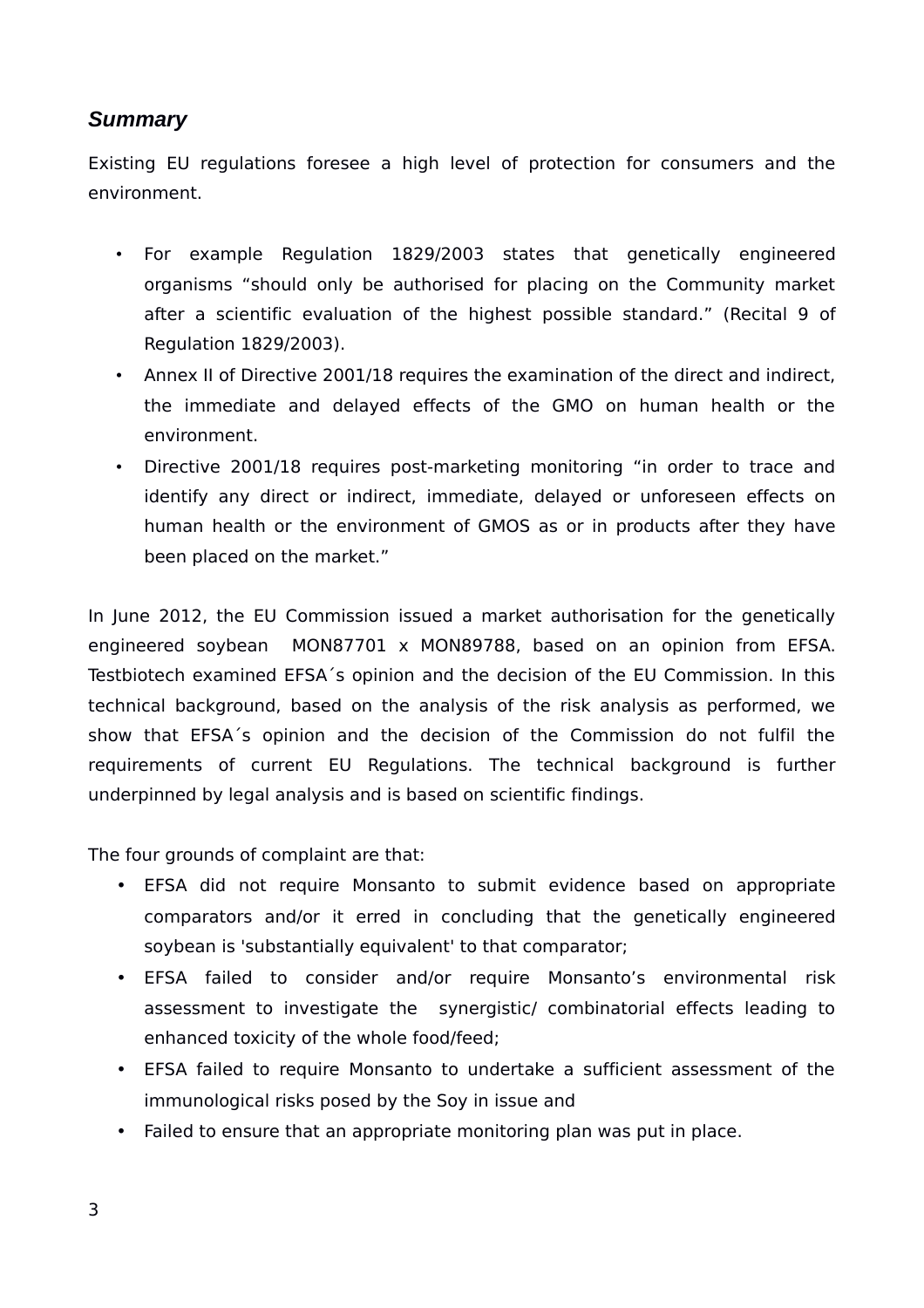In the detailed reasoning of the complaint, Testbiotech sets out some of the technical details behind this complaint, which may require further discussion. However, some of the deficiencies are self evident and crucial to Testbiotech's submission that the overall risk analysis is fundamentally flawed. Some of the most obvious deficiencies and failures are:

- The genetically engineered soybean was developed to be grown in Brazil in particular. However, no data were made available on the compositional analysis of the soybean grown in Brazil and the impact of the various geo-climatic regions in Brazil on the plants´ composition.
- Many of the dossiers prepared by industry do not fulfil basic scientific standards (such as Good Laboratory Practise), and were not peer reviewed by external scientists. This is also the case for crucial investigations into allergenic risks.
- The insecticidal protein as produced in the plants was never assessed as required under pesticide regulation.
- The residues from spraying with the complementary herbicide glyhopsate were not taken into account nor any combinatorial effects with the insecticide or any other combinatorial effects.
- Assessment of human and animal exposure to the insecticidal protein did not take into account very common usages of soybeans such as soybean sprouts, fermented products, baby food or milk produced from the soybeans.
- The assessment of allergenic risks was based on too few samples. It left aside specific risks which are highly relevant for infants. No other risks for the immune system besides allergenic diseases were explored.
- No feeding study was performed with the stacked soybeans to investigate potential health effects.
- The Commission did not request any monitoring of the effects of the Soy on health.

Art. 10 of EU Regulation 1367/2006, allows NGOs active in the field of environmental protection to request re-examination of Commission decisions. Based on this regulation we request the re-examination of the risk analysis by EFSA and the EU Commission as well as immediate withdrawal of market authorisation for soybean MON87701 x MON89788.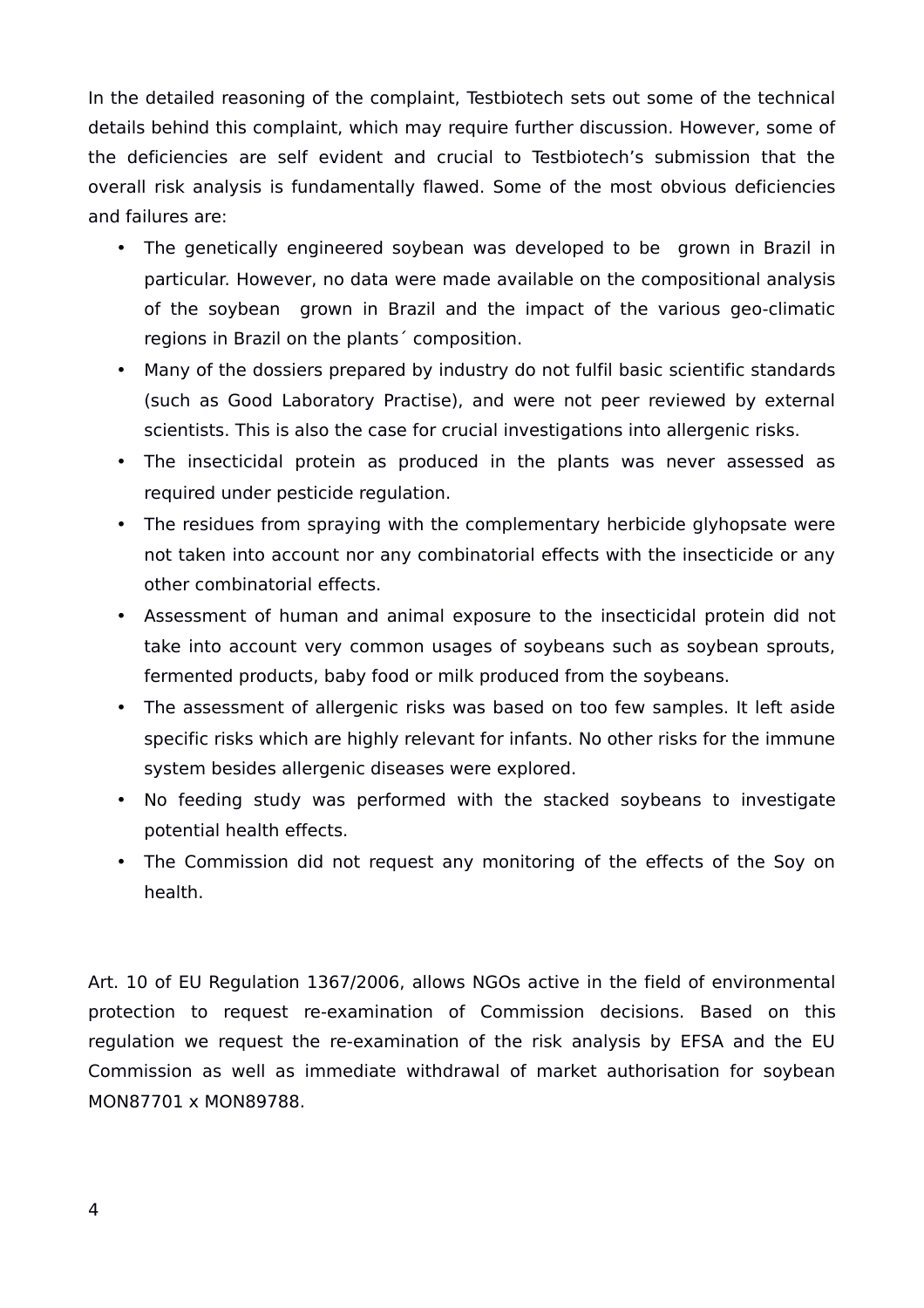# <span id="page-4-0"></span>**1. General Legal Framework**

Regulation 1829/2003 on genetically modified food and feed ("the GM Regulation") states that, in order to protect human and animal health, food and feed that consists of, contains, or is produced from genetically modified organisms should undergo a safety assessment before it is placed on the market in the European Union.

"Genetically modified organism" is defined in Article 2(2) of Directive 2001/18 as "an organism, with the exception of human beings, in which the genetic material has been altered in a way that does not occur naturally by mating and/or natural recombination", where an "organism" is defined in Article 2(1) as "any biological entity capable of replication or of transferring genetic material".

Food and/or feed that consists of, contains, or is produced from, genetically modified organisms must not:

- "have adverse effects on human health, animal health or the environment": Articles 4(1)(a) and 16(1)(a) GM Regulation; or
- be placed on the market "unless it is covered by an authorisation granted in accordance with" the GM Regulation: Articles 4(2) and 16(2) GM Regulation.

In order to gain an authorisation, an application must be made to the competent authority of a Member State: Articles 5(2) and 17(2) GM Regulation. That application should include, among other things:

- "a copy of the studies, including, where available, independent, peerreviewed studies, which have been carried out and any other material which is available to demonstrate that the food complies with the criteria referred to in Article  $4(1)$   $[/16(1)]$ ": Articles 5(3)(e) and 17(3)(e) GM Regulation; and
- "either an analysis, supported by appropriate information and data, showing that the characteristics of the food are not different from those of its conventional counterpart, having regard to the accepted limits of natural variations for such characteristics and to the criteria specified in Article 13(2)(a), or a proposal for labelling the food...": Articles 5(3)(f) and 17(3)(f) GM Regulation.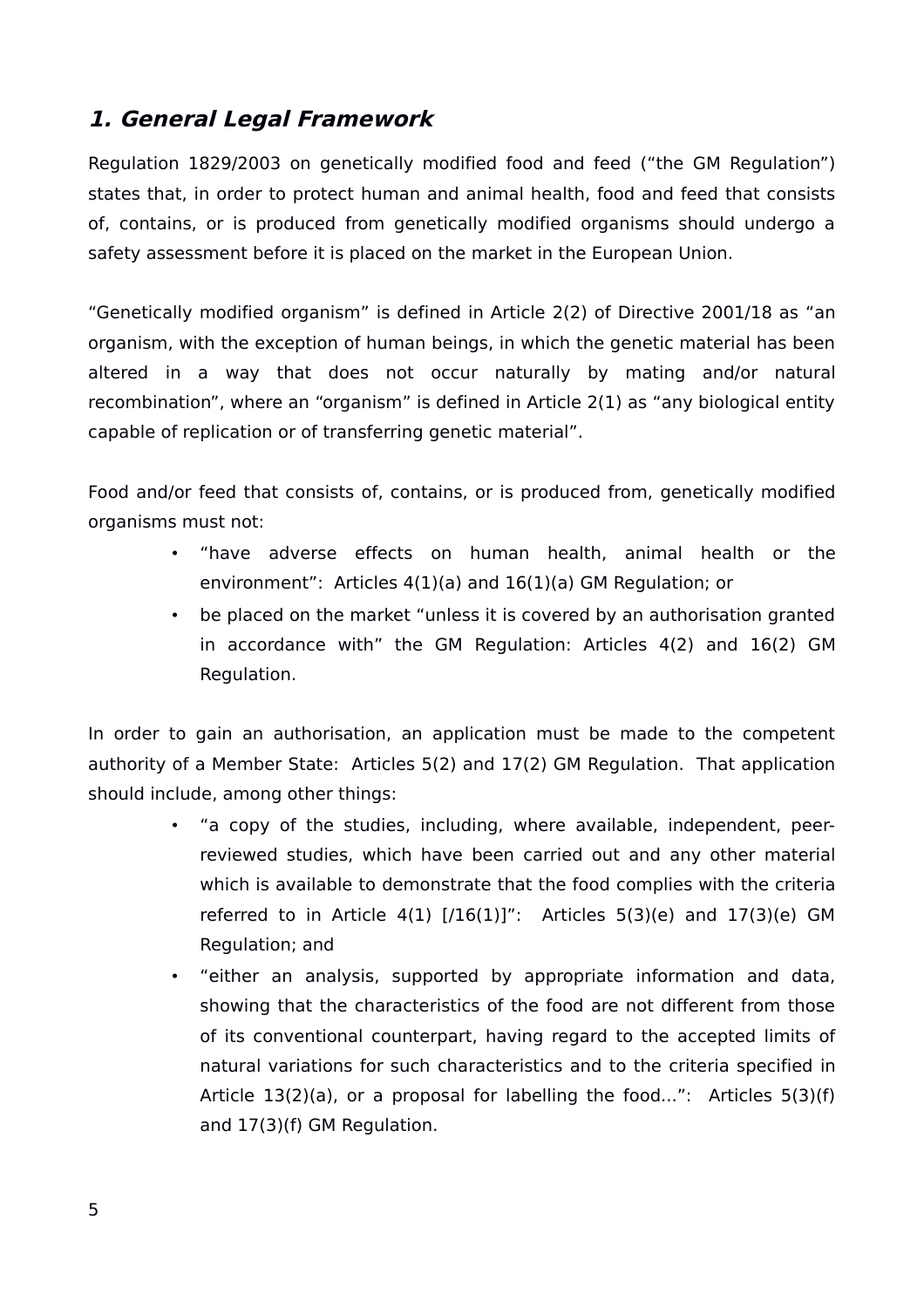The European Food Safety Authority was established by Regulation 178/2002 laying down the general principles and requirements of food law, establishing the European Food Safety Authority and laying down procedures in matters of food safety ("the Food Safety Regulation").

Chapter II Section 1 of the Food Safety Regulation makes clear the "General Principles of Food Law" upon which European measures, such as the GM Regulation, should be based. These include:

- The "General Objective" of "a high level of protection of human life and health and the protection of consumers' interests": Article 5 of the Food Safety Regulation (reflected in Recital (3) ;
- The principle of "Risk Analysis". According to Article 6 of the Food Safety Regulation:

"(1) In order to achieve the general objective of a high level of protection of human health and life, food law shall be based on risk analysis except where this is not appropriate to the circumstances or the nature of the measure.

(2) Risk assessment shall be based on the available scientific evidence and undertaken in an independent, objective and transparent manner."

The GM Regulation was adopted with a view to achieving these General Principles by giving special weight to the precautionary principle. Recitals (2), (3) and (9) make clear:

"(2) A high level of protection of human life and health should be ensured in the pursuit of [Union] policies.

(3) In order to protect human and animal health, food and feed consisting of, containing or produced from genetically modified organisms...should undergo a safety assessment through a [Union] procedure before being placed on the market within the [Union].

(9) The new authorisation procedures for genetically modified food and feed should...make use of the new framework for risk assessment in matters of food safety set up by [the Food Safety Regulation]. Thus, genetically modified food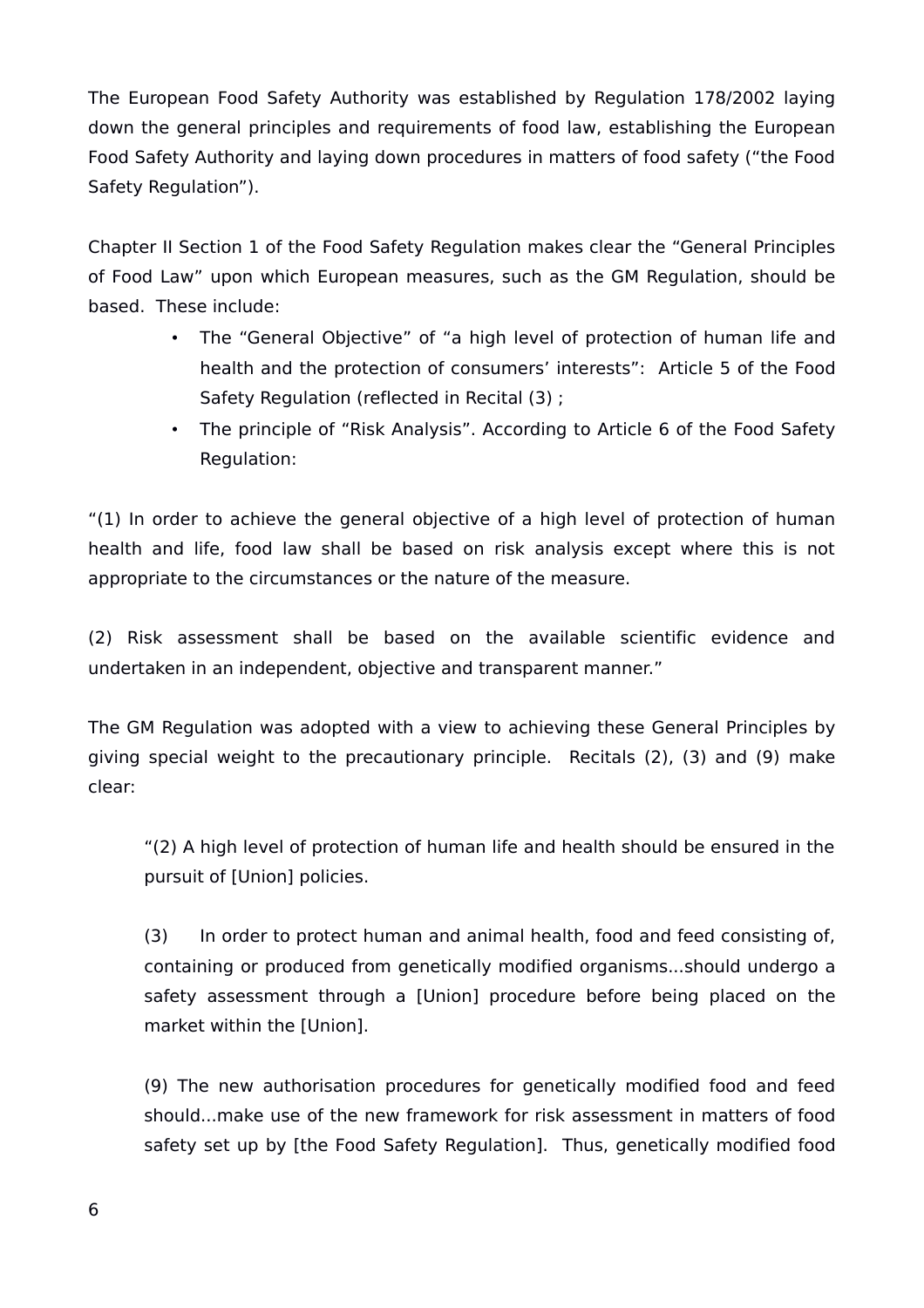and feed should only be authorised for placing on the Community market after a scientific evaluation of the highest possible standard, to be undertaken under the responsibility of the European Food Safety Authority (Authority), of any risks which they present for human and animal health and, as the case may be, for the environment. This scientific evaluation should be followed by a risk management decision by the Community, under a regulatory procedure ensuring close cooperation between the Commission and the Member States."

In the context of these General Principles, the European Food Safety Authority is mandated to issue guidance on the manner in which it will assess applications for authorisations under the GM Regulation. In particular:

- Under Article 23(b) of the Food Safety Regulation, one of its tasks is that it must "promote and coordinate the development of uniform risk assessment methodologies in the fields falling within its mission";
- Under Articles 5(8) and 17(8) GM Regulation, it "shall publish detailed guidance to assist the applicant in the preparation and presentation of the application";

It has issued two Guidance documents of particular relevance to the present application. These are the "Guidance on the submission of applications for authorisation of genetically modified food and feed and genetically modified plants for food or feed uses under Regulation (EC) No 1829/20031" (EFSA 2011 c), and the "Guidance Document of the Scientific Panel on Genetically Modified Organisms for the risk assessment of genetically modified plants containing stacked transformation events", adopted on 16 May 2007 ("EFSA Guidance (2007)").

These guidance documents outline the European Food Safety Authority's own view of how, in practice, it will discharge its obligation to conduct a "scientific evaluation of the highest possible standard" (Recital (9) GM Regulation), and to do so using a 'uniform methodology' (Article 23(b) Food Safety Regulation) and "based on the available scientific evidence and... in an independent, objective and transparent manner" (Article 6(2) Food Safety Regulation).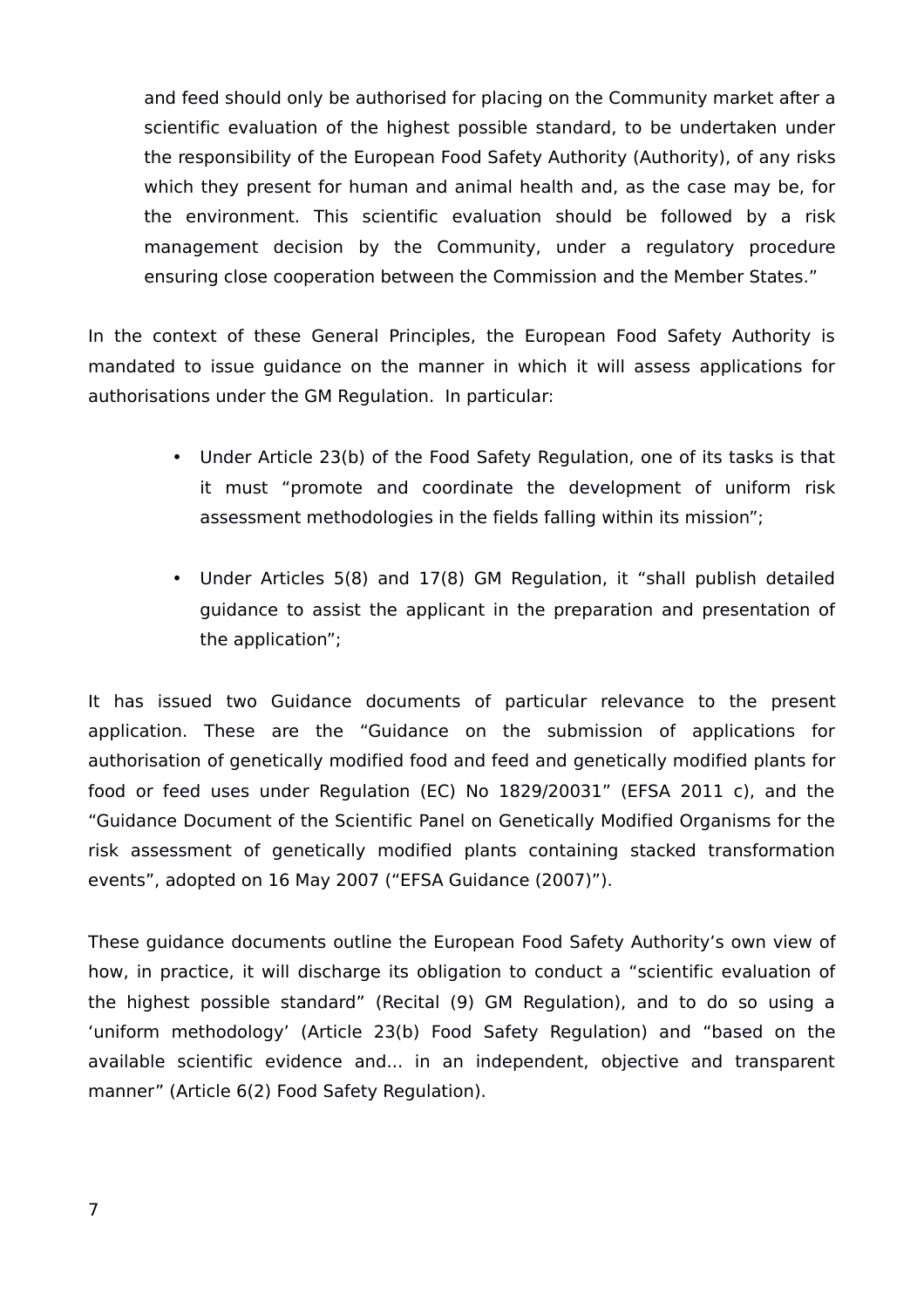# <span id="page-7-0"></span>**(a) Particular provisions of Directive 2001/18[1](#page-7-1)**

Directive [2](#page-7-2)001/18<sup>2</sup> requires that the placing on the market of a genetically modified organism (GMO) as or in a product may only take place after written consent by the competent authority has been given (Article 19). The application for such consent (notification, Article 13) must be accompanied by an environmental risk assessment, by other information, and by a monitoring plan (Article 13(2.b, 2.a, and 2.e)).

## **The environmental risk assessment**

Recital (19) of Directive provides that "[a] case-by-case environmental risk assessment should always be carried out prior to a release. It should also take due account of potential cumulative long-term effects associated with the interaction with other GMOs in the environment." Moreover, "[n]o GMOs, as or in products, intended for deliberate release are to be considered for placing on the market without first having been subjected to satisfactory field testing at the research and development stage in ecosystems which could be affected by their use."

Recital 33 of the Directive indicates that the environmental risk assessment submitted as part of the notification procedure has to be "full". Recital 55 stresses the importance of following "closely" the development and use of GMOs.

Article 13 (2.b) provides that the notification shall be accompanied by "the" environmental risk assessment and the conclusions required in Annex II, section D. Annex II section D provides that information on the points listed in sections D1 or D2 should be included, as appropriate, in notifications with a view to assisting in drawing conclusions on the potential impact from the release or the placing on the market of GMOs. This information is to be based on the environmental risk assessment carried out in accordance with the principles laid down by sections B and C of Annex II to the Directive.

<span id="page-7-1"></span><sup>1</sup> These chapters are mostly derived from Ludwig Kraemer Dossier, 2012, attached

<span id="page-7-2"></span><sup>2</sup> Directive 2001/18/EC of 12 March 2001 on the deliberate release into the environment of genetically modified organisms and repealing Council Directive 90/220/EEC, OJ 2001, L 106 p.1. ("the Directive").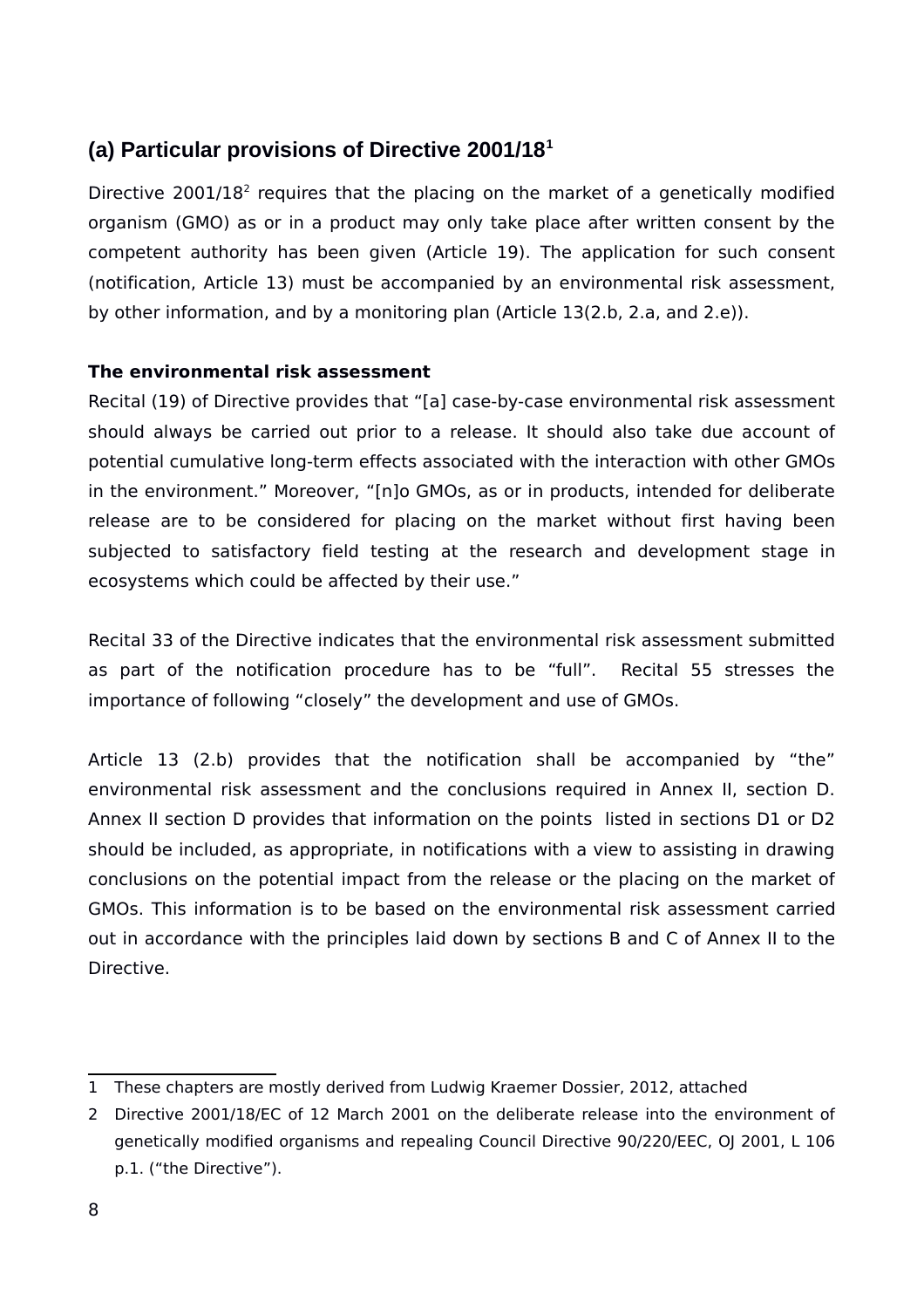Accordingly, the principles with which environmental risk assessments should comply are laid down in Annex II to the Directive. Annex II indicates that the environmental impact assessment is not limited to an examination of the effects of genetically modified products containing GMO on the natural environment, it must also examine the effects on human health. This follows from the general objective of Directive 2001/18 as laid down in Article 1 – "[i]n accordance with the precautionary principle, the objective of this Directive is...to protect human health and the environment"<sup>[3](#page-8-0)</sup>, in Recital 5 of the Directive, and the reference to "human health or the environment" in Annex II itself, where this reference appears five times in the introductory remarks and in each of the four parts A to D of that Annex. Further, section A of Annex II states that:

"The objective of an [environmental risk assessment] is, on a case by case basis, to identify and evaluate potential adverse effects of the GMP, either direct, indirect, immediate or delayed, on human health and the environment which the deliberate release or the placing on the market of GMOs may have. The [environmental risk assessment] should be conducted with a view to identifying if there is a need for risk management and if so, the most appropriate methods to be used."

Finally, it is to be noted that it follows from Article 191(1) TFEU (The Treaty of the Functioning of the European Union) that in EU law, the "protection of the environment" includes the protection of human health<sup>[4](#page-8-1)</sup>.

The introductory remarks to Annex II of the Directive state: "A general principle of environmental risk assessment is also that an analysis of the 'cumulative long-term effects' relevant to the release and the placing on the market is to be carried out. 'Cumulative long-term effects' refers to the accumulated effects of consents on human health and the environment". Thus, the continued consumption of genetically modified plants, where herbicide residues might be present, should be submitted to risk assessment as a matter of course.

<span id="page-8-0"></span><sup>3</sup> The importance of the protection of human health is reinforced by the multiple references to it in the Directive – see: Article 13(6), in Recital 5 of the Directive, and the reference to "human health or the environment" in Annex II itself, where this reference appears five times in the introductory remarks and in each of the four parts A to D of that Annex.

<span id="page-8-1"></span><sup>4</sup> Article 191(1) TFEU: " Union policy on the environment shall contribute to the pursuit of the following objectives:... – protecting human health..."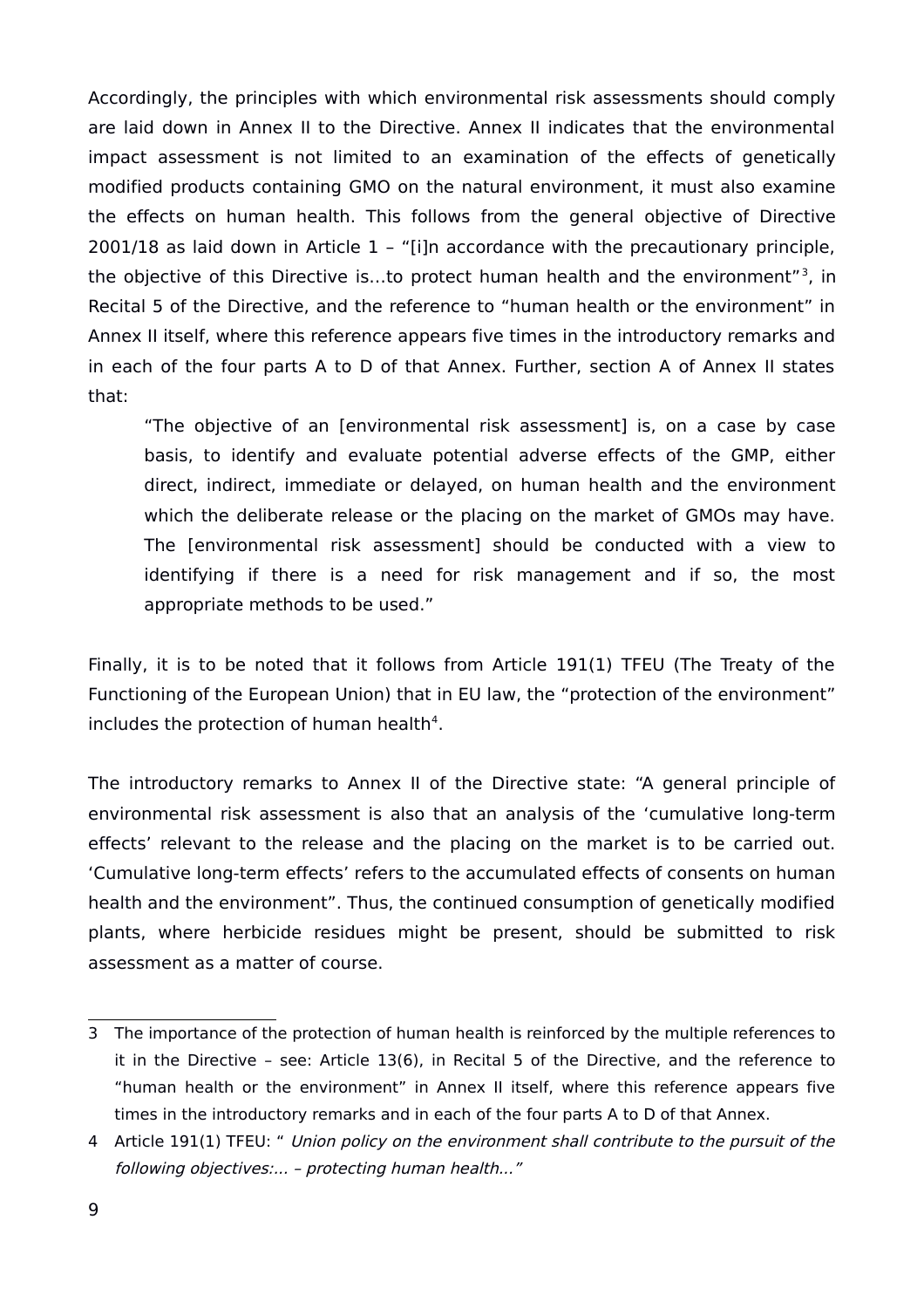Section B sets out the general principles governing the performance of an environmental risk assessment, which include "identified characteristics of the GMP and its use which have the potential to cause adverse effects should be compared to those presented by the non-modified organism from which it is derived and its use under corresponding situations."

Section C.2 of Annex II describes the "Steps in the environmental risk assessment". As a first step, that part requires the identification of characteristics that may cause adverse effects, and gives a general indication of what has to be done, noting that "it is important not to discount any potential adverse effect on the basis that it is unlikely to occur". Section C.2 then alerts to "Potential adverse effects of GMOs will vary from case to case and may include: - disease to humans including allergenic or toxic effects…" Finally, Section C.2 outlines the steps involved in reaching an overall assessment of the risk posed by a genetically modified plant. These include the evaluation of the potential consequences of the adverse effects (for which the evaluation should assume that such an effect will occur), the evaluation of the likelihood of and the risk posed the occurrence of each potential adverse effect, and the identification of risk management strategies.

The conclusions of the risk assessment shall be part of the notification, in order to allow the competent authority to draw its own conclusions (Annex II, part D). The conclusions on the risk assessment shall include "Possible immediate and/or delayed effects on human health resulting from potential direct and indirect interactions of the GMOs [GMHP] and persons working with, coming into contact with or in the vicinity of the GMO [GMHP] release(s)"[5](#page-9-0) .

It follows from these provisions that the environmental risk assessment has to include all effects which the placing of a GMO on the market may have on human health, including any possible cumulative effects. This also includes the potential effects of the use of herbicides or pesticides on the GMO plant or product. Of particular importance is the fact that the assessment of a particular potential adverse effect may not be excluded from the overall assessment on the basis that it is considered it is unlikely to occur. Although the likelihood of a potential adverse effect is one factor of the evaluation, the magnitude of its potential consequences and the risks it would

<span id="page-9-0"></span><sup>5</sup> Directive 2001/18, Annex II, part D1 no.6 and part D2 no.6. Part D1 refers to GMOs other than higher plants, part D2 to genetically modified higher plants (GMHP). For reasons of simplification the two sections D1 no. 6 and D2 no. 6 were assembled in one text.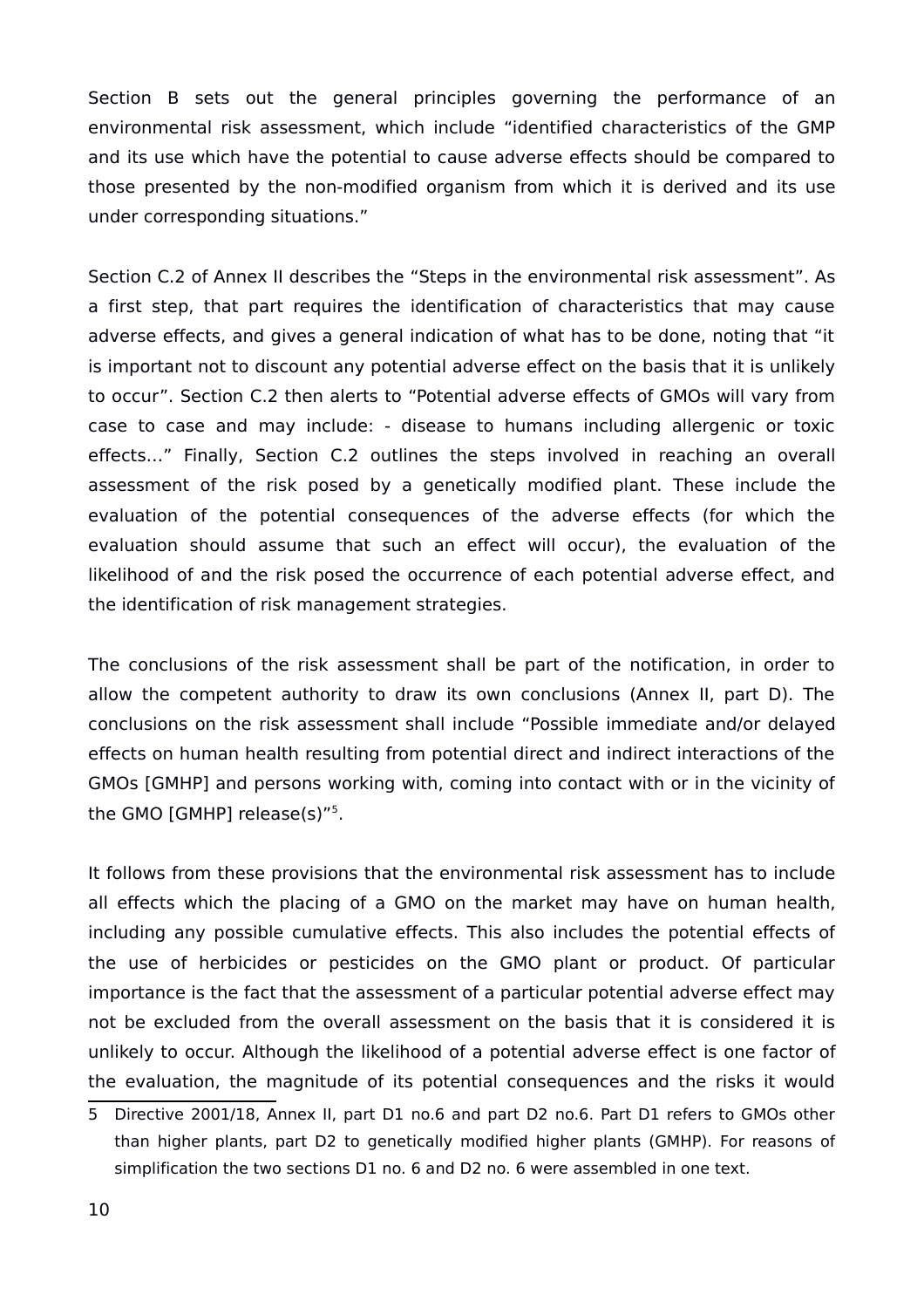pose to the environment and human health must still be assessed, and both of these elements should be taken into account in the overall risk assessment.

#### **Other information**

"Other information" which has to accompany every notification under Article 13 of Directive 2001/18, shall include "considerations for human health and animal health, as well as plant health: (i) toxic or allergenic effects of the GMO and/or their metabolic products<sup>[6](#page-10-0)</sup>, furthermore "identification and description of non-target organisms which may be adversely affected by the release of the GMO, and the anticipated mechanisms of any identified adverse interaction"[7](#page-10-1)and, as a catch-all formula "other potential interactions with the environment"<sup>[8](#page-10-2)</sup>. For genetically modified higher plants (GMHP), Annex IIIB applies, this requires the notifier to supply, with his notification, the following information: "Information on any toxic, allergenic, or other harmful effects on human health arising from the genetic modification"<sup>[9](#page-10-3)</sup>; "Information on the safety of the GMHP to animal health, particularly regarding any toxic, allergenic or other harmful effects arising from the genetic modification, where the GMHP is intended to be used in animal feedstuffs" $^{10}$  $^{10}$  $^{10}$ ; and "Potential interactions with the abiotic environment" $^{11}$  $^{11}$  $^{11}$ .

This wording with regard to the "other information" is thus again very broad and tries to cover all effects that the GMO product might have on human health or animal health. The choice of the terms "arising from the genetic modification" clarifies that information is to be supplied not only on the effects caused directly by the GMO, but also on all other harmful effects on human or animal health and which are, in one way or another, related to the genetically modified plant.

#### **The monitoring plan**

According to Article 13(2.(e), a monitoring plan has to accompany the notification; the plan shall be established in accordance with Annex VII to the Directive. Its objectives are underlined by recital 43 of Directive 2001/18 which states: "it is necessary to introduce into this Directive an obligation to implement a monitoring plan in order to

<span id="page-10-0"></span><sup>6</sup> Directive 2001/18, Annex III A, section II, C.2(i)

<span id="page-10-1"></span><sup>7</sup> Directive 2001/18, Annex IIIA, section IV B12.

<span id="page-10-2"></span><sup>8</sup> Directive 2001/18, Annex IIIA, section IV B.16.

<span id="page-10-3"></span><sup>9</sup> Directive 2001/18, Annex IIIB, section D no.7.

<span id="page-10-4"></span><sup>10</sup> Directive 2001/18, annex IIIB, section D no.8.

<span id="page-10-5"></span><sup>11</sup> Directive 2001/18, annex IIIB, section D no11.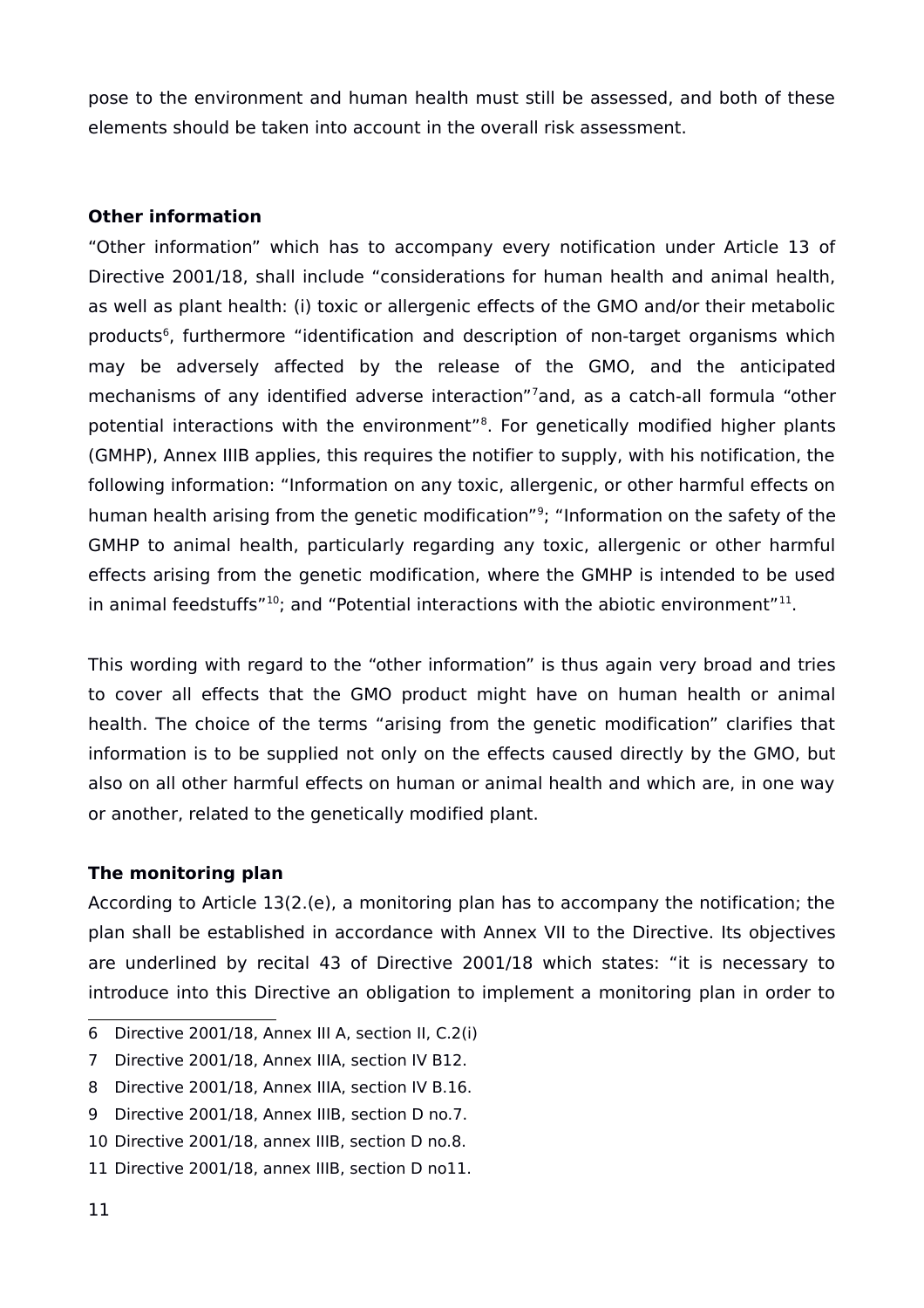trace and identify any direct or indirect, immediate, delayed or unforeseen effects on human health or the environment of GMOS as or in products after they have been placed on the market". The use of the word "any" both in the Recital 43 and in Annex VII itself demonstrates that the purpose of the monitoring plan is to discover all possible impacts of adverse effects of GMOs, including those effects not foreseen in the environmental risk assessment ("unforeseen").

This interpretation is confirmed by the provisions in Annex VII on the design of the monitoring plan: the plan has to

- I. be detailed on a case by case basis (Annex VII, C.1);
- II. take into account the relevant environmental conditions where the GMO is expected to be released (C.2);
- III. incorporate general surveillance for unanticipated adverse effects (C.3);
- IV. provide for case-specific monitoring, though routine surveillance practices that "were already established" are allowed in appropriate cases (C.3.1 and C.3.2);
- V. facilitate the observation "in a systematic manner" of the release of the GMO in the receiving environment and the interpretation of these observations "with respect to human health or the environment" (C.4).

In 2002, the Council adopted, by way of a Decision, guidance notes "supplementing Annex VII"<sup>[12](#page-11-0)</sup>. The guidance notes "shall be used as a supplement to Annex VII of Directive 2001/18/EC" (Article 1). The guidance notes repeat in the introduction that the purpose of the monitoring plans is to "trace and identify any direct or indirect, immediate, delayed or unforeseen effects on human health or the environment of GMOs as or in products after they have been placed on the market".

The guidance notes first repeat the objective and general principle of the monitoring plan of Annex VII to Directive 2001/18 and then add: "In addition, monitoring of potential adverse cumulative long-term effects should be considered as a compulsory part of the monitoring plan"(part B). They clarify what is to be understood by by the terms "direct effects", "indirect effects", "immediate effects" and "delayed effects".

With regard to unforeseen effects, the guidance notes indicate: "it is very difficult if not impossible to predict the appearance of potential, unforeseen or unanticipated

<span id="page-11-0"></span><sup>12</sup> Decision 2002/811/EC of 3 October 2002 establishing guidance notes supplementing Annex VII to Directive 2001/18/EC, OJ 2002, L 280 p.27.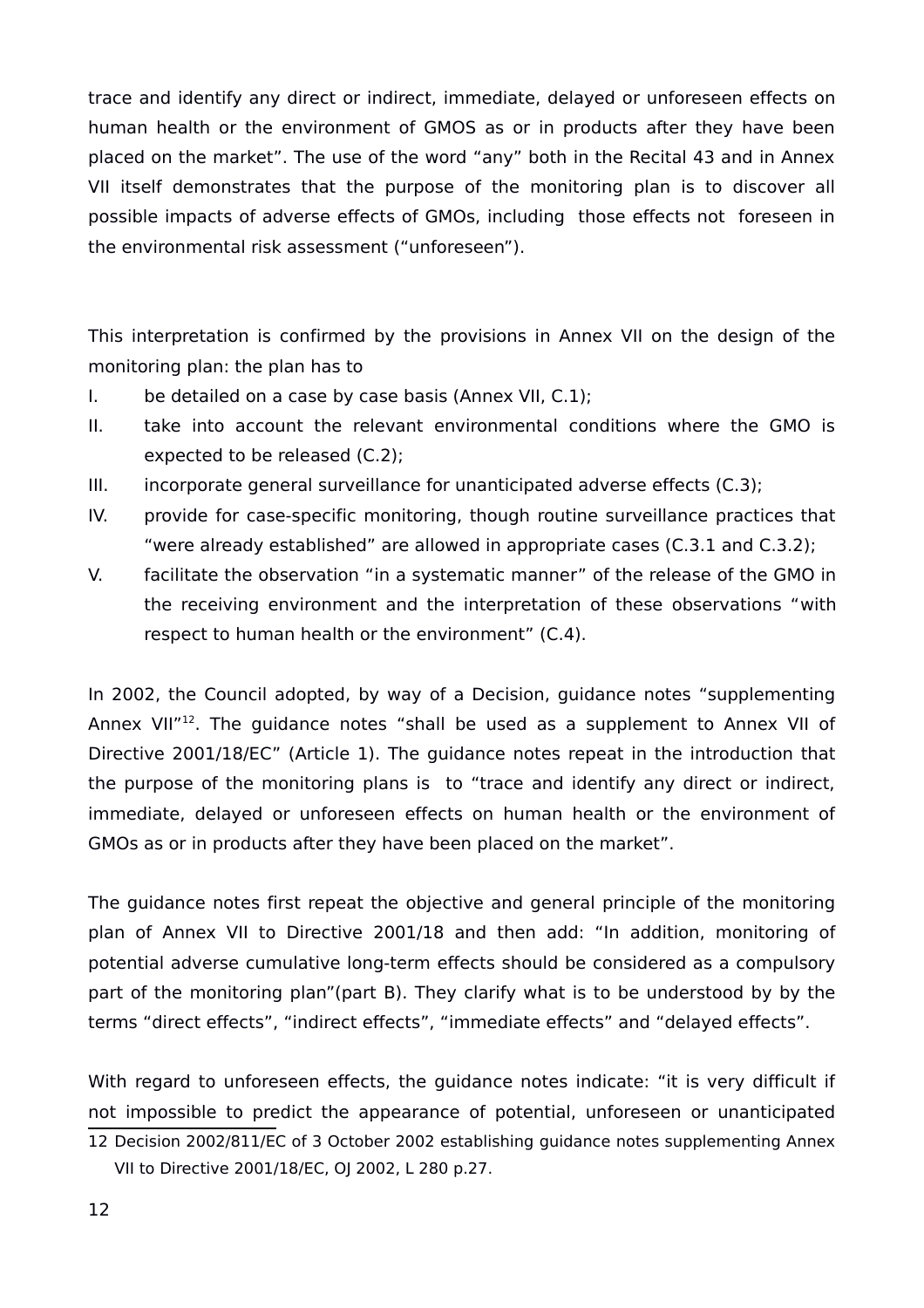effects that were not highlighted in the risk assessment. General surveillance for potential unforeseen or unanticipated effects should, therefore, be considered as a part of the monitoring strategy" (part C). This statement indicates that notifier may not limit his monitoring plan to those risks identified in the environmental risk assessment which had to be made according to Article 13(2.b) and Annex II section D to Directive 2001/18.

The guidance notes also expressly state that the time-period for monitoring would depend on the circumstances, but could extend to a number of years (part C- 1.5). This is another indication that potential cumulative effects of genetically modified plants hand herbicide residues are to be controlled.

Case-specific monitoring (part C-1.3.1) should focus on "all the potential effects on human health and the environment identified in the risk assessment". It should begin with determining the case-specific objectives of the monitoring strategy, which "include" the identification of the occurrence and impact of potential adverse effects of the GMO or its use that were made in the environmental risk assessment. The strategy should indicate that these assumptions are to be confirmed by the casespecific monitoring. With regard to potential effects on human health, the guidance notes specify that such effects will depend on the inherent nature of a GMO and its specific genetic modification.

For unforeseen adverse effects that were not predicted in the risk assessment, the guidance notes make provision for a "general surveillance" (part C- 1.3.2) which consists of "routine observation ("look – see") approach". Such surveillance should be carried out over a longer period of time and possibly a wider area than the casespecific monitoring, though the type of general surveillance would depend on the type of unforeseen adverse effects. The notes indicate that the general surveillance could make use of established routine surveillance practices "where compatible"; then the established routine surveillance practice should be described in the plan, including any necessary alignment to the general surveillance. "Food surveys" are expressly mentioned (part C -1.7) as one example of existing systems.

The guidance notes contain a number of other indications, such as the monitoring methodology (part C- 2) and analysis, reporting and review (part C-3) which will not be set out here.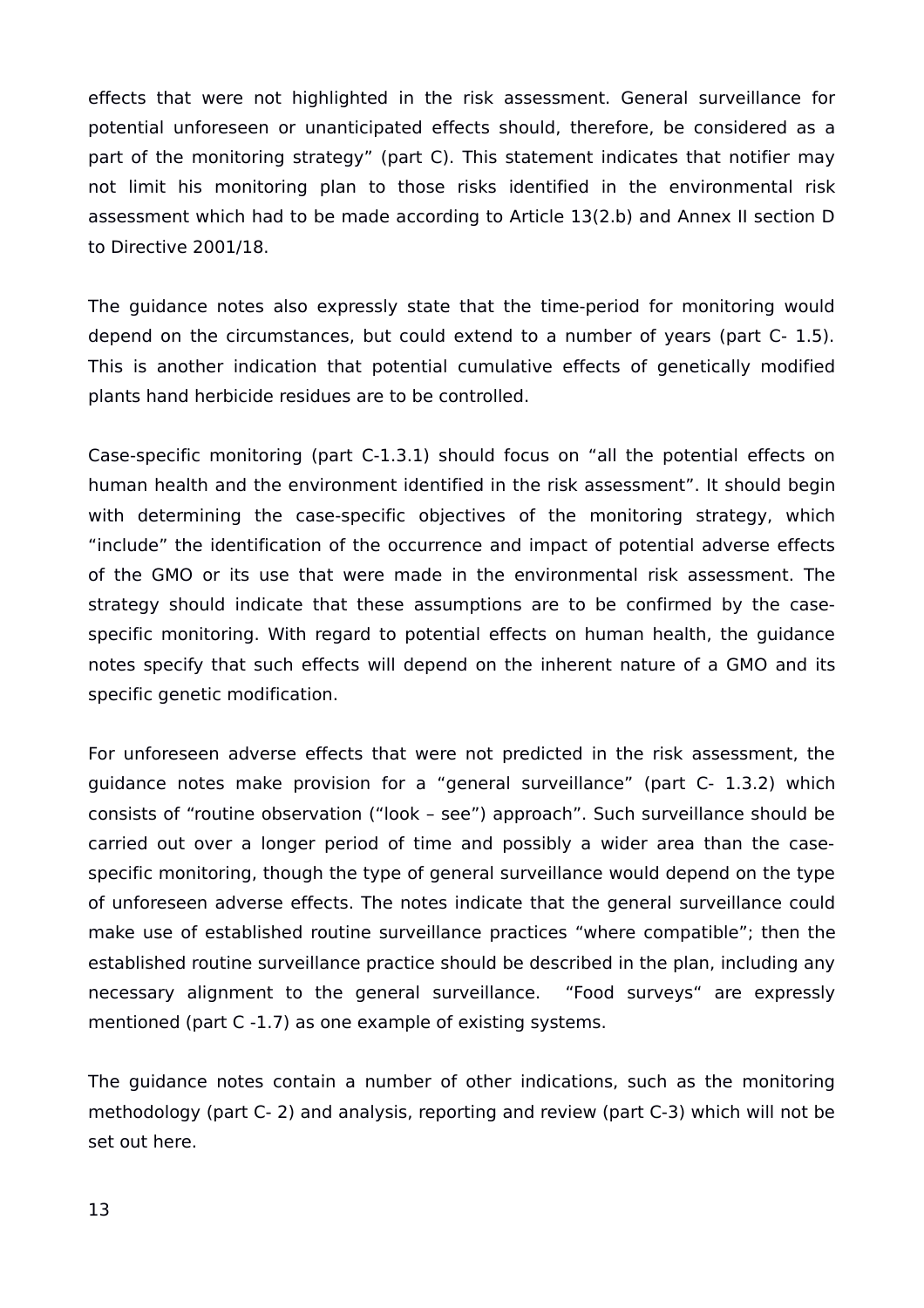Overall, the main purpose of the monitoring plan is to confirm the assumptions that were made in the environmental risk assessment on (the absence of) potential adverse effects. However, the guidance notes expressly indicate that the monitoring strategy should also include a strategy with regard to unforeseen events not assessed in the environmental risk assessment.

# <span id="page-13-0"></span>**(b) Particular provisions of Regulation 1829/2003**

Regulation 1829/2003 applies to genetically modified food and feed. Articles 3 to 14 apply to genetically modified food, Articles 15 to 23 to genetically modified feed. The placing on the market of genetically modified food or feed requires an authorisation (Article 4 for food, Article 16 for feed).

Article 5(5) of Regulation 1829/2003 provides that an application for GMOs or food containing or consisting of GMOs must be accompanied by, amongst other things, "information and conclusions about the risk assessment carried out in accordance with the principles set out in Annex II to Directive 2001/18/EC or, where the placing on the market of the GMO has been authorised under part C of Directive 2001/18/EC, a copy of the authorisation decision". Furthermore, such an application shall be accompanied by "a monitoring plan for environmental effects conforming with Annex VII to Directive 2001/187EC..." (Article 5(5)(b)).<sup>[13](#page-13-1)</sup>

Article 6(4) provides: "In the case of GMOs or food containing or consisting of GMOs, the environmental safety requirements referred to in Directive 2001/18/EC shall apply to the evaluation to ensure that all appropriate measures are taken to prevent the adverse effects on human and animal health and the environment which might arise from the deliberate release of GMOs…"

The European Food Safety Authority (EFSA) which has to give an opinion on the application, has to include in its opinion where applicable "post market monitoring requirements based on the outcome of the risk assessment" (Article 6(5)(e)) where such a risk assessment had been requested by  $EFSA<sup>14</sup>$  $EFSA<sup>14</sup>$  $EFSA<sup>14</sup>$ . In cases, where Article  $5(5)(b)$ 

<span id="page-13-1"></span><sup>13</sup> For such cases, Articles 13 to 24 of Directive 2001/18 are declared inapplicable.

<span id="page-13-2"></span><sup>14</sup> See Article 6(3.c) of Regulation 1829/2003.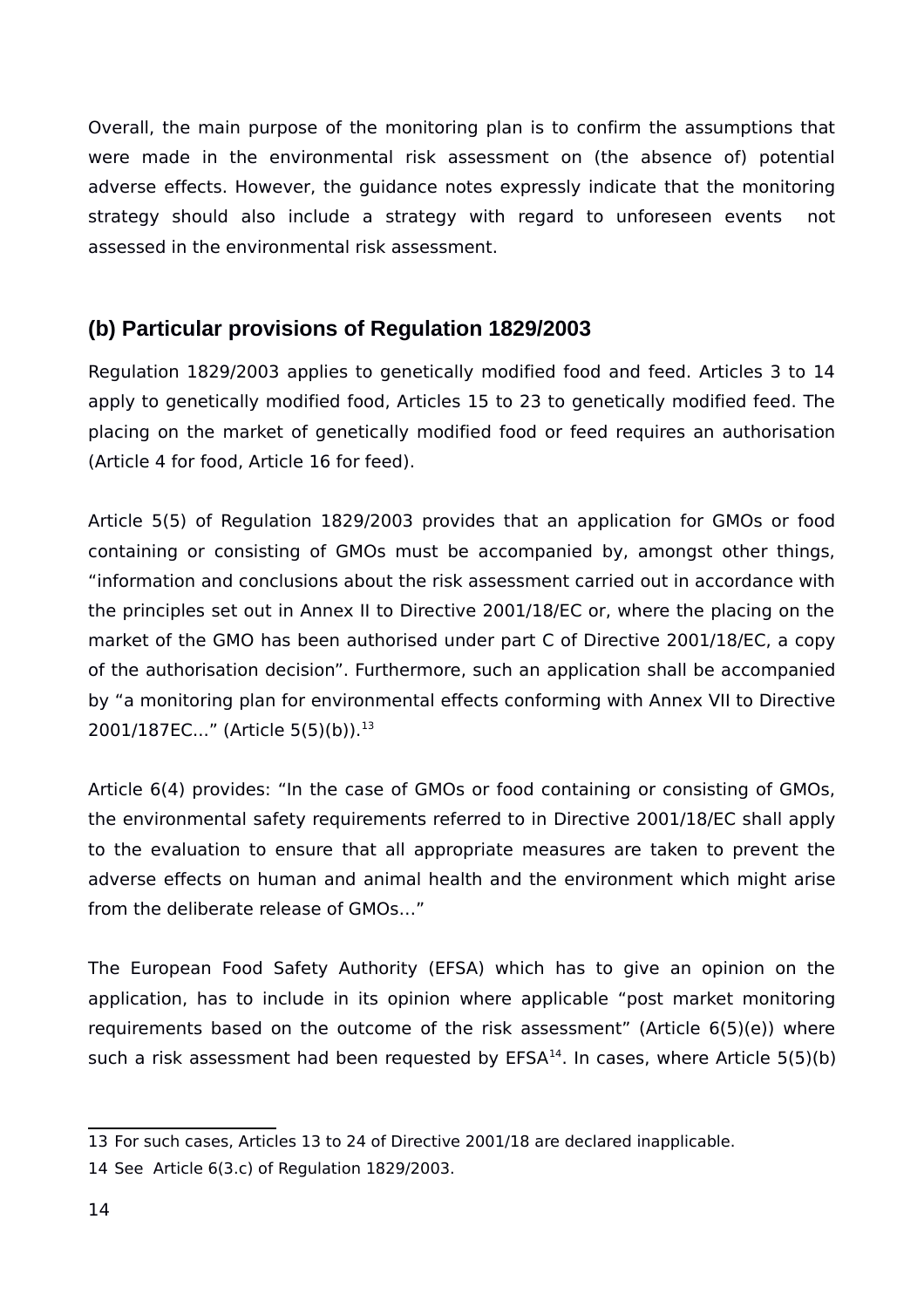applies, EFSA also has to give an opinion on the monitoring plan where appropriate (Article 5(5)(g).

The authorisation of a genetically modified food is granted by the Commission by way of the so-called comitology procedure (Article 7 and Article 35). The authorization has to include the particulars referred to in Article 6(5), which includes where appropriate a monitoring plan. In its decision, the Commission is not bound by the opinion of EFSA. Instead, the Commission has to take the EFSA opinion into account, as well as "any relevant provision of Community law and other legitimate factors relevant to the matter under consideration" (Article  $7(1)$ ).<sup>[15](#page-14-0)</sup> In other words, the Commission has to determine, whether the monitoring plan has to include the control of potential adverse effects of the genetically modified plant during the use and consumption stage. Even when the EFSA, in any of its opinions, does not comment on the need for such a control, the Commission was obliged to decide on that issue.

The provisions on feed containing or consisting of GMOs mirror the provisions on genetically modified food: A provision corresponding to Article 5(5) of Regulation 1829/2003 is laid down in Article 17(5), a provision corresponding to Article 6(4) is found in Article 18(4). In addition, where appropriate EFSA also has to give the particulars of the relevant monitoring plan (Article 18(5.g)). The Commission, when authorising the genetically modified feed, also has to also refer to the monitoring plan (Article 19(2)).

It follows from these provisions that for genetically modified food or feed, information and conclusions about the risk assessment must be given. This risk assessment must have been carried out in accordance with the principles set out in Annex II to Directive 2001/18 (Article 5(5.a) and Article 17(5.a) see section 2 above). Also a monitoring plan has to be submitted with the application for authorisation (Article 5(5.b) and Article 17 (5.b)). Where EFSA expresses an opinion in favour of the authorisation, it has to address the monitoring plan (Article 6(5.g) and Article 18(5.g)) and indicate "postmarket monitoring requirement based on the outcome of the risk assessment" (Article 6(5.e) and Article 18(5.e)).

The European Commission has the responsibility for authorising the placing on the market of genetically modified food or feed. Accordingly, it has an obligation to attach

<span id="page-14-0"></span><sup>15</sup> Further, under Article 7(1) the Commission has to provide an explanation for the difference, where its decision is not in accordance with EFSA's opinion.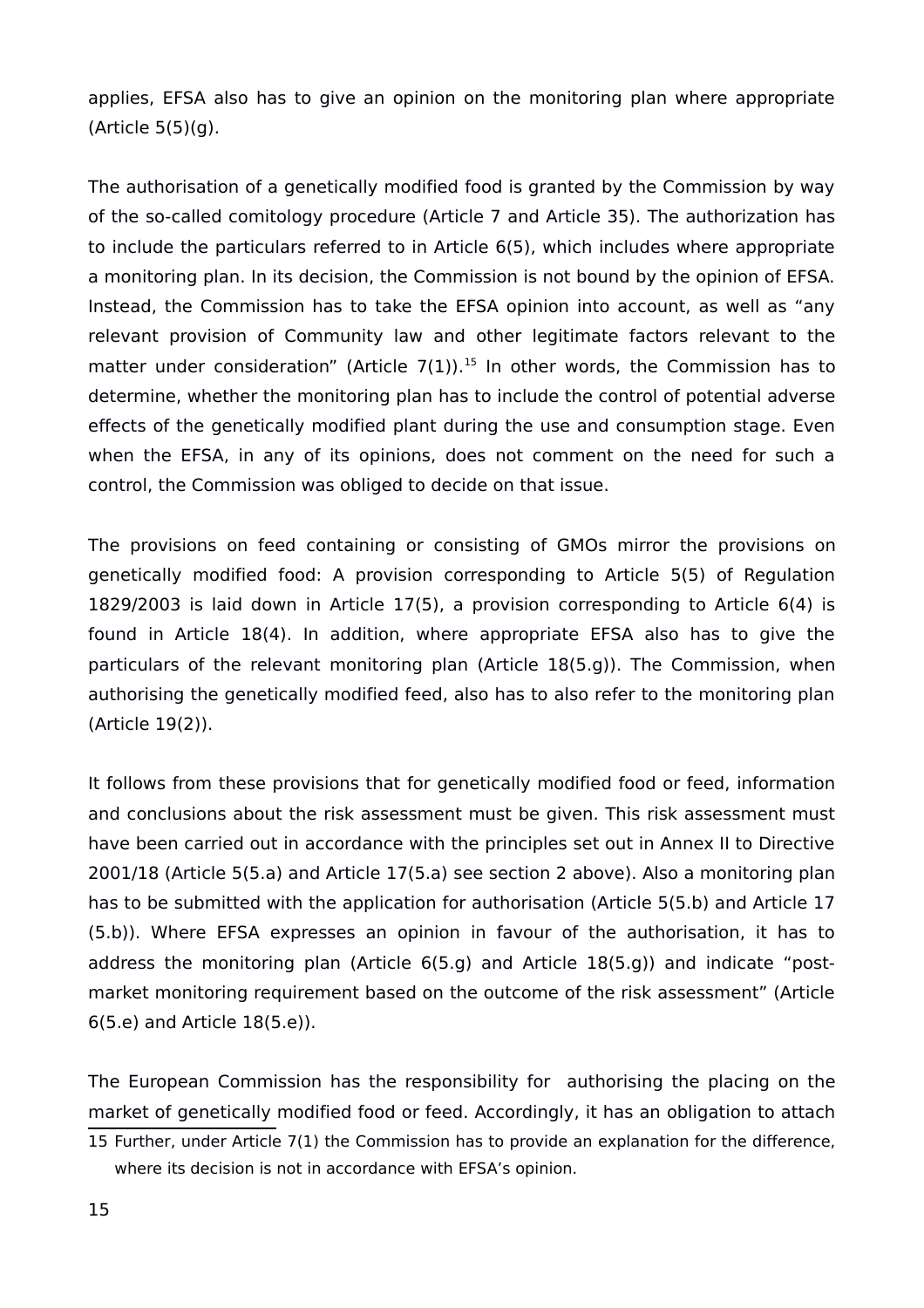the necessary conditions to the authorisation in order to ensure that the food or feed has no adverse effects on human health, animal health or the environment (Article 4(1)). It has its own responsibility in this regard and may not rely on the – non-binding – opinion of EFSA; in the past, the Commission occasionally did add supplementary conditions on the placing on the market of genetically modified food products<sup>[16](#page-15-0)</sup>.

Under Regulation 1829/2003, genetically modified food or feed placed on the market, must be monitored according to the principles laid down in Directive 2001/18 (see section 2 above). The monitoring plan must attach greater importance to potential adverse effects and to the unforeseen effects of the genetically modified food or feed on human or animal health than in the application of Directive 2001/18 alone, as it is the very purpose of Regulation 1928/2003, expressed in Recitals 2 and 3 and its Articles 1, 4 and 16, to protect human health. Further, the information and conclusions concerning the risk assessment must take into consideration this need to protect human and animal health.

The Court of Justice confirmed this interpretation and stated that  $17$ :

"Regulation 1829/2003 applies to the specific field of food and feed. As regards food, its first objective, referred to in article 4(1), is also to avoid adverse effects on human health and the environment. However, Directive.. 2001/18 [was] drafted primarily from the angle of the concept of 'deliberate release' which is defined in article 2(3).. as an intentional introduction of a GMO into the environment, without specific containment measures designed to limit their 'contact' with the 'general population and the environment'. That approach thus appears to be more general, including with regard to the placing on the market of a GMO as a product. In this respect, … recitals 25, 28 and 32 in the preamble to Directive 2001/18 link the need to introduce an assessment and authorisation procedure to the situation in which the placing on the market includes a deliberate release into the environment. Although Regulation 1829/2003 also includes, in particular in Articles 5(5) and 6(4), aspects of environmental risk assessment of food, it is, as regards food, based overwhelmingly on an appraisal emphasizing protection of human health which is linked to the specific

<span id="page-15-0"></span><sup>16</sup> See for example Commission decision 2010/135/EU, OJ 2010, L 53 p.11, Recital 18 and Article 4(e), where additional monitoring measures were requested.

<span id="page-15-1"></span><sup>17</sup> Court of Justice, case C-442/09 Bablok, Judgment of 6 September 2011, paragraphs 97 -102.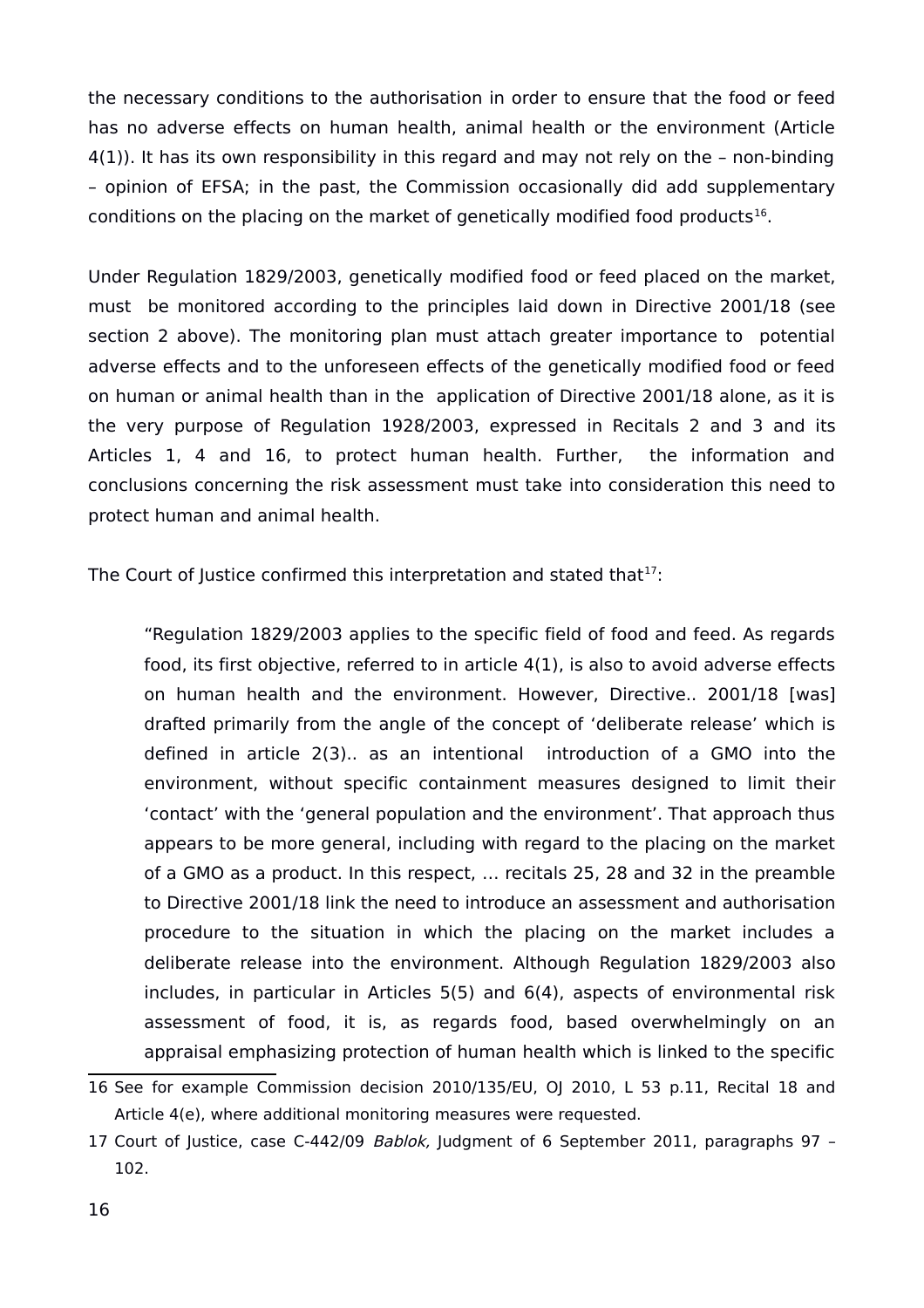fact that that food is, by definition, intended for human consumption. Thus, in accordance with recital 3 in the preamble, in order to protect human health, foods containing, consisting or produced from GMOs must undergo a 'safety' assessment. Regulation 1829/2003 thus introduces an additional level of control. That regulation would be rendered nugatory, if the view were to be taken that an assessment carried out and an authorisation issued pursuant to Directive … 2001/18 covered all subsequent potential risks to human health and the environment".

The least which one can conclude from these remarks by the European Court of Justice is that the safety assessment – in other words the environmental risk assessment and the post-marketing monitoring evaluation – must be, under Regulation 1829/2003, at least as strict as under Directive 2001/18, if not stricter.

### **Conclusion**

It follows from all these provisions, that under Directive 2001/18, a notifier's documentation must contain a comprehensive environmental risk assessment of the GMO, which includes all potential adverse effects on human and animal health. Unlikely occurrences must also be included in the assessment and evaluated. The monitoring plan must also contain a strategy for monitoring events that were not foreseen in the environmental risk assessment.

The purpose of Directive 2001/18 is also to protect human and animal health, and as GMO plants are consumed by humans, the environmental risk assessment and the monitoring plan must, therefore, also contain an assessment of such potential effects (risk assessment) and a strategy to verify whether such adverse effects actually occur. Indeed, the development of allergies or other adverse effects, due to the consumption of genetically modified plants which are herbicide-resistant, and which possibly contain herbicide residues, are not so unlikely that the monitoring of such effects can be omitted.

The competent authority has to give written consent for the placing on the market of a GMO as or in a product (Article 19). The consent has to specify, among other things, the monitoring requirements in accordance with Annex VII to the Directive (Article 19(3.f)). This provision clarifies that the competent authority is not bound, in the monitoring conditions, which it puts on the consent with regard to monitoring, by the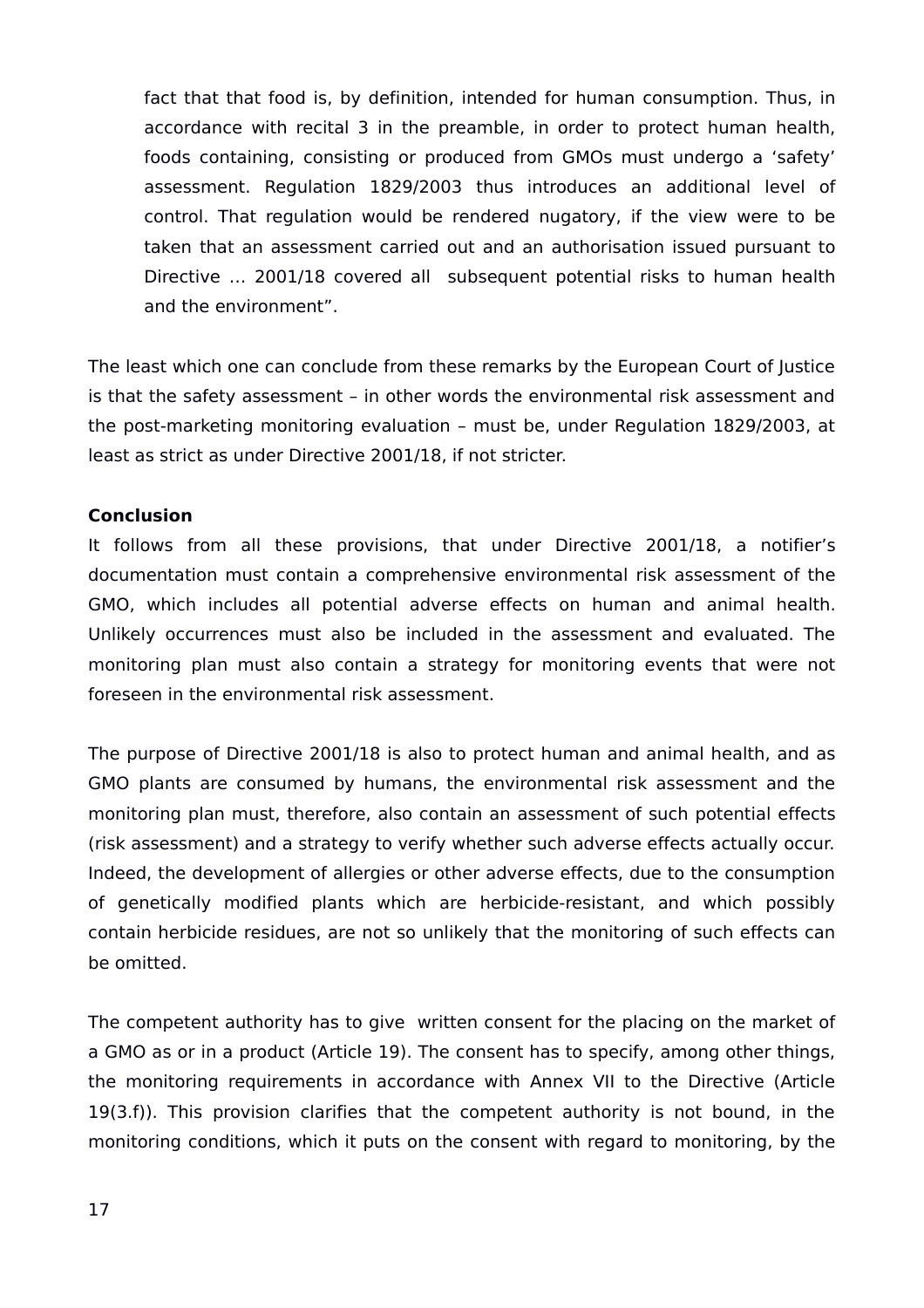monitoring plan of the notifier. Rather, this plan is, legally, a mere proposal. Thus, the competent authority, which gives written consent, has a responsibility of its own to ensure that all direct and indirect, immediate and delayed, cumulative and unforeseen effects of the GMO on human and animal health and the environment are properly monitored.

# <span id="page-17-0"></span>**2. Factual background**

The genetically modified soybean "MON87701 x MON89788", the "Soy", is a hybrid product. It is created by using traditional breeding methods, to combine the genetic material of two parent plants: Soybean MON87701 and soybean MON89788 ("the Parents").

Both Parents are themselves genetically modified:

- a. MON87701 is a soybean, which has had a DNA sequence for insecticide proteins "Cry1Ac" inserted into its genome. It was authorised by Commission Decision 2012/83/EU of 10 February 2012.
- b. MON89788 is a soybean which has had a DNA sequence for glyphosate herbicide resistant protein "CP4 EPSPS" inserted into its genome. It was authorised by Commission Decision 2008/933 of 4.December 2008.

"Cry" proteins are toxins derived from the bacterium Bacillus thuringiensis. This is a gram-positive soil dwelling bacterium which is also used as a biological pesticide. The Cry toxins – in their natural crystal form - can be used as a pesticide. These toxins are also commonly referred to as "Bt toxins".

EPSPS proteins (enzymes) can also be derived from soil dwelling bacteria. They confer tolerance to glyphosate-based herbicides.

The Soy thus combines the insecticide traits of MON87701, and the herbicide tolerance traits of MON89788. As it combines more than one modified gene, it has "stacked genes" and is called a "gene stacked event" or "stacked event".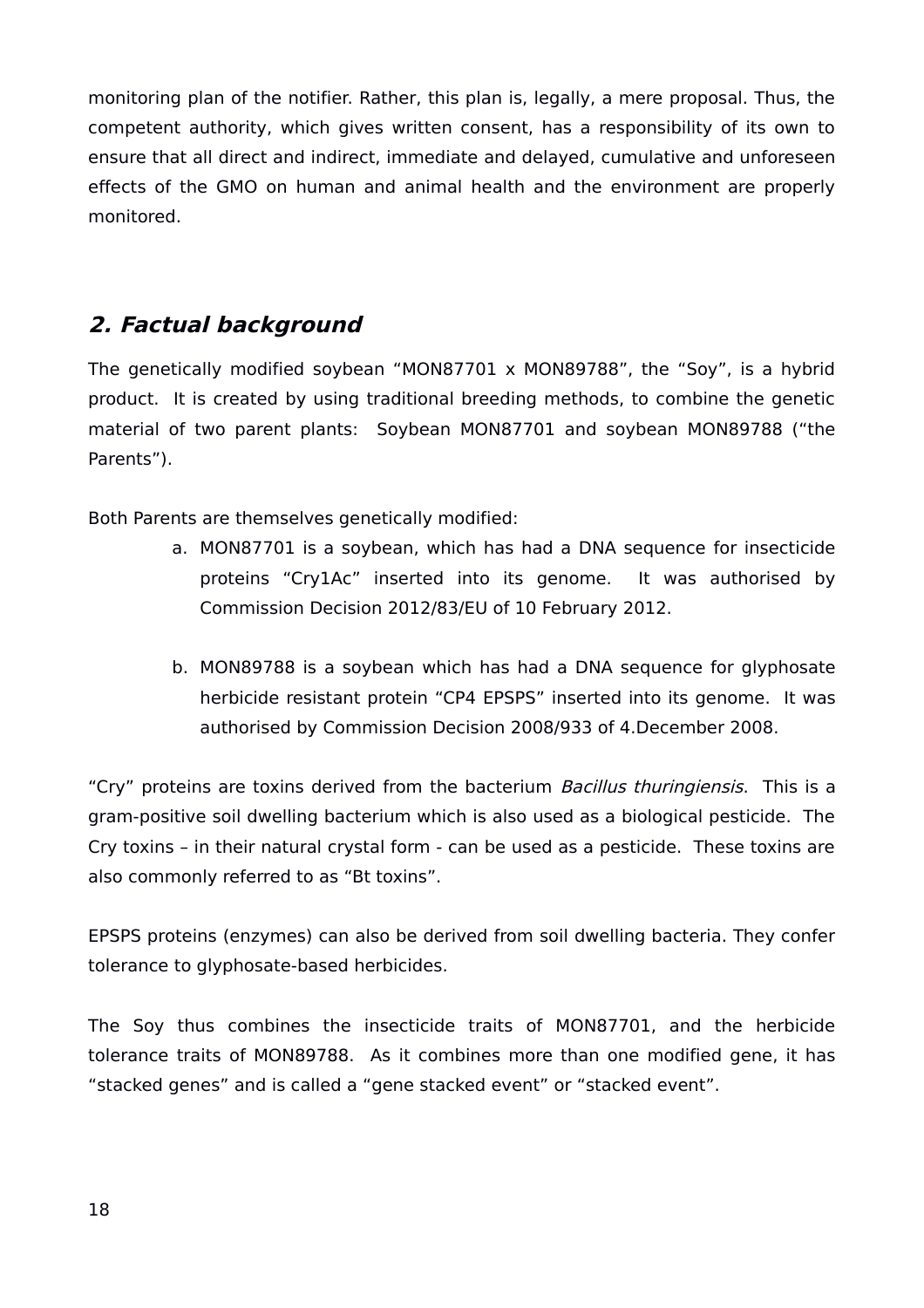Monsanto Europe SA ("Monsanto") filed application EFSA-GMO-NL-2009-73 seeking authorisation under the GM Regulation for the Soy and its derived products for food and feed uses, import and processing in the European Union. The Application excludes cultivation within the EU.

The Soy and the derived products, that Monsanto has applied for to bring into the EU, are genetically modified organisms, or food/feed containing genetically modified organisms, within Article 2 of Directive 2001/18 and Article 2(5) of the GM Regulation. The grains are biological entities capable of replication or of transferring genetic material, and are therefore "organisms" within Article 2(1) of Directive 2001/18. Their genetic material has been altered in a way that does not occur naturally, within Article 2(2) of Directive 2001/18.

The European Food Safety Authority ("EFSA") considered the Application, in order to determine inter alia whether the Soy would have adverse effects on human health, animal health or the environment, contrary to Articles  $4(1)(a)$  and  $16(1)(a)$  GM Regulation, if its placing on the Union market were to be authorised.

In accordance with Articles 6(4) and 18(4) of the GM Regulation, EFSA consulted the competent national authorities of Member States on the Application.

Following that consultation, EFSA adopted an Opinion on the Application on 26 January 2012 (EFSA 2012, "EFSA Opinion"). It concluded:

"In conclusion, the EFSA GMO Panel considers that the information available for soybean MON 87701  $\times$  MON89788 addresses the scientific issues indicated by the guidance document of the EFSA GMO Panel and the scientific comments raised by the Member States, and that soybean MON 87701  $\times$  MON 89788 is as safe as its comparator with respect to potential effects on human and animal health or the environment in the context of its intended uses. In addition, the EFSA GMO Panel is of the opinion that crossing of single soybean events MON87701 and MON 89788 to produce soybean MON 87701  $\times$  MON 89788 does not result in interactions between the events that would affect the safety of soybean MON 87701  $\times$  MON 89788 with respect to potential effects on human and animal health and on the environment, in the context of its intended uses."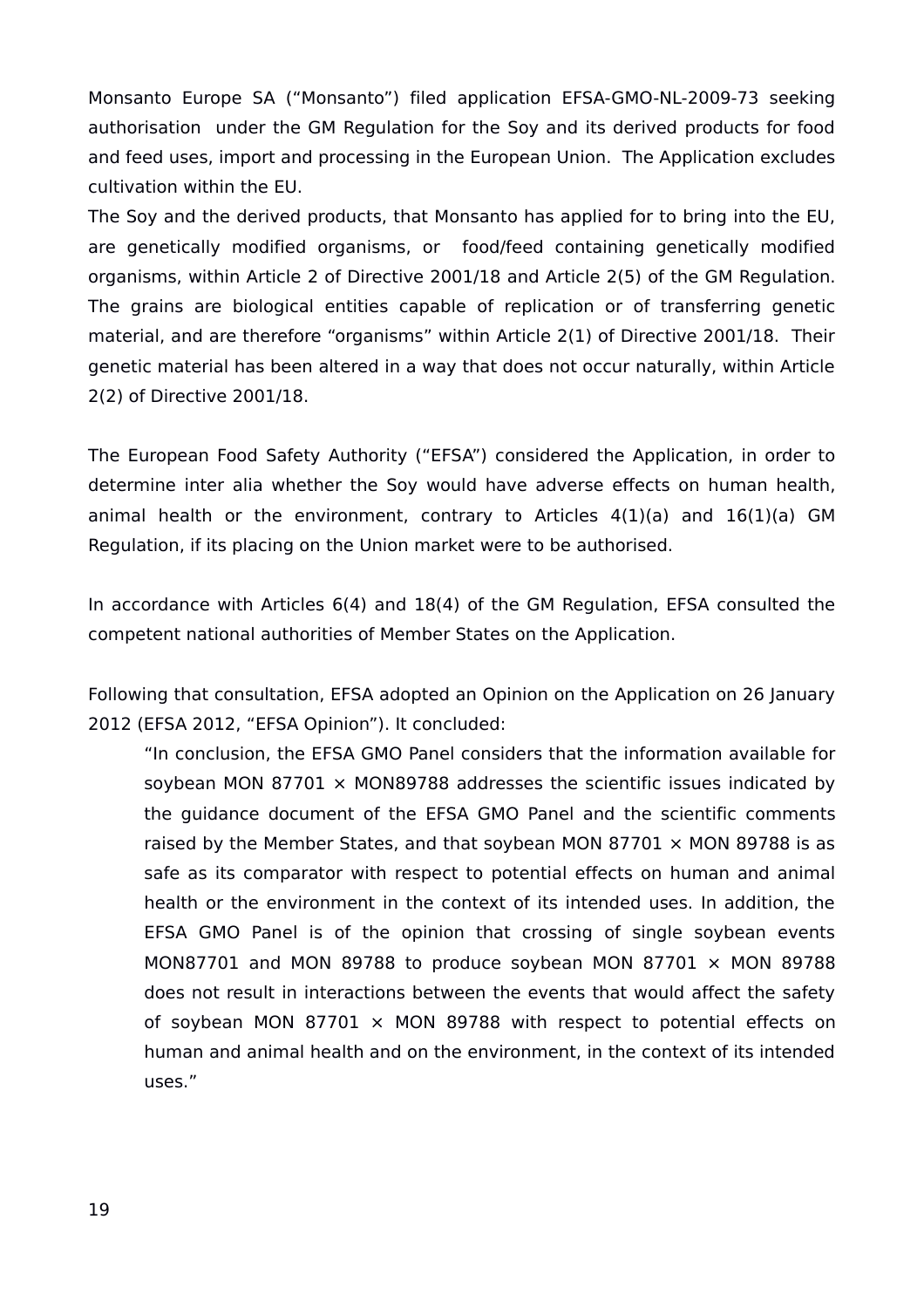In the absence of a decision by the Council, and on the basis of the EFSA Opinion, the Commission decided on 27 June 2012 to grant the market authorisation (Commission decision 2012/347/EU, published on 28 June 2012 $^{18}$  $^{18}$  $^{18}$ ).

The Commission decided (Article 1 of the decision):

"The following products are authorised for the purposes of Article 4(2) and Article 16(2) of Regulation (EC) No 1829/2003 in accordance with the conditions set out in this Decision:

(a) foods and food ingredients containing, consisting of, or produced from MON-877Ø1-2 × MON-89788-1 soybean;

(b) feed containing, consisting of, or produced from MON- 877Ø1-2  $\times$  MON-89788-1 soybean;

(c) MON-877Ø1-2 × MON-89788-1 soybean present in products other than food and feed containing it or consisting of it, for the same uses as any other soybean with the exception of cultivation."

The Commission agreed with the plan of the applicant on the monitoring plan for environmental risks. Further, the Commission decided upon the monitoring plan for food consumption (point I of the Annex):

"Post-market monitoring requirements for the use of the food for human consumption: Not required."

<span id="page-19-0"></span><sup>18</sup> http://ec.europa.eu/food/dyna/gm\_register/index\_en.cfm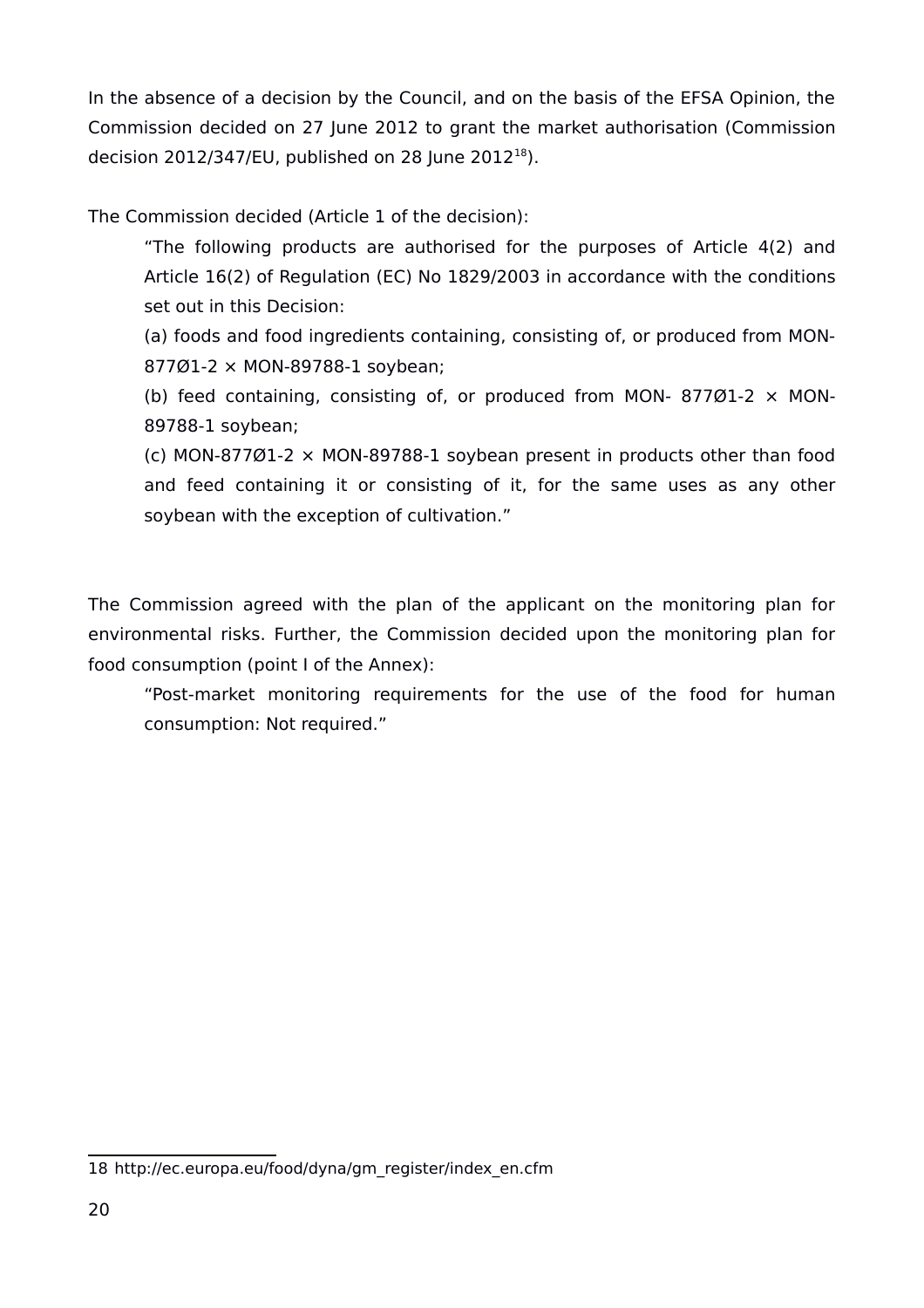# <span id="page-20-4"></span>**3. Grounds of the complaint**

# <span id="page-20-3"></span>**Ground A: Failures in EFSA's assumption the Soy is 'substantially equivalent'**

#### <span id="page-20-2"></span>*Introduction:*

Ground A is that EFSA committed a manifest error of assessment in concluding that the Soy is 'substantially equivalent' to its conventional counterpart apart from the insertion of the Proteins. EFSA concluded the substantial equivalence without sufficient scientific evidence. Thus, the whole risk assessment of EFSA is manifestly flawed because the following steps in risk assessment and all final conclusions are based on this assumption.

In comparison to their conventional counterparts, both the stacked event and the parental plants show a number of significant differences. By referring to unspecific reference material and the ILSI database, which is known to be unreliable, differences in phenotype and in plant composition were interpreted as having no biological relevance.

#### <span id="page-20-1"></span>**Reasoning**

#### <span id="page-20-0"></span>**A1 Weakness in assumptions concerning parental plants**

The statement of EFSA that the parental plants are substantially equivalent to its isogenic comparators is rather questionable. As it is shown by the data and also as is evident from EFSA´s opinion (EFSA 2011 a), there is no doubt that for example MON87701 shows several significant and unintended effects such as a change in content of Vitamin E.

However, despite significant and unintended effects in parental plants, EFSA declared MON87701 and MON89788 to be equivalent in comparison to their conventional counterparts. For the purpose of demonstrating equivalence, EFSA and Monsanto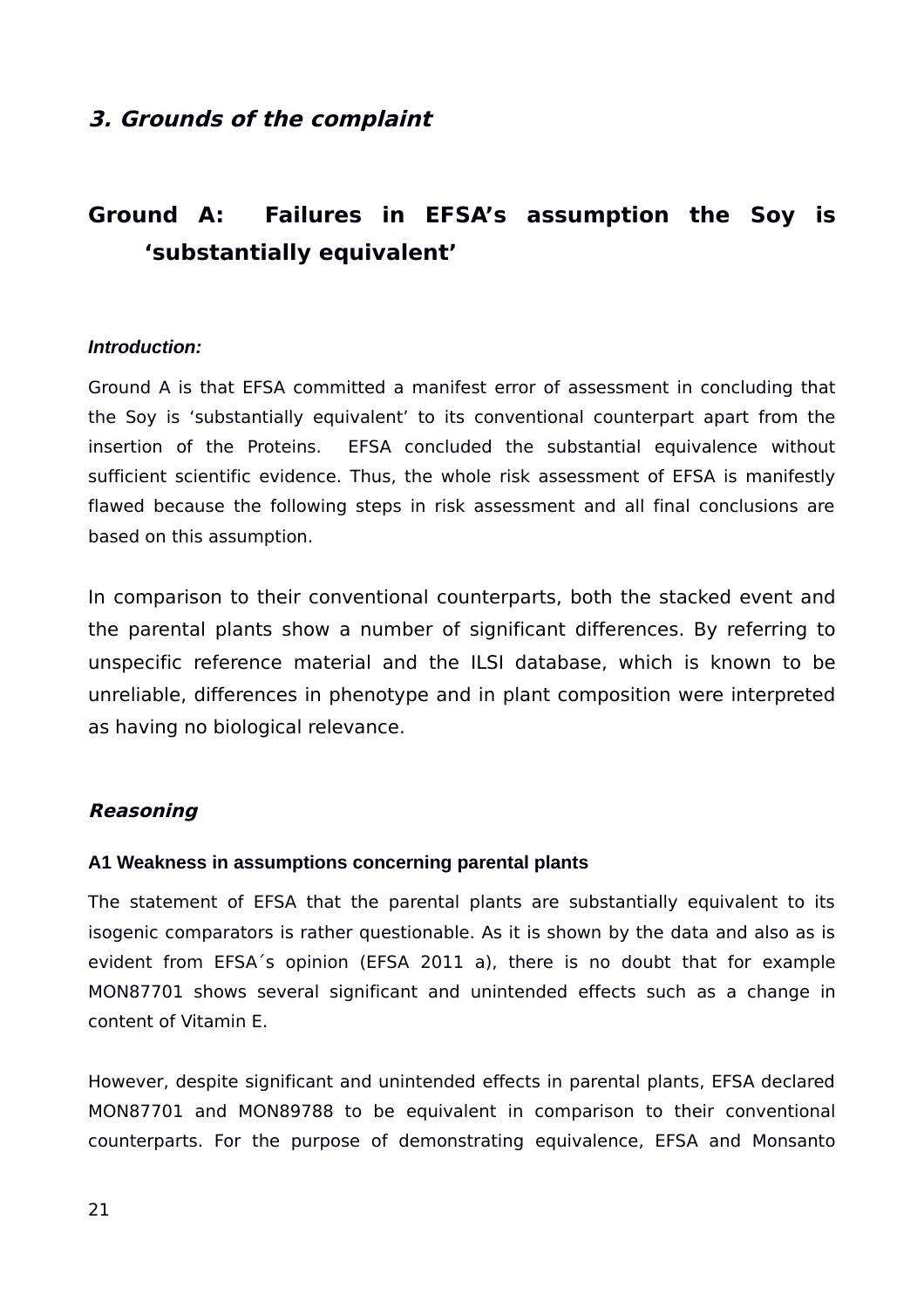refer to the ILSI database. But as recent statement by an expert on EFSA´s GMO Panel shows, this database is known to be unreliable (see A4).

Although it is not possible to run a complaint about the market authorisation of the parental plants at this stage, the existing uncertainties regarding the substantial equivalence of the parental plants should have been taken into account by EFSA during the risk assessment of the stacked Soy. Since EFSA did not discuss the relevant uncertainties issue in detail, the risk assessment of the Soy is founded on an assumption about equivalence, which is not based on sufficient scientific evidence.

### <span id="page-21-0"></span>**A2 Missing comparators**

Since there are justifiably severe doubts in the substantial equivalence of the parental traits, a detailed investigation of the plants components of the stacked Soy would have been necessary.

### As also EFSA Guidance (2007) proposes:

"In line with the EFSA Guidance Document [2006], the most appropriate comparator(s) for the GMO plant containing the stacked event should include the GM parental materials as well as appropriate non-transgenic genotype(s). A genetic background comparable to the GMO containing the stacked events should be chosen... The applicant should provide detailed information justifying the choice of comparators."

Accordingly, the investigation of the differences between the stacked Soy and its comparators should include the isogenic and the non transgenic parental plants (as well as the crossings) in direct comparison of the field trials. However the applicant chose to use only one comparator (A5547) which is qualified as "conventional line that has a similar genetic background to the test substances" (Berman et al., 2008).

As a result, EFSA´s assumption of equivalence of the stacked Soy is founded on a flawed assumption of substantial equivalence of the parental plants (see A1) and is, furthermore, not based on sufficient and reliable data from the appropriate comparators.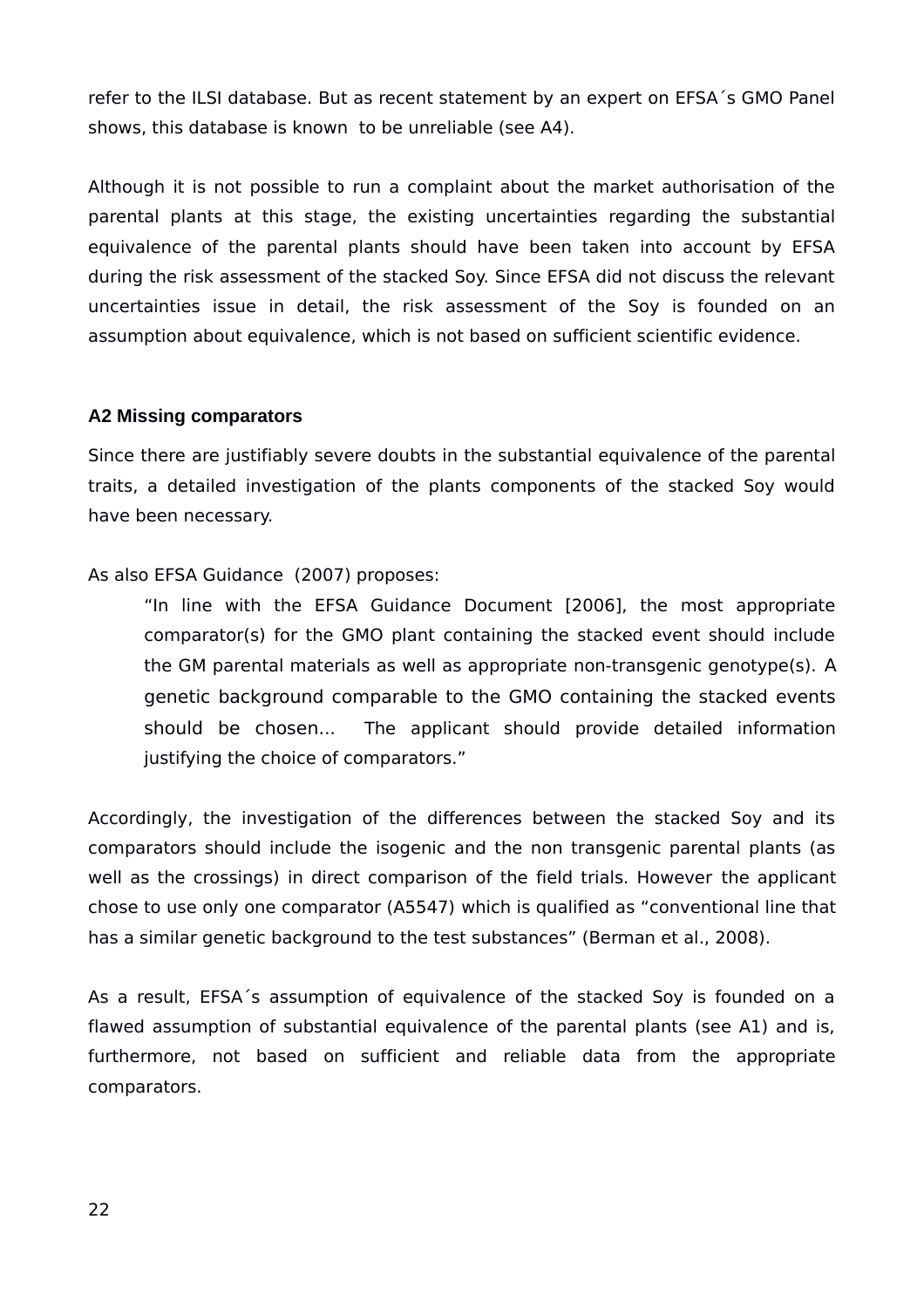#### <span id="page-22-0"></span>**A3 Wrong references**

Instead of using appropriate comparator lines, many other soybean varieties were grown in parallel as "reference substances", some of them even genetically engineered<sup>[19](#page-22-1)</sup>. By following this approach, the applicant generated a broad range of data that are not related to the genomic background of the Soy and are likely to produce a broad range of data 'noise' that is likely to mask the specific differences between the Soy and its comparator.

Further, the ILSI data base was used as a further reference for historical data. Even the EFSA recognises the unreliability of this database. As Joe Perry, the current Chair of EFSA's GMO Panel said:

"I think we're in a situation where we would be unwise at the present time (maybe in the future this will be different), but at the present time we can't trust the ILSI database. There is not sufficient environmental information from where these trials were done and that's why we insist that the commercial reference variety should be planted simultaneously with the GM and the non-GM. Otherwise I think we are in an unsafe situation and I would worry that the limits would be too wide."[20](#page-22-2)

In section 4.1.3 of EFSA's Opinion, it noted that the evaluation of the data obtained from the US field trial sites showed that statistically significant differences between soybean MON 8870 x MON 89788 (treated) and its comparator (not treated) was found for 20 analytes: including the proximate protein; the amino acids alanine and a number of fatty acids. In relation to the data obtained from the Argentinean field sites, the analysis revealed that there were 11 statistically significant differences between MON 8870 x MON 89788 and its untreated comparator. An analysis of the compositional data obtained from forage and seed samples from the field trials in Argentina in which both MON 8870 x MON 89788 and its comparator were not treated revealed statistically significant differences between the two soybean materials for 12 analytes.

<span id="page-22-1"></span><sup>19</sup> EFSA did not accept the data from the other genetically engineered plants for the purpose of comparison.

<span id="page-22-2"></span><sup>20</sup> Observations of Mr. Joseph Perry, Vice-Chair, at EFSA's consultative workshop on its draft guidance for the selection of Genetically Modified (GM) plant comparators, held in Brussels on 31 March 2011, <http://www.efsa.europa.eu/en/events/event/gmo110331.htm>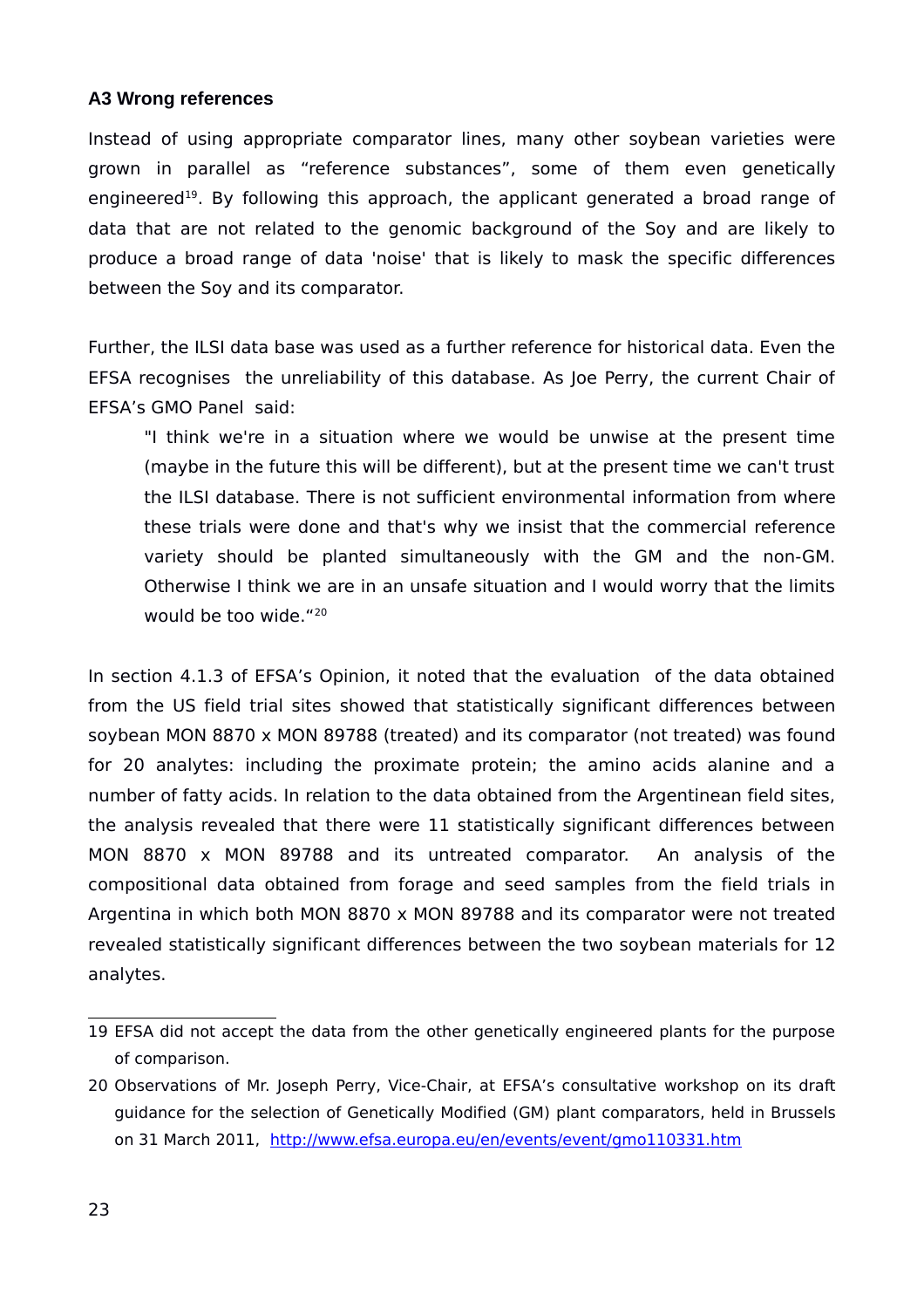This large number of statistically significant differences was explained away either by reference to the amount of trial sites at which the differences were found, the range provided by the reference substances and/or literature contained in the ILSI Database.

Instead of setting aside the observed significant differences from compositional analysis, EFSA should have explored them in much more detail by subjecting the plants to defined environmental conditions and conducting investigations into gene activity and metabolic profile.

In the case of the Soy, there is a specific need for these more detailed investigations into changes in the plants´ composition since the expression of Cry1Ac was recently shown to disrupt regeneration, in vivo growth and development of transgenic tobacco and cotton (Rawat et el. 2011).

As a result, EFSA´s assumption of equivalence of the stacked Soy is founded on a flawed assumption (see A1) and is not based on sufficient and reliable data (A 2 and A3).

#### <span id="page-23-0"></span>**A4 Wrong approach for interpretation of phenotypical data**

EFSA also failed to properly assess the data stemming from field trials concerning agronomic data and phenotypical differences. The significant differences from these trials (such as higher stand count) were interpreted only in regard to potential invasiveness and persistence (see Ahmad, et al., 2009, decision making tree on page 19). So for example, Ahmad et al., (2009) conclude on page 20 of the Monsanto report:

"Thus, the statistical differences detected in early stand count, lodging, final stand count, grain moisture, 100 seed weight, test weight and yield are unlikely to be biologically meaningful in terms of increased weed potential of MON87701 × MON89788 compared to the conventional soybean control."

This interpretation of the data does not take into account that a change in the phenotype is also an indication for unintended effects in the plant´s genome and a change of its components which can be relevant for food safety. The fact that phenptype changes can indicate the existence of unintended effects is recognised by EFSA in its 2007 Guidance in relation to stacked events at section 3.2.2. In addition,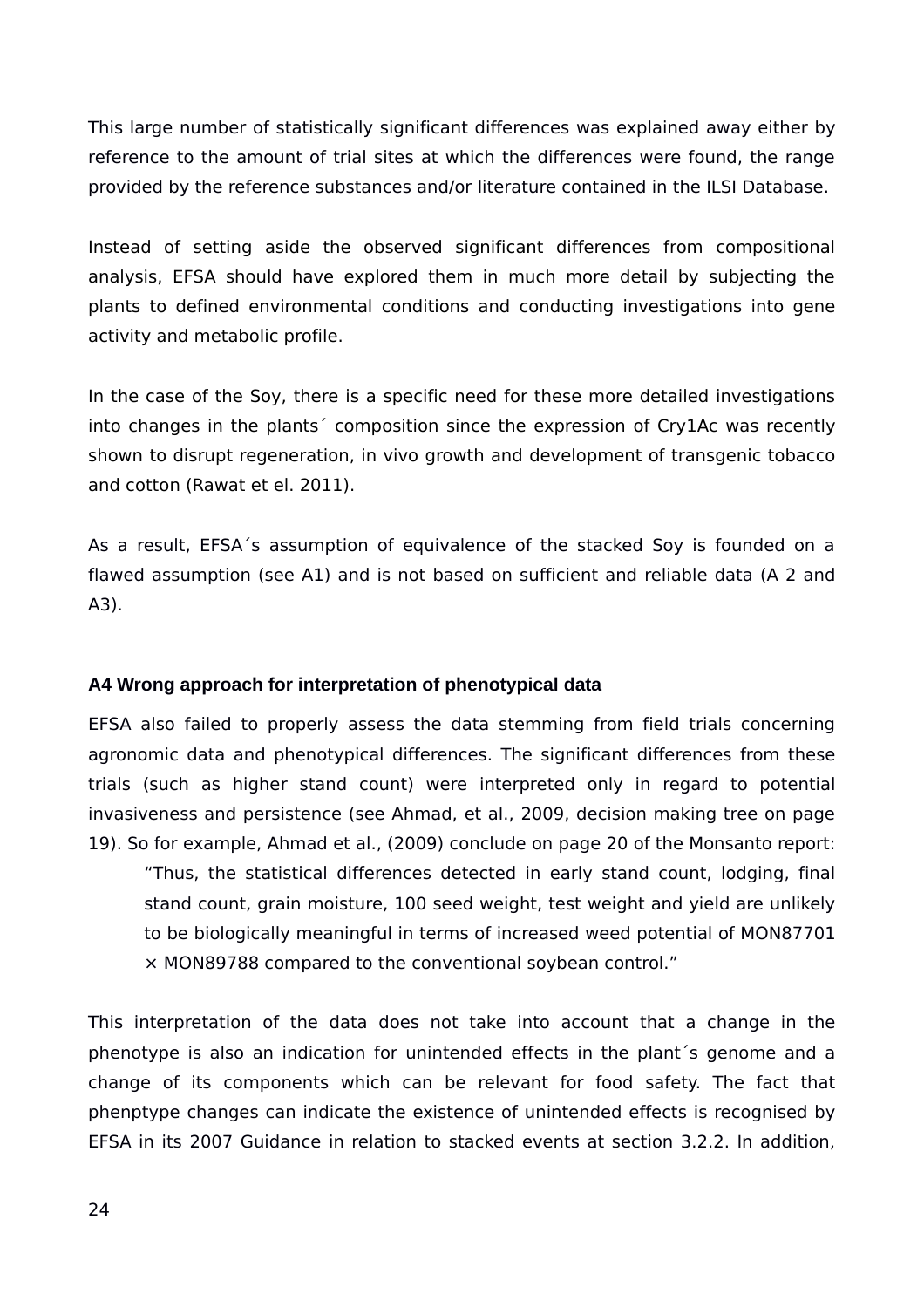EFSA notes that such unintended effects could include modified susceptibility to biotic and abiotic stresses.

Hence, EFSA´s assessment of equivalence lacks an adequate interpretation of the agronomical and phenotypical data.

# <span id="page-24-0"></span>**A5 Missing data on impact from relevant geo-climatic regions**

EFSA's 2007 Guidance Document states at section 3.2.1 that in relation to the compositional assessment of stacked events, "at least one year of field trial data is required, with trials performed together with appropriate controls in geographical localities representative of the climatic conditions under which such crops will be cultivated." Further, "possible differences in phenotypic characteristics and agronomic properties of stacks must be assessed in field trials over at least one season, as indicated [in relation to the compositional assessment). Again, on a case-by-case basis, additional information on agronomic traits of the stacked events may be required from additional field trials."

However, in relation to MON87701  $\times$  MON89788 the number of field trials and the data from the relevant geo-climatic regions is too low to draw any final conclusions about equivalence. Monsanto announced the Soy was developed for and will be sold under the brand name "Intacta" on the Brazilian market.<sup>[21](#page-24-1)</sup> Therefore, the Soy intended for use in food and feed within the EU will be imported from Brazil. However, no data were generated under field conditions in Brazil. The field trials for compositional analysis and phenotypcial data were only conducted in Argentina and the US. It is also likely that other varieties were used in the field trials in Argentina and the US than the ones which are commonly planted in Brazil.

As a result, risk assessment of the Soy did not take into account any data from the most relevant geo-climatic regions where the Soy will be grown.

<span id="page-24-1"></span><sup>21</sup> http://news.agropages.com/News/NewsDetail---6533.htm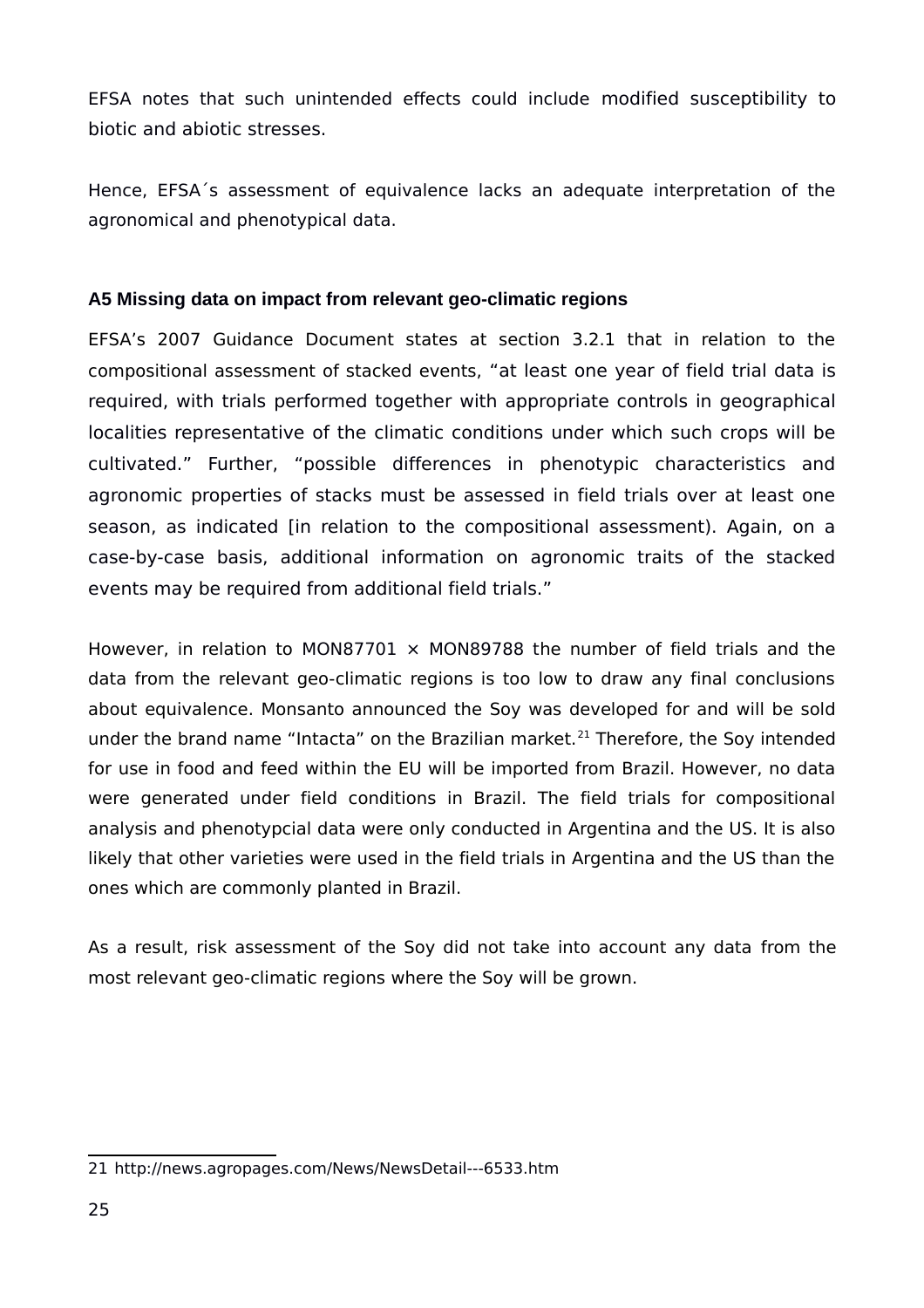## <span id="page-25-0"></span>**A6 Missing data on the impact of specific abiotic stressors**

Several investigations show that genetically engineered plants can exhibit unexpected reactions under stress conditions (see for example: Matthews et al., 2005, Zeller et al., 2010). These unexpected reactions can impact the plants compositions and give rise to unintended biological active substances such as micro RNA (see Zhang et al., 2011) or can cause a higher burden of fungal toxins (Zeller et al., 2010). The functional stability of the transgene under various defined environmental conditions, therefore, has to be investigated to assess safety for food and feed.

Section 7.4 of the 2006 Guidance recognises this by stating that (emphasis added) "the comparison between the GM plants and their most appropriate comparators should address also plant biology and agronomic traits, including common breeding parameters (e.g. plant morphology, flowering time, day degrees to maturity, duration of pollen viability, response to plant pathogens and insect pests, **sensitivity to abiotic stress**). As noted above, the 2007 Guidance also refers to the possibility of the unintended effects of the stacked event including modified susceptibility to biotic and abiotic stresses.

Ahmad, et al. (2009) give an overview of the reaction of the plants to specific environmental stressors such as drought, flooding and pressure from pathogens (page 41). However, the criteria relating to how these data were generated and evaluated are not given. According to the dossier, no statistical analysis was performed at all (at page 41). Therefore, no conclusions can be drawn from these data.

In order to perform the necessary risk assessment, the impact from specific stress factors should have been explored under defined environmental conditions, followed by appropriate statistical evaluation and including more recent scientific methods such as metabolic profiling.

As a result, no reliable data are available to show how the composition of the Soy will be impacted by abiotic stress conditions.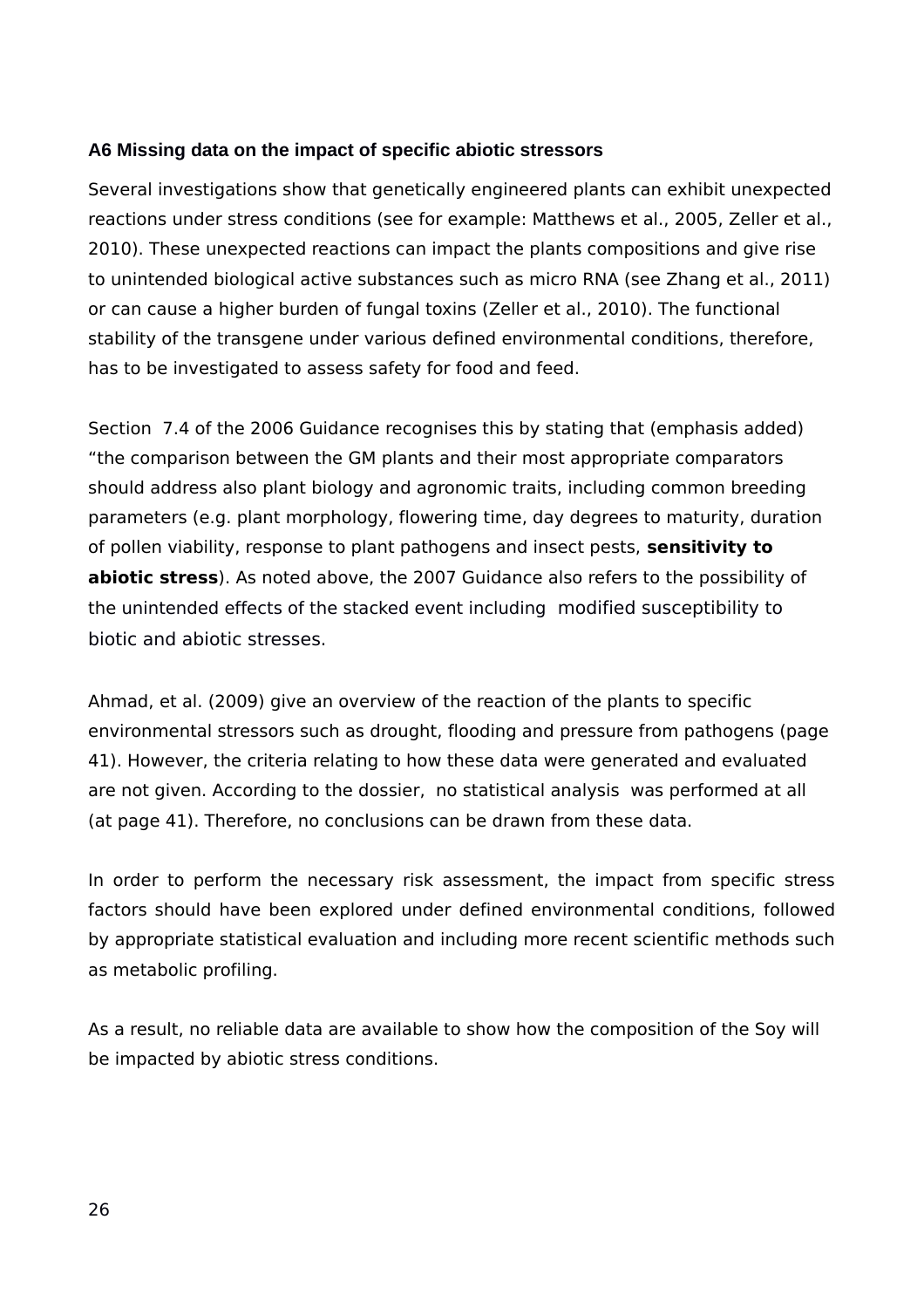# <span id="page-26-0"></span>**A7 Missing data on the impact of biotic stressors**

As mentioned, several investigations show that genetically engineered plants can exhibit unexpected reactions under stress conditions. These unexpected reactions can impact food safety, for example, through a higher concentration of fungal toxins in the plants (Zeller et al., 2010). Therefore, the reaction of the transgenic plant to specific biotic stressors under various environmental conditions has to be investigated properly. Again this is recognised by EFSA in its 2007 Guidance at section 3.2.2.

There are significant findings on damage posed by plant pathogens and abundance of pest insects that indicate unintended effects of the Soy that also can be relevant for food safety (see for example Zeller et al., 2010 who found a higher infection rate with fungal toxins in the genetically engineered plants).

However, Ahmad et al., (2009) declare these findings as non-relevant. Their assumption (also adopted by EFSA), is based on reference data that do not stem from the comparison with the related isogenic comparators. For example, Ahmad et al. (2009) state concerning the higher damage caused by the soybean mosaic virus in Soy:

"One difference was observed between MON 87701  $\times$  MON 89788 and the control for soybean mosaic virus at SF2 site during observation 2 (none vs. slight). However, the observed damage to MON 87701  $\times$  MON 89788 from this disease was within the reference range (none-slight)."

Concerning a lower abundance of the stink bug in the Soy, Ahmad et al., (2009) explain:

"However, the mean value for MON 87701  $\times$  MON 89788 for stink bug damage was within the reference range. Thus, the statistical differences detected in arthropod damage are unlikely to be biologically meaningful in terms of increased pest potential or an adverse environmental impact."

From these more or less occasional data and their interpretation which is largely based on comparison with non-isogenic references, no conclusion can be derived if and under which environmental conditions the Soy might be more or less vulnerable to biotic stressors than its comparators. For example, targeted experiments should have been performed to investigate whether the soybean mosaic virus may affect the Soy under particular environmental conditions to a higher degree. In general, the reaction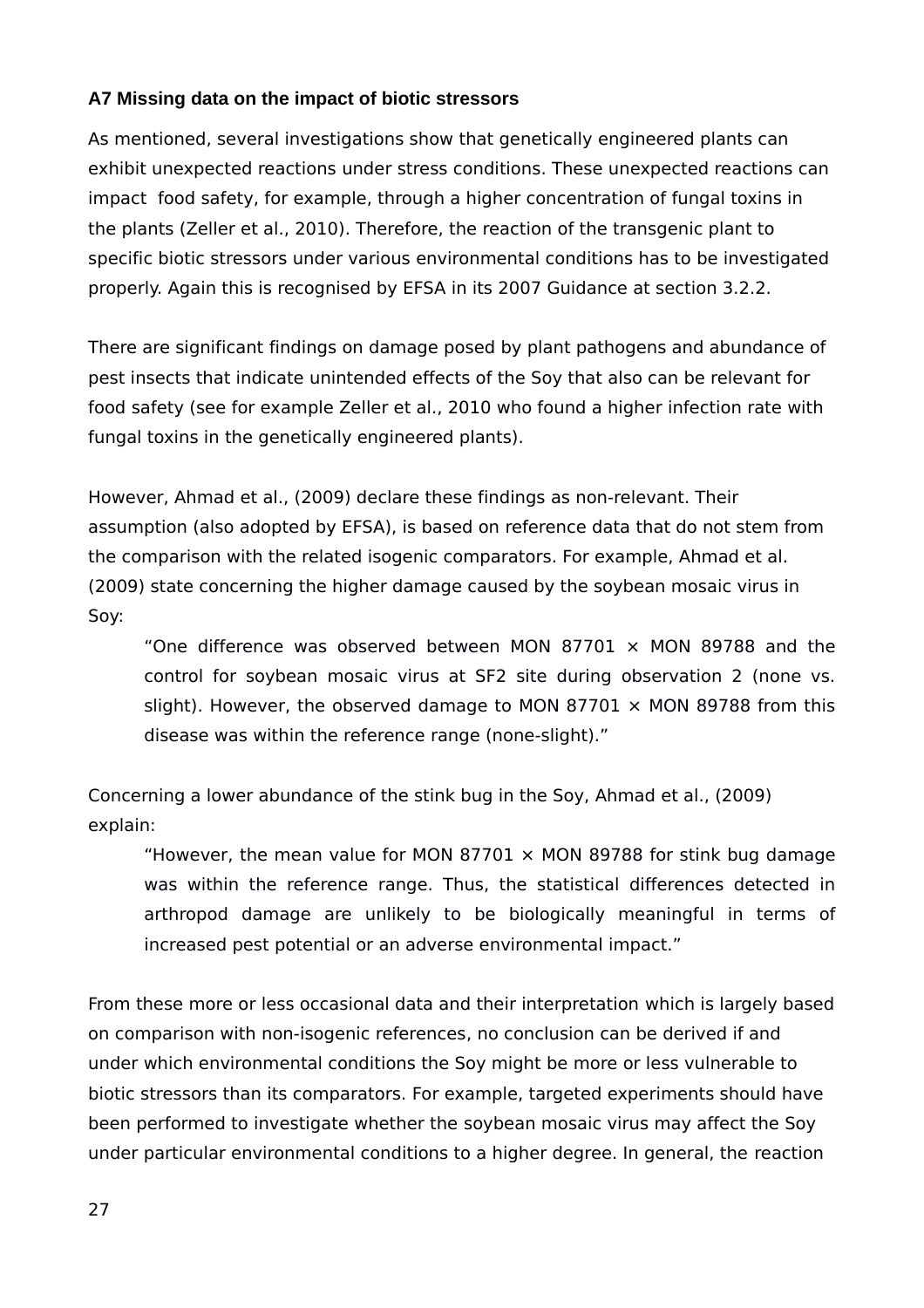of the transgenic plant to specific biotic stressors has to be investigated in much more detail and under defined environmental conditions before any conclusion can be drawn on food safety. For example it is also necessary to examine how the Soy reacts to extreme weather conditions as they occur under ongoing climate change.

### <span id="page-27-0"></span>**A8 Missing scientific standards**

The investigations concerning interaction with the environment, phenotypical characteristics and also some investigations concerning the plants´ composition do not meet basic standards for GLP (Good Laboratory Practice). This is explicitly stated in several of Monsanto´s dossiers dealing with the stacked Soy and its parental plants (Dunn & Kendrick, 2009; Giovannini et al 2008; Dunn et al., 2009; Elrod 2011).In several other dossiers there is no mention of the GLP standards at all (for example, Ahmad 2009; Berman, 2008). In others it is stated that GLP standards were not fully met (for example, Bermann et al., 2009; Lundry et al., 2006). Thus, most of these data were only subjected to the internal quality standards of Monsanto and are not in line with basic standards of scientific investigations. EFSA should have rejected these dossiers. There is, in any case, no reliable scientific basis to judge the safety of the plants.

The EU Commission does acknowledge the lack of sufficient scientific standards in the presented dossiers. In its recent proposal for implementing regulation on applications for authorisation of genetically modified food and feed (EU Commission, 2012), the Commission proposes requiring quality assurance for studies such as Good Laboratory Practice (GLP) or ISO for toxicological studies. But, of course, sufficient scientific standards have to be requested for each and every risk assessment of genetically engineered plants. According to existing EU Regulation, all products placed on the market have to be investigated in accordance with "the highest possible standard" (Regulation 1829/2003, recital 9).

In conclusion, the data from industry as mentioned should have been rejected by EFSA because they are not in accordance with internationally adopted scientific standards and therefore can not be regarded as being of "the highest possible standard" (Regulation 1829/2003, recital 9). As a consequence, the market authorisation of the Soy should be withdrawn.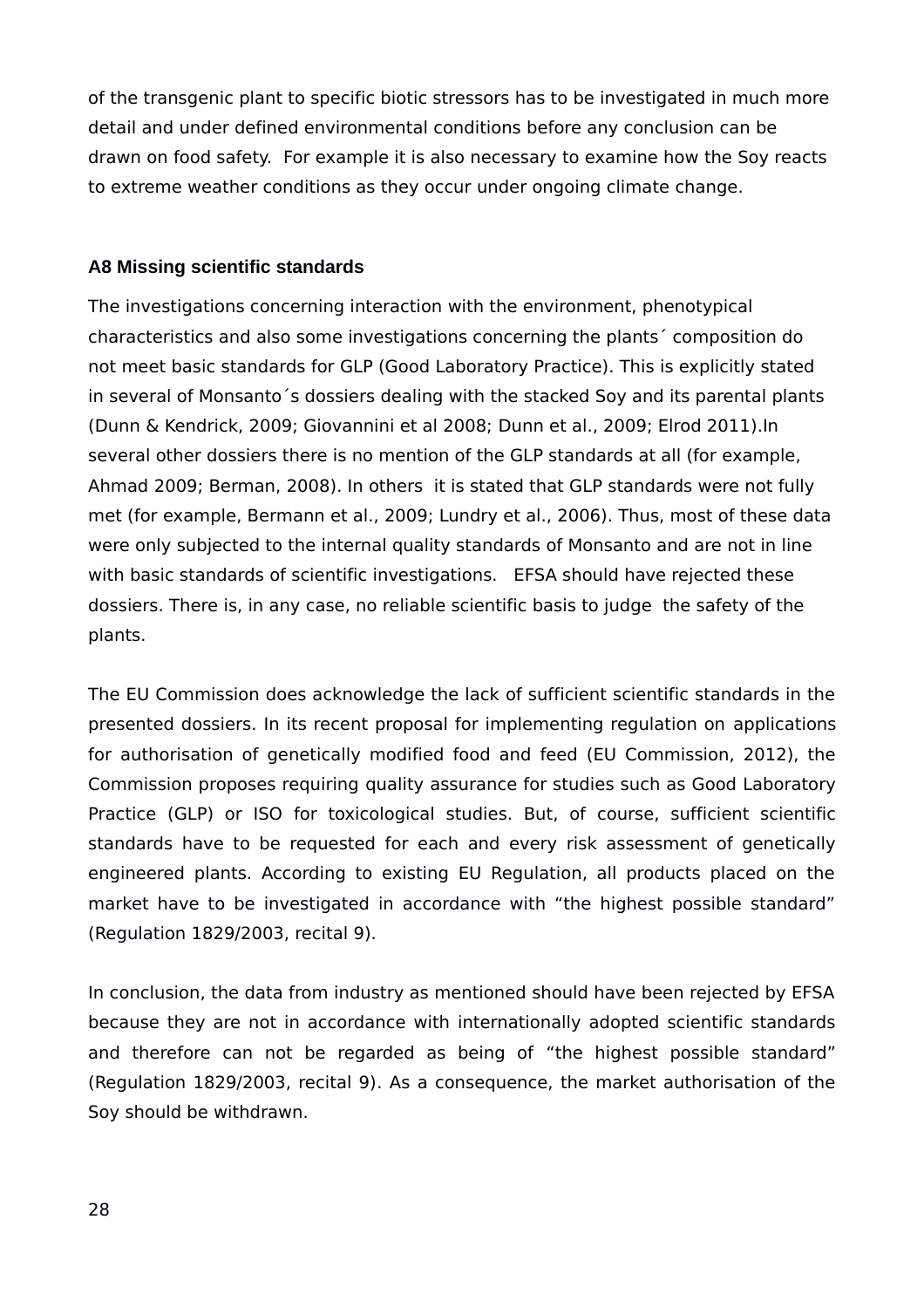### <span id="page-28-0"></span>**A9 Incomplete data check of Soy sprayed with glyphosate**

EFSA (2012a) concludes some significant compositional changes across all locations, especially in the stacked Soy sprayed with glyphosate, but only some of them were regarded as being relevant:

"In conclusion, the only statistically significant differences across locations between soybean MON87701  $\times$  MON 89788 and its comparator that were consistently observed in both the USA and Argentina across the seasons were changes in the level of some fatty acids and increased levels of daidzein and genistein. These differences were small and not considered biologically relevant. Moreover, the values reported fell within the range defined by the natural variation of these constituents in commercial non-GM soybean varieties grown in the same field trials."

Increased levels of daidzein and genistein might well be of relevance as these substances are known to exhibit hormonal activity and are considered to be the major phytoestrogens in soy (see for example De Lemos, 2001). So further studies under other environmental conditions should be performed to find out more about the possible range in the content of these compounds.

Other studies not mentioned by EFSA (Barbosa et al., 2012; Bellaloui et al., 2008, 2009a, 2009b; Bott et al., 2008; Ducke te al., 2003; Reddy et al., 2000, 2003, 2004; Serra et al., 2011; Zablotowicz & Reddy, 2007; Zobiole et al., 2010a, 2010b, 2010c., 2010d, 2010f, 2010g, 2011a, 2011b, 2012) show that spraying the glyphosate tolerant soybean with the complementary herbicide can change the composition of the soybeans in several compounds (see table 1). EFSA also did not discuss the possible effects of glyphosate acting as a potent chelator (binding ions) and its impact on food safety and quality. Overall there is no scientific basis for claiming substantial equivalence of the Soy treated with glyphosate.

|                                                                              |  |  |  |  |  | Table1: publications showing significant changes in components of glyhposate |  |  |
|------------------------------------------------------------------------------|--|--|--|--|--|------------------------------------------------------------------------------|--|--|
| tolerant soybeans compared to isogenic lines after treating with glyphosate. |  |  |  |  |  |                                                                              |  |  |

| <b>Study</b>         | Compound                                                                                                           | <b>Result</b>                                    |
|----------------------|--------------------------------------------------------------------------------------------------------------------|--------------------------------------------------|
| Barbosa et al., 2012 | malondialdehyde, Elevated (seed)<br>Protein:<br>peroxidase,<br>ascorbate<br>glutathione reductase, and<br>catalase |                                                  |
|                      | actin<br>glutamine synthetase, glycinin<br>subunit G1, and glycine-rich                                            | fragment, cytosolic Expressed differently (seed) |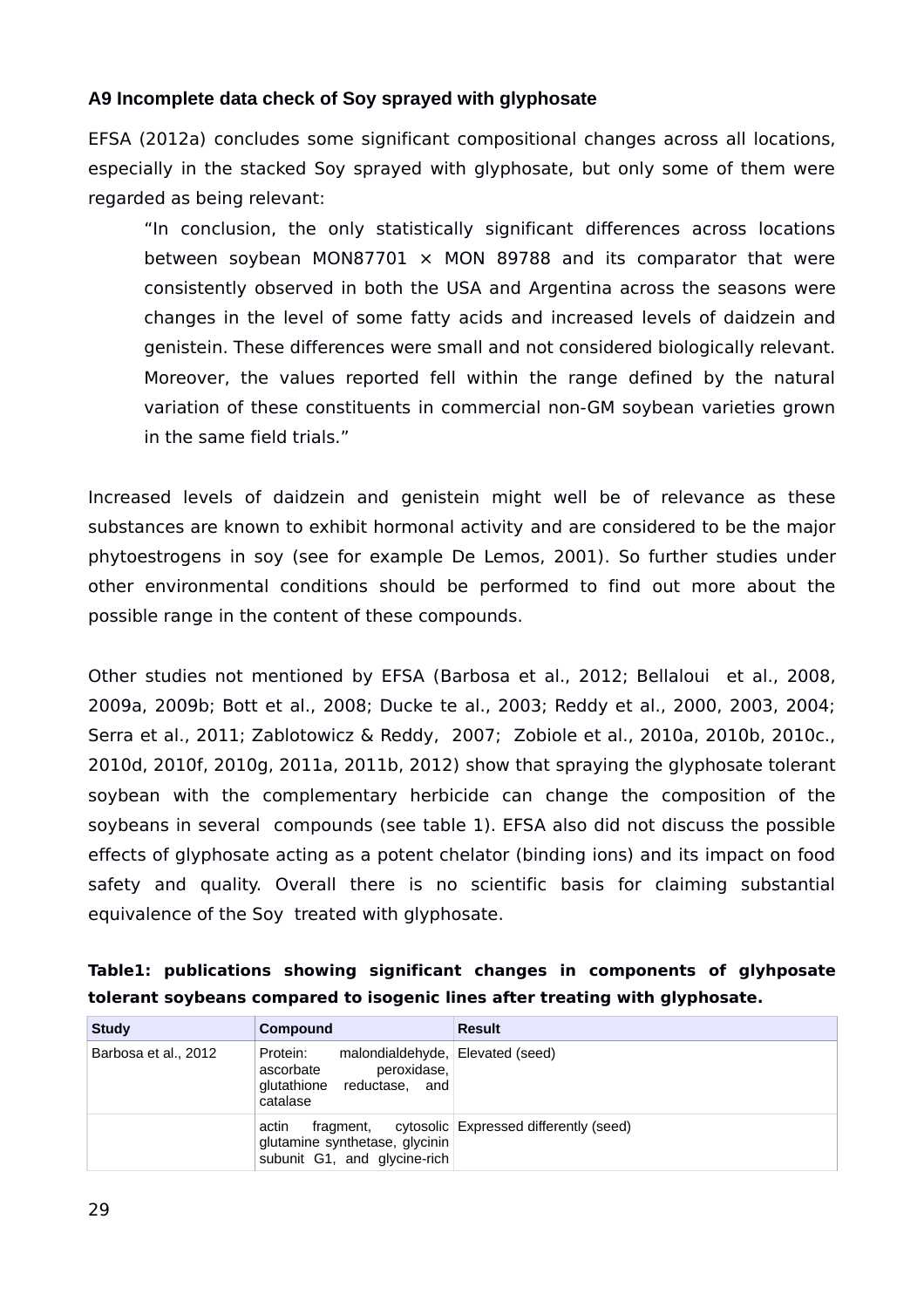| <b>Study</b>                     | Compound                                                                                                                 | <b>Result</b>                                                                                                                                                                                                                           |  |  |  |
|----------------------------------|--------------------------------------------------------------------------------------------------------------------------|-----------------------------------------------------------------------------------------------------------------------------------------------------------------------------------------------------------------------------------------|--|--|--|
|                                  | RNA-binding protein                                                                                                      |                                                                                                                                                                                                                                         |  |  |  |
| Bellalui et al., 2008            | Protein                                                                                                                  | Protein elevated (seed)                                                                                                                                                                                                                 |  |  |  |
|                                  | Oil                                                                                                                      | Reduced (seed)                                                                                                                                                                                                                          |  |  |  |
|                                  | Oleic acid                                                                                                               | elevated (seed)                                                                                                                                                                                                                         |  |  |  |
|                                  | Linolenic acid                                                                                                           | Reduced (seed)                                                                                                                                                                                                                          |  |  |  |
|                                  | nitrogen assimilation, as<br>measured by in vivo nitrate<br>reductase<br>activity (NRA) in leaves, roots,<br>and nodules | Reduced                                                                                                                                                                                                                                 |  |  |  |
| Bellalui et al., 2009a           | Protein                                                                                                                  | elevated (seed)                                                                                                                                                                                                                         |  |  |  |
|                                  | Amino acids                                                                                                              | elevated (not significant) (seed)                                                                                                                                                                                                       |  |  |  |
|                                  | Oil                                                                                                                      | Reduced (seed)                                                                                                                                                                                                                          |  |  |  |
|                                  | Oleic acid                                                                                                               | elevated (seed)                                                                                                                                                                                                                         |  |  |  |
|                                  | Linolenic acid                                                                                                           | Reduced (seed)                                                                                                                                                                                                                          |  |  |  |
|                                  | Prolin                                                                                                                   | Elevated (seed)                                                                                                                                                                                                                         |  |  |  |
|                                  | nitrate reductase activity<br>(NRA)                                                                                      | Reduced                                                                                                                                                                                                                                 |  |  |  |
| Bellalui et al., 2009b           | Ferrum                                                                                                                   | Reduced (seed)                                                                                                                                                                                                                          |  |  |  |
| Bott et al., 2008                | biomass<br>and<br>root<br>root<br>elongation                                                                             | depressions of plant growth in the GR soybean cultivar<br>Valiosa strongly dependent on the selected culture<br>conditions                                                                                                              |  |  |  |
|                                  | Shoot biomass                                                                                                            | In soil culture, shoot biomass production declined by<br>approximately 15-30% in glyphosate treated plants grown<br>on an acidic Arenosol but not on a calcareous Loess sub-<br>soil, while root biomass was not significantly affected |  |  |  |
|                                  | nitrogen fixation                                                                                                        | no effect of glyphosate application on nitrogen fixation as<br>measured by acetylene reduction assay, soybean yield, or<br>seed nitrogen content                                                                                        |  |  |  |
| Duke et al., 2003                | daidzein                                                                                                                 | Elevated (seed)                                                                                                                                                                                                                         |  |  |  |
| Reddy et al., 2000               | shoot and root dry weights                                                                                               | Reduced (greenhouse)                                                                                                                                                                                                                    |  |  |  |
| Reddy et al., 2003               | chlorophyll content, root and<br>shoot dry weight, or nodule<br>number                                                   | no effect                                                                                                                                                                                                                               |  |  |  |
|                                  | nodule biomass                                                                                                           | reduced by 21 to 28% 14 d LPOST<br>Soybean recovered by 14 d.                                                                                                                                                                           |  |  |  |
|                                  | Seed protein                                                                                                             | Reduced when two applications were made (seed)                                                                                                                                                                                          |  |  |  |
| Reddy et al., 2004               | AMPA, Shikimate, glyphosate<br>levels in plants                                                                          | Chlorosis, effects measured till 22 DAT                                                                                                                                                                                                 |  |  |  |
| Serra et al., 2011<br>Greenhouse | Mn                                                                                                                       | No effect<br>V8 (20 days after application)                                                                                                                                                                                             |  |  |  |
|                                  | N, Mn, Cu, Zn and Fe                                                                                                     | reduced                                                                                                                                                                                                                                 |  |  |  |
|                                  | Nodes                                                                                                                    | reduced                                                                                                                                                                                                                                 |  |  |  |
|                                  | Dry mass                                                                                                                 | reduced                                                                                                                                                                                                                                 |  |  |  |
| Zablotowicz et al., 2007         | seed nitrogen                                                                                                            | reduced, when high doses of glyphosate were applied<br>(seed)                                                                                                                                                                           |  |  |  |
| Zobiole et al., 2010a            | Number and weight of seeds                                                                                               | reduced by 25% and 13% (seed)                                                                                                                                                                                                           |  |  |  |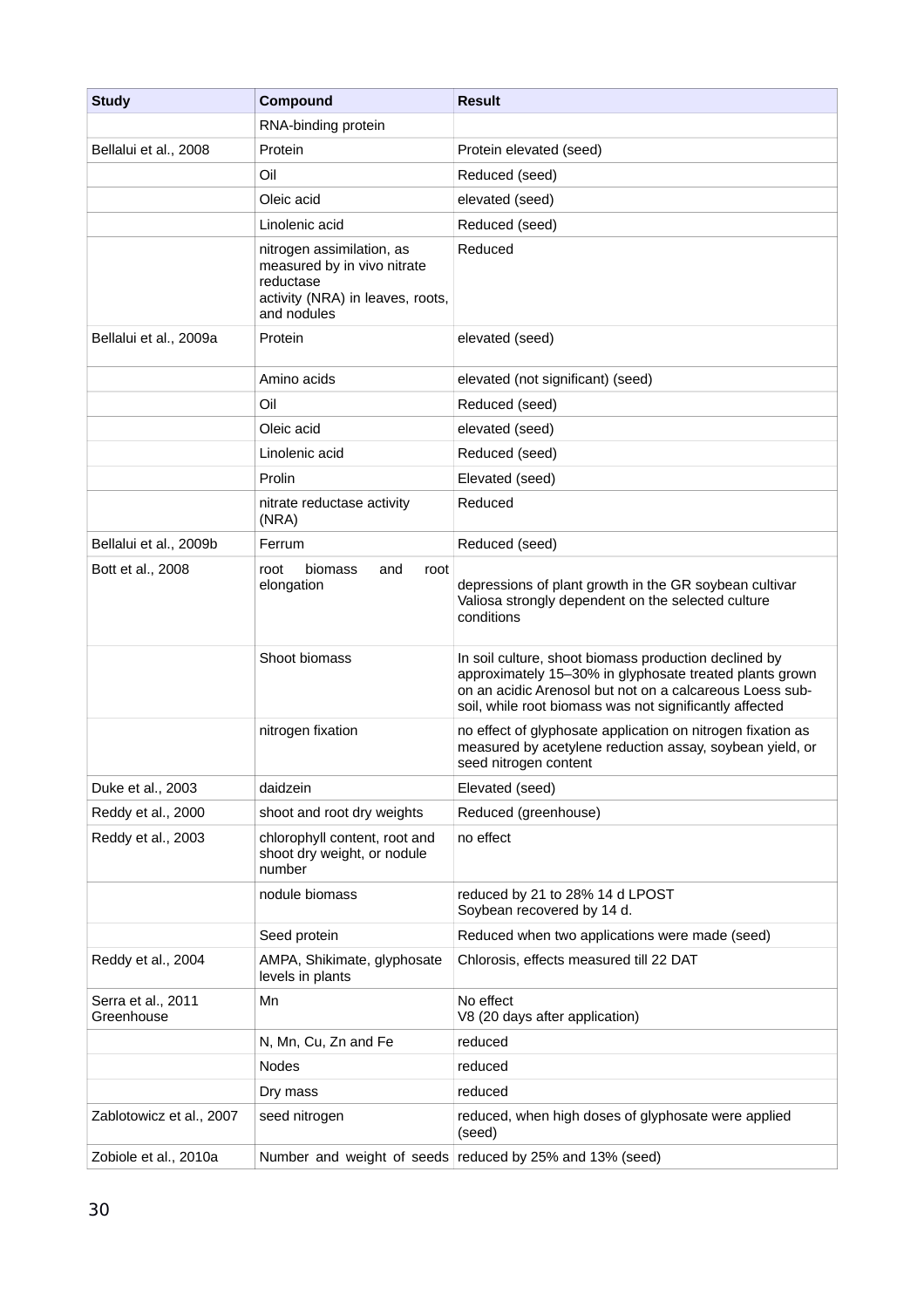| <b>Study</b>                         | Compound                                        | <b>Result</b>                                                                                                                                                             |  |  |  |
|--------------------------------------|-------------------------------------------------|---------------------------------------------------------------------------------------------------------------------------------------------------------------------------|--|--|--|
|                                      | per plant                                       |                                                                                                                                                                           |  |  |  |
|                                      | 17:1n-7 (not essentiell)                        | increased (by 30.3%) (seed)                                                                                                                                               |  |  |  |
|                                      | 18:1n-9 (not essentiell)                        | increased (by 25%) (seed)                                                                                                                                                 |  |  |  |
|                                      | linoleic acid (18:2n-6)                         | Decrease (2.3%) (seed)                                                                                                                                                    |  |  |  |
|                                      | linolenic acid (18:3n-3)                        | Decrease (9.6%) (seed)                                                                                                                                                    |  |  |  |
| Zobiole et al., 2010b                | Photosynthetic parameters                       | Decrease                                                                                                                                                                  |  |  |  |
|                                      | biomass production                              | Decrease                                                                                                                                                                  |  |  |  |
|                                      | water absorption                                | Decrease                                                                                                                                                                  |  |  |  |
|                                      | photosynthesis                                  | Decrease                                                                                                                                                                  |  |  |  |
|                                      | water use efficiency                            | Decrease                                                                                                                                                                  |  |  |  |
| Zobiole et al., 2010c                | Shoot and root dry biomass                      | Decrease                                                                                                                                                                  |  |  |  |
|                                      | Photosynthetic parameters                       | Decrease                                                                                                                                                                  |  |  |  |
|                                      | Micronutrients (Zn, Mn, Fe,<br>Cu, B) in leaves | Decrease                                                                                                                                                                  |  |  |  |
|                                      | Macronutrients (N, P, K, Mg,<br>Ca, S           | Decrease (but no effect on N)                                                                                                                                             |  |  |  |
| Zobiole et al., 2010d                | photosynthetic parameters (A,                   | Linear decrease                                                                                                                                                           |  |  |  |
|                                      | SPAD, Fo, Fm)                                   | R1 growth stage                                                                                                                                                           |  |  |  |
|                                      |                                                 | $\rightarrow$ long-term physiological impacts                                                                                                                             |  |  |  |
|                                      | Macronutrients (N, P, K, Mg,<br>Ca, S           | Decrease: effects in the following order: $Ca > Mg > nitrogen$<br>$(N)$ > S > K > P                                                                                       |  |  |  |
|                                      | Micronutrients (Fe, Co, Zn,<br>Mn, Cu, Mo, B)   | Effects of single application in the following order: $Fe > Mn >$<br>cobalt $(Co) > Zn > Cu > boron(B) > molybdenum(Mo)$                                                  |  |  |  |
|                                      |                                                 | two applications: Fe $>$ Co $>$ Zn $>$ Mn $>$ Cu $>$ Mo $>$ B                                                                                                             |  |  |  |
|                                      | dry weight                                      | shoot, root and total biomass Reduced proportional to glyphosate dose.                                                                                                    |  |  |  |
| Zobiole et al., 2010e                | photosynthetic rate                             | Severely decreased                                                                                                                                                        |  |  |  |
|                                      |                                                 | RR2 more sensitive than RR1                                                                                                                                               |  |  |  |
|                                      | Leaf area and shoot biomass<br>production       | Severely decreased                                                                                                                                                        |  |  |  |
|                                      |                                                 | RR2 more sensitive than RR1                                                                                                                                               |  |  |  |
| Zobiole et al., 2010f                | photosynthetic rate                             | 1800 dose: reduction 33 and 31%.                                                                                                                                          |  |  |  |
|                                      | lignin and amino acid content                   | Reduced (linear)                                                                                                                                                          |  |  |  |
|                                      | height and total (shoot and<br>root) dry weight | Reduced (linear)                                                                                                                                                          |  |  |  |
| Zobiole et al., 2010g                | Nodule number                                   | reduced                                                                                                                                                                   |  |  |  |
|                                      | Ni concentration                                | reduced                                                                                                                                                                   |  |  |  |
|                                      | Chlorophyll (SPAD units)                        | Lower in RR soybean                                                                                                                                                       |  |  |  |
|                                      |                                                 | even lower when treated with glyphosate                                                                                                                                   |  |  |  |
|                                      |                                                 | Chlorotic symptoms, non persistent                                                                                                                                        |  |  |  |
| Zobiole et al., 2011a<br>RR1 and RR2 | Fusarium spp.                                   | Increased in RR1 and RR2 soybean                                                                                                                                          |  |  |  |
|                                      | Mn reducers /Mn oxidizers<br>ratio              | Decreased in RR1; The greatest reduction in the ratio of<br>potential Mn reducers /Mn oxidizers occurred when<br>glyphosate was applied at early (V2) compared with later |  |  |  |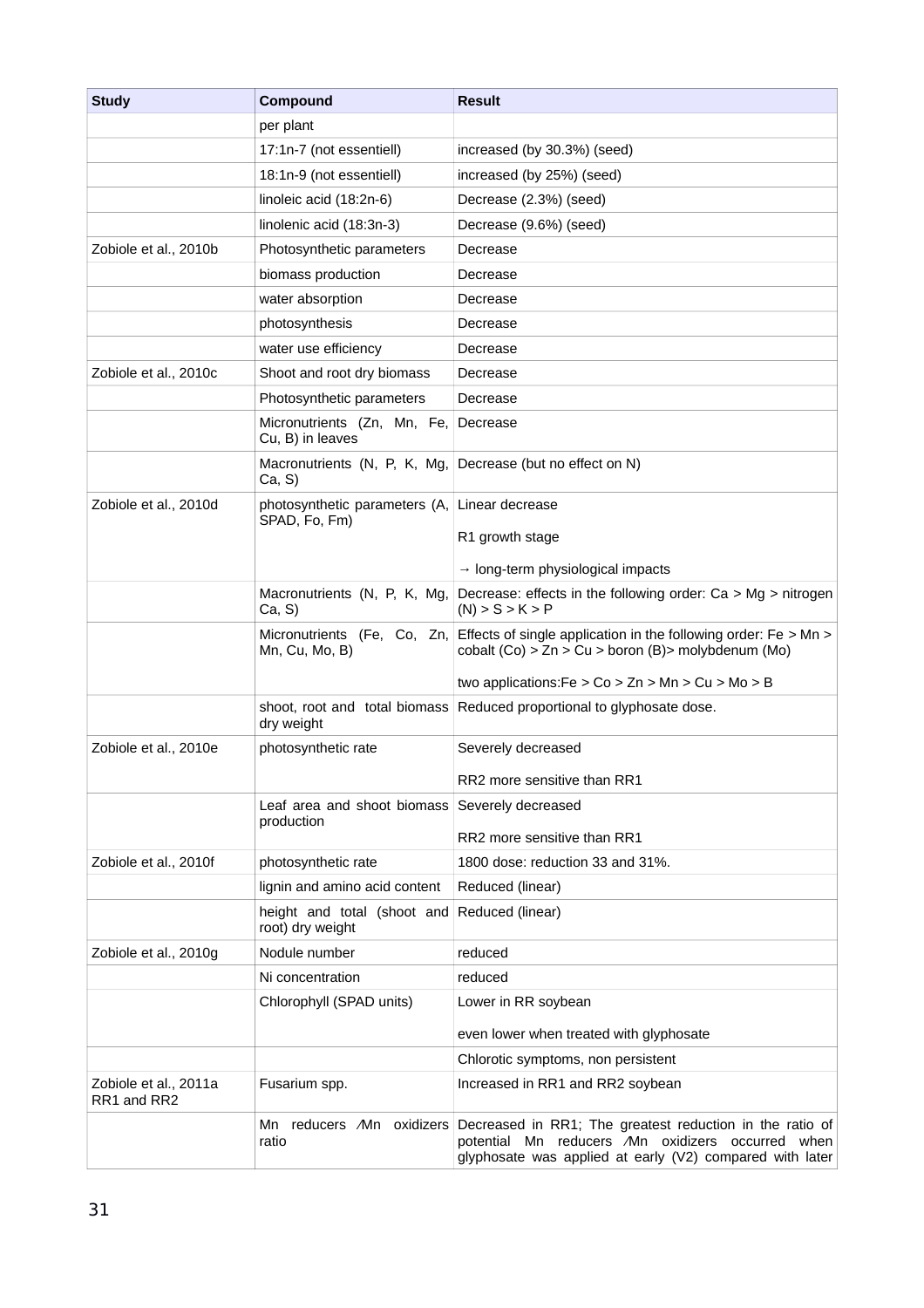| <b>Study</b>                            | Compound                                                 | <b>Result</b>                                                                                                                                                                                                                                                                                                                                                                                                                                                                                                                                                                                                                                                                  |  |  |  |
|-----------------------------------------|----------------------------------------------------------|--------------------------------------------------------------------------------------------------------------------------------------------------------------------------------------------------------------------------------------------------------------------------------------------------------------------------------------------------------------------------------------------------------------------------------------------------------------------------------------------------------------------------------------------------------------------------------------------------------------------------------------------------------------------------------|--|--|--|
|                                         |                                                          | growth stages (V4 and V6                                                                                                                                                                                                                                                                                                                                                                                                                                                                                                                                                                                                                                                       |  |  |  |
|                                         | root and shoot dry weight                                | Decreased in RR1 and RR2 soybean                                                                                                                                                                                                                                                                                                                                                                                                                                                                                                                                                                                                                                               |  |  |  |
|                                         |                                                          | Earlier glyphosate applications caused greater decreases in<br>root dry weight<br>Shoot dry weight of both varieties was most reduced when<br>glyphosate was applied at the V6 growth stage and least at<br>V4 and V2 stages, with the GR2 cultivar affected more than<br>the GR1 cultivar (Fig. 6). In general, GR2 produced less<br>biomass (shoot and root) than GR1 when glyphosate was<br>not applied                                                                                                                                                                                                                                                                     |  |  |  |
| Zobiole et al., 2011b<br>RR1 and RR2    | chlorophyll                                              | decrease                                                                                                                                                                                                                                                                                                                                                                                                                                                                                                                                                                                                                                                                       |  |  |  |
|                                         | micronutrient   Decrease<br>macro<br>and<br>accumulation | All macro- and micronutrients, with exception of N and K,<br>accumulated more in RR1 than RR2 (Figs. 2 and 3 and<br>Table 1). This result may be an individual cultivar<br>characteristic, but it suggests that the RR2 cultivar was<br>inefficient in nutrient uptake and translocation or was unable<br>to rapidly recover from potential chelating effects of<br>glyphosate<br>In the present experiment, glyphosate apparently remained<br>active in soybean through R1 growth stage or later as<br>indicated by decreased nutrient accumulation. It is known<br>that glyphosate and its metabolites can remain within the<br>plant until complete physiological maturity. |  |  |  |
|                                         | Nodule dry weight and                                    | Reduced tendency for late applications to have less effect                                                                                                                                                                                                                                                                                                                                                                                                                                                                                                                                                                                                                     |  |  |  |
|                                         | number<br>Shoot biomass                                  | than early applications<br>decrease<br>higher percent reduction associated with late than with early<br>glyphosate applications                                                                                                                                                                                                                                                                                                                                                                                                                                                                                                                                                |  |  |  |
|                                         | chlorosis                                                | The new generation RR soybeans also showed undesirable<br>glyphosate effects as "yellow flashing".                                                                                                                                                                                                                                                                                                                                                                                                                                                                                                                                                                             |  |  |  |
| Zobiole et al., 2012<br>RR <sub>2</sub> | photosynthetic rate                                      | severely depressed                                                                                                                                                                                                                                                                                                                                                                                                                                                                                                                                                                                                                                                             |  |  |  |
|                                         | and<br>macro-<br>accumulations                           | micronutrient Proportionally reduced as glyphosate rates increased and<br>applications were delayed                                                                                                                                                                                                                                                                                                                                                                                                                                                                                                                                                                            |  |  |  |
|                                         |                                                          | Macronutrient and all micronutrient concentrations except<br>Cu were within the nutrient-sufficiency ranges for soybean                                                                                                                                                                                                                                                                                                                                                                                                                                                                                                                                                        |  |  |  |
|                                         |                                                          | Concentrations of Ca, Mg, S, and Cu were significantly ( $p <$<br>5%) lower in glyphosate-treated soybean yet all values were<br>sufficiency ranges for those<br>within<br>the<br>nutrient<br>concentrations to provide acceptable soybean growth.<br>Concentrations of P and Fe appeared to be increased by<br>glyphosate.                                                                                                                                                                                                                                                                                                                                                    |  |  |  |
|                                         | nodule number and dry weight                             | significantly decreased                                                                                                                                                                                                                                                                                                                                                                                                                                                                                                                                                                                                                                                        |  |  |  |
|                                         |                                                          | In contrast with other results, a tendency was noted for<br>reduced effects at late applications compared with early<br>applications                                                                                                                                                                                                                                                                                                                                                                                                                                                                                                                                           |  |  |  |
|                                         | root dry weight                                          | more severely depressed with glyphosate applied at V2<br>growth stage compared with V6 growth stage                                                                                                                                                                                                                                                                                                                                                                                                                                                                                                                                                                            |  |  |  |
|                                         | leaf area and shoot dry weight                           | More strongly decreased at the late growth stage than at the<br>early stage                                                                                                                                                                                                                                                                                                                                                                                                                                                                                                                                                                                                    |  |  |  |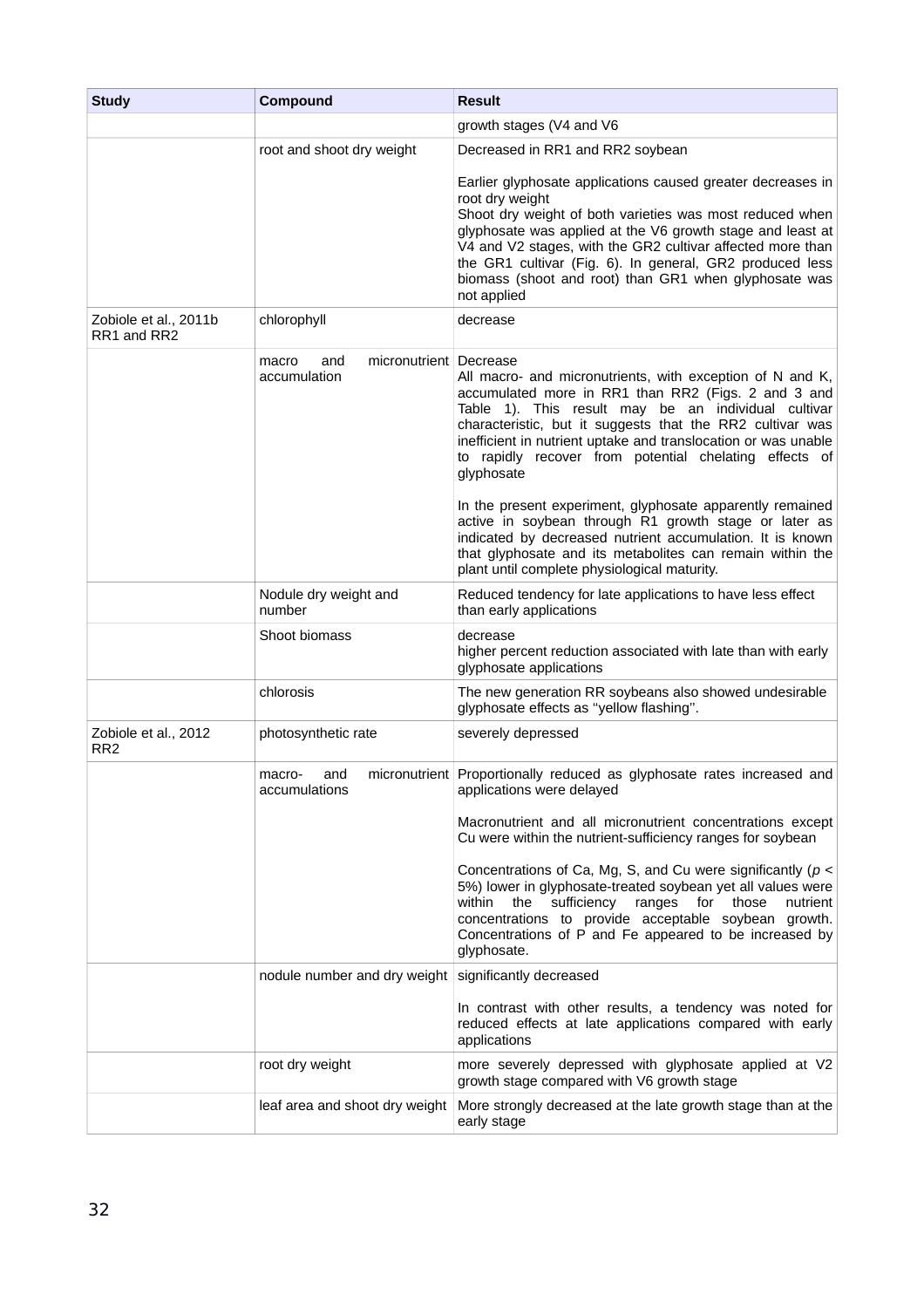In conclusion and even in accordance with EFSA´s Guidance, a much more comprehensive risk assessment must be applied if the comparative approach shows that equivalence with isogenic lines cannot be shown. Thus EFSA´s opinion is wrong in regard to its overall approach as well as in its conclusions.

#### <span id="page-32-1"></span>**A10 Missing data on processed food and feed**

There are no data on the equivalence and quality of the products that are processed such as soybean sprouts, milk and baby food, or for products undergoing fermentation and heat treatment. Without such data, no conclusion can be drawn upon equivalence and food safety:

Data are necessary to assess effects of processing on the naturally occurring antinutrients such as the trypsin inhibitor. Its degradation can be impacted due to unintended effects in the plants. Other antinutrients should also be considered.

The composition of soybean sprouts need particular attention: The production of soybean sprouts is a highly dynamic process that involves many different gene activities and gives rise to a lot of transient products in the beans that are not relevant for other food usages. Further processing by heat is not applied in this case. Thus this product needs detailed and specific investigation including metabolic profiling.

#### <span id="page-32-0"></span>**A11 Some comments from Member States**

Several experts from Competent Authorities of the Member States have raised concerns regarding the compositional equivalence of the Soy with its conventional counterparts. These concerns were not sufficiently taken into account in the final EFSA opinion. Some of the relevant statements were made (EFSA 2012b):

"For some of the assessed parameters (ADF, glutamic acid, leucine, stearic acid, linoleic acid, arachidic acid, ash, vitamin E, stachyose, daidzein, genistein) the results established for GM soybean MON87701xMON89788 and the used nontransgenic control were significantly different. The notifier should discuss these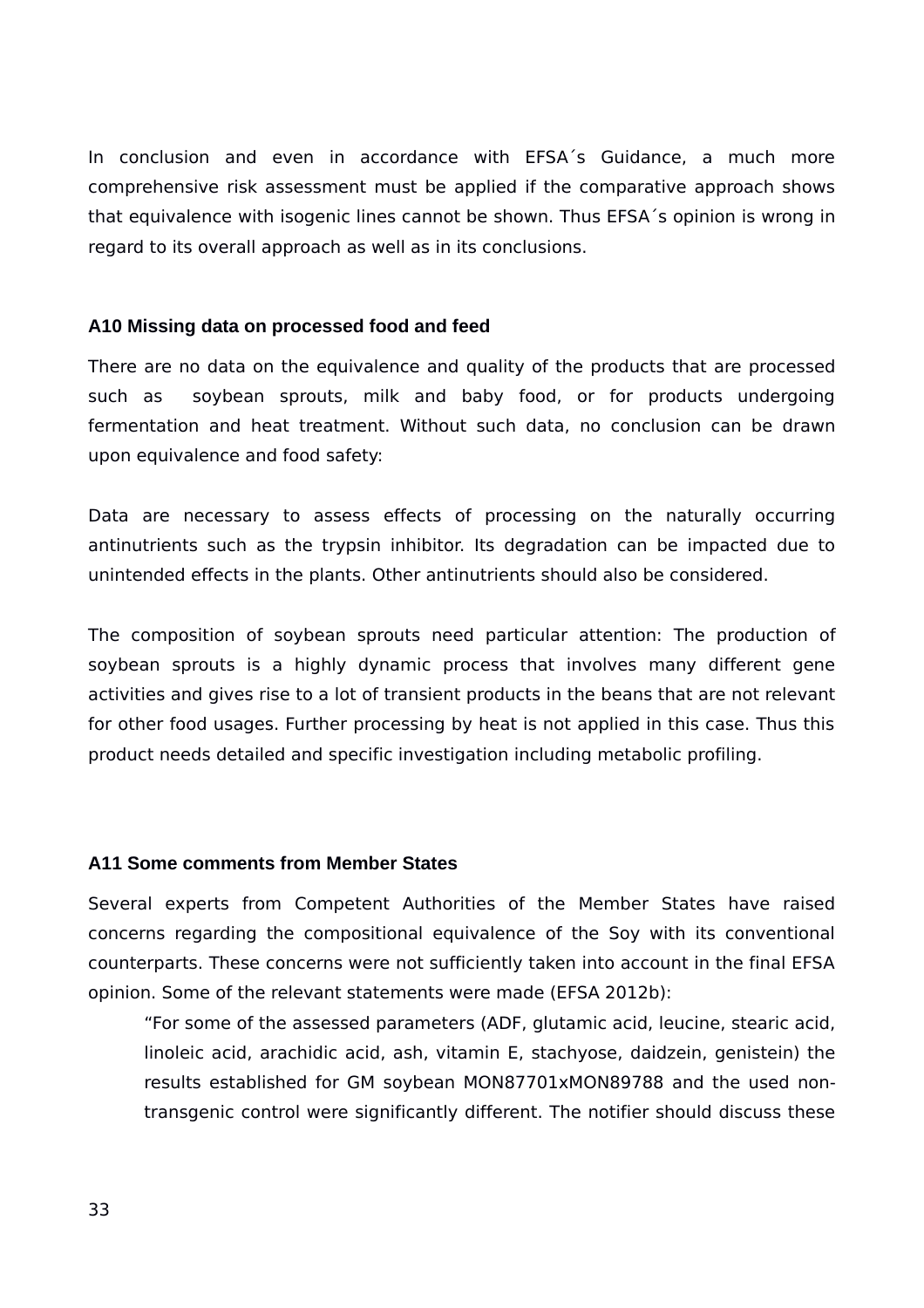differences in more detail and further assess why they were not considered to be biologically meaningful."

"On the whole, the compositional differences between the seed samples of MON87701xMON89788 and the control showed a clear consistency concerning higher contents of amino acids and isoflavones (mainly daidzein and genistein) in the GM variant, whereas the contents of fatty acids (mainly palmitic and stearic acid), vitamin E and ash were lower. The conclusion would therefore be that these differences are inherent in GM soybean MON87701xMON89788 as compared to the A5547 control, even if they were not considered biologically meaningful when compared with commercial soybean varieties and with the ILSI database."

"Firstly, changed C:N ratios have effects on all metabolic and gene expression levels of plants. Secondly, the same trends were seen in the USA and Argentinian field trials, despite different fertility managements."

"Micronutrients were not measured, only ash content, which was lower in the GM variant. This is unfortunate, since indications for a "decreased uptake of micronutrients and subsequent development of deficiency symptoms in some GR soybean cultivars" exist (Johal and Huber 2009; Yamada et al. 2009). It seems therefore advisable to broaden the comparative analysis including certain micronutrients (e.g. Mn, Fe), in order to reveal potential deficiencies in the micronutrient uptake of GM soybean MON87701xMON89788."

#### <span id="page-33-0"></span>*Conclusions on Ground A:*

- It follows that there is no basis upon which EFSA could have concluded that the comparison made was "appropriate" under the terms of Articles 5(3)(f) and 17(3)(f) GM Regulation. It should also be noted that in a number of respects EFSA failed to follow and/or comply with the terms of its own Guidance Documents.
- Further, and in consequence, contrary to the requirements of and Articles 6(3) (a) and 18(3)(a) GM Regulation, either EFSA has failed to consider whether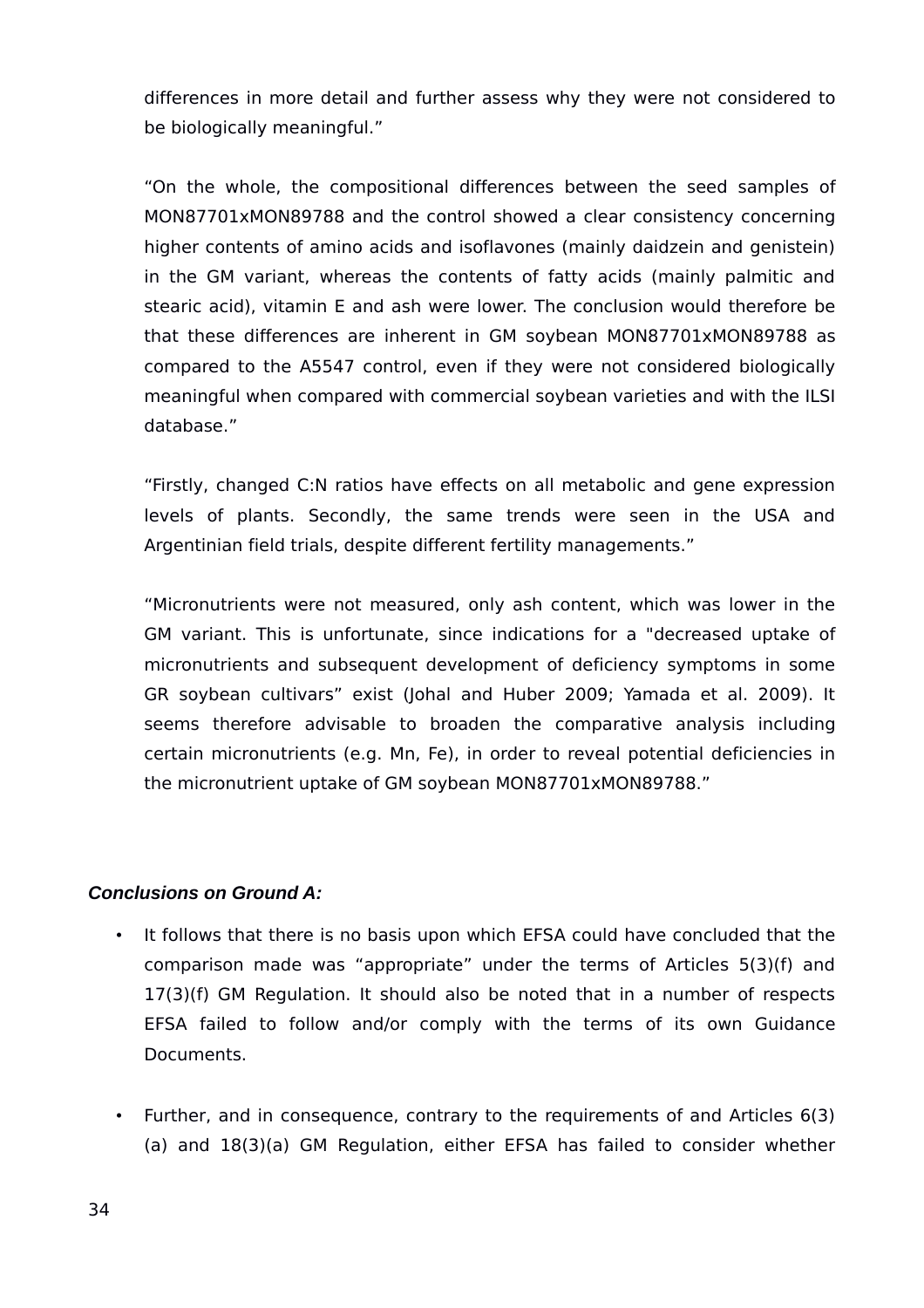Monsanto's analysis was supported by "appropriate information and data", or EFSA has unlawfully and manifestly incorrectly concluded that the information provided by Monsanto was "appropriate".

- This error is also potentially highly material to the conclusion that the Soy does not present a risk of adverse effects on humans and/or animal health, contrary to Articles 4(1) and 16(1) GM Regulation.
- EFSA critically failed to consider the biological significance of any or all of the significant differences between the Soy and its conventional counterpart (to proceed further analyses). EFSA's conclusion that the Soy is safe depends on the assumption that the Soy is substantially equivalent to its conventional counterpart. As such, it is fatally flawed. In particular, on the basis of its conclusion that the Soy and its conventional counterpart are substantially equivalent EFSA concluded that it was not necessary to conduct a toxicological assessment of the whole food/feed. A properly conducted comparison of the field trial results with properly analysed literature might well have demonstrated that the statistically significant differences observed were biologically relevant, and required much more detailed analysis at the following steps.
- As such, EFSA's conclusion that there would not be an adverse effect on human health and/or animal health from the Soy, under Articles 4(1)(a) and 16(1)(a) GM Regulation, is not reliable.
- In addition, EFSA failed to ensure that Monsanto submitted information and conclusions about a risk assessment carried out in accordance with Annex II to the Directive as required by Article 5(4) of the GM Regulation.

Accordingly, the Commission should not have granted the authorisation of the Soy in this case. In particular, it has failed to comply with its obligations under: (a) Articles  $4(1)(a)$  and  $16(1)(a)$  to ensure that that food and feed that would have an adverse effect on human health, animal health, or the environment "must not" be placed on the Union market; (b) Articles 7(1) and 19(1) GM Regulation to take into account not only the EFSA Opinion but also "any relevant provisions of [Union] law", including the provisions of Union law that require Union institutions to comply with their own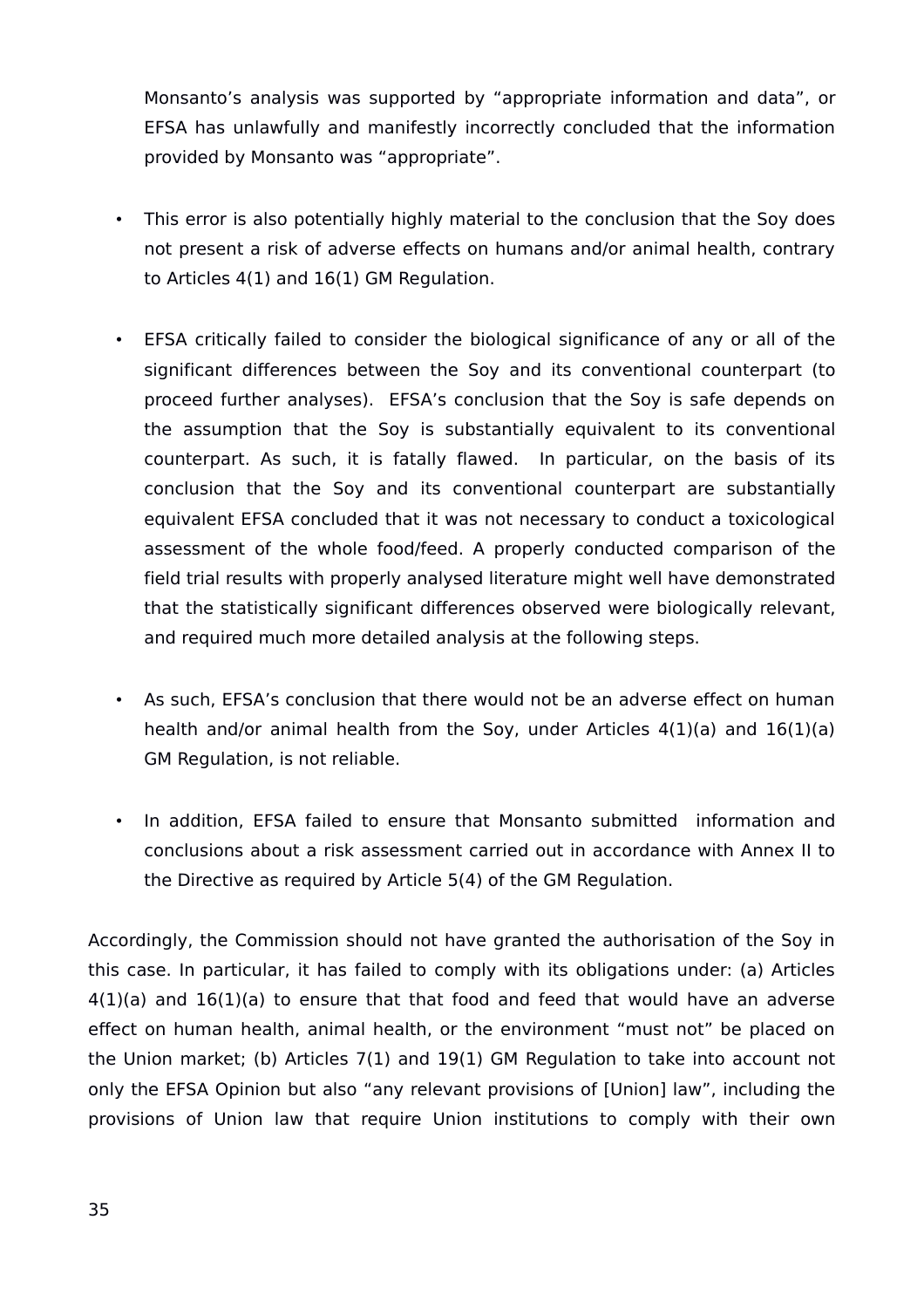guidance and (c) Article 168 TFEU and reflected in Recital (2) GM Regulation to ensure a high level of protection for human health.

Furthermore, so far as relevant, the Commission has unlawfully defeated a legitimate expectation that EFSA would act in accordance with its own guidance in advising the Commission on applications for authorisation under the GM Regulation, and that the Commission would ensure such compliance by EFSA before reaching its authorisation decisions.

# <span id="page-35-1"></span>**Ground B: Failure to consider synergistic/combinatorial effects**

## <span id="page-35-0"></span>*Introduction*

The potentially toxic effects of a particular genetically modified food/feed are one of the primary matters requiring investigation by EFSA in determining whether it will have adverse effects on human health, animal health or the environment, contrary to Articles 4(1)(a) and 16(1)(a) GM Regulation.

In the case of the Soy, EFSA did not present a risk assessment as legally required and sufficiently based on scientific findings: No feeding studies for investigating health effects were conducted with the stacked Soy, no acute, subchronic, long term and multigenerational study was requested. The only feeding study that was performed with the Soy was a feeding study with broiler to gain nutritional data - this is unsuitable for the detailed investigation of potential health effects.

No tests were performed to determine potential combinatorial or accumulated effects of the toxins, nor of any other factors such as other toxic compounds, bacteria, plant enzymes (trypsin inhibitors) and especially the residues from the complementary herbicide. No investigations were conducted to assess the impact of a permanent ingestion of these plants on the intestinal microbial composition in human and animals.

Further, the effects of different methods for processing the Soy and risks associated with particular usages of soybeans in human nutrition was not assessed.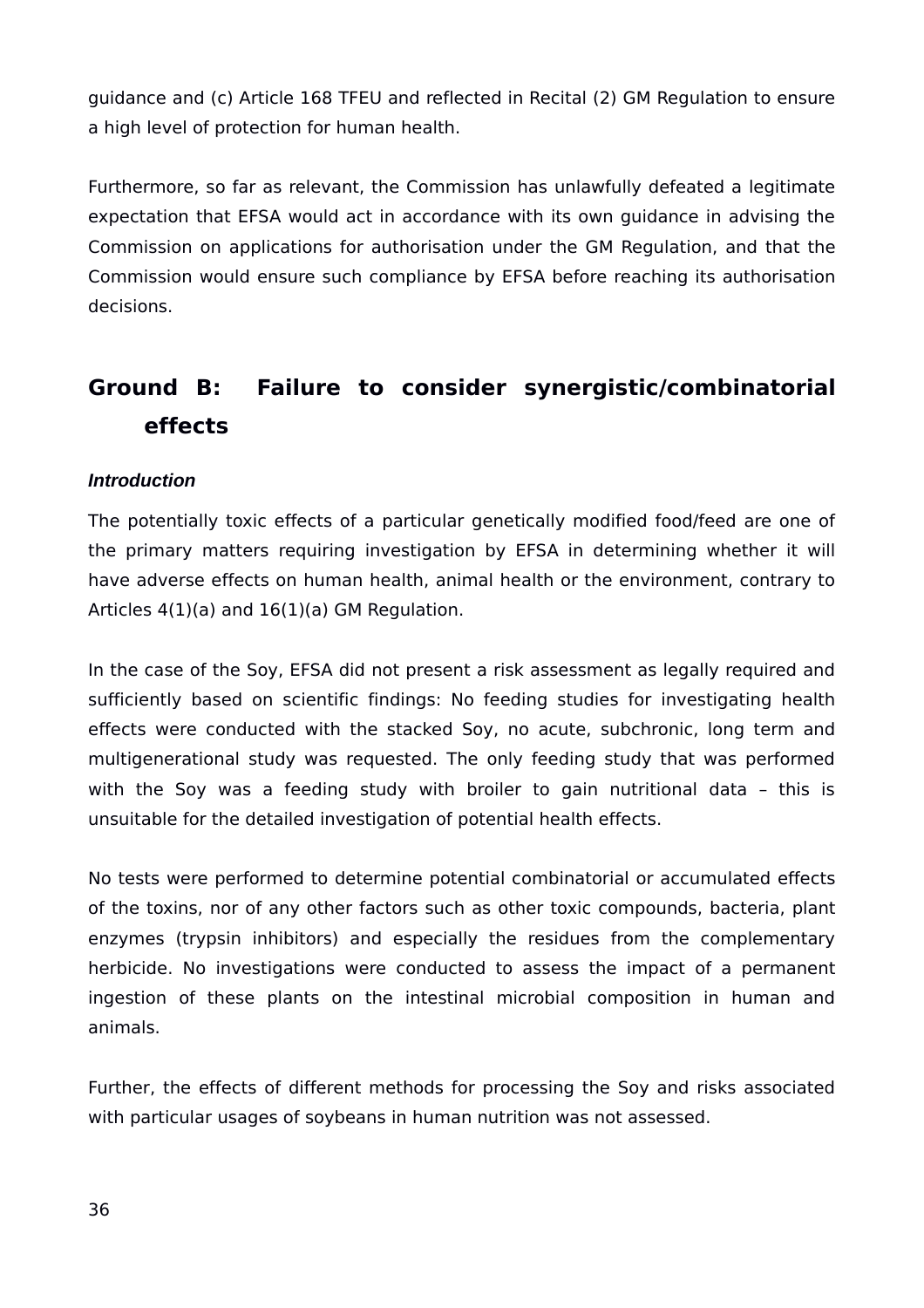All in all EFSA´s risk assessment of the Soy does not fulfil the legal requirements of current EU regulations.

# <span id="page-36-1"></span>**Detailed reasoning**

#### <span id="page-36-0"></span>**B1: False conclusion stemming from the comparative approach**

EFSA concluded that there was no need to carry out any further animal safety studies of the whole GM food/feed, for three reasons:

- According to the previous opinions of EFSA, no adverse effects had been observed in the 90-day rat feeding studies involving the parents;
- The Soy had been found to be substantially equivalent to its conventional counterpart; and
- EFSA considered interactions among the additional produced proteins "unlikely".

The first point might be a matter of further controversial debate (which will not be discussed in detail in this complaint about the stacked Soy). The second of these reasons is flawed, for reasons given in Ground A above: On the basis of existing data, substantial equivalence cannot be concluded for the Soy. As already shown in the complaint, EFSA was wrong even according to its own Guidance not to request further investigations with the whole food and feed.

Additionally, the third point of EFSA´s reasoning is substantially flawed, as the following paragraphs show.

EFSA´s approach is also wrong from a general point of view: Due to its reasoning that no further investigations would be necessary if compositional equivalence was assumed, EFSA did not take into account serious criticism of its overall concept of comparative risk assessment as, for example, expressed by some experts of the Member States (EFSA 2012b):

"Moreover, the concept that nutritional equivalence can be assumed once compositional equivalence has been established is out-dated. In modern nutritional science this assumption has long been abandoned, since there is increasing evidence that compound interactions within the organic system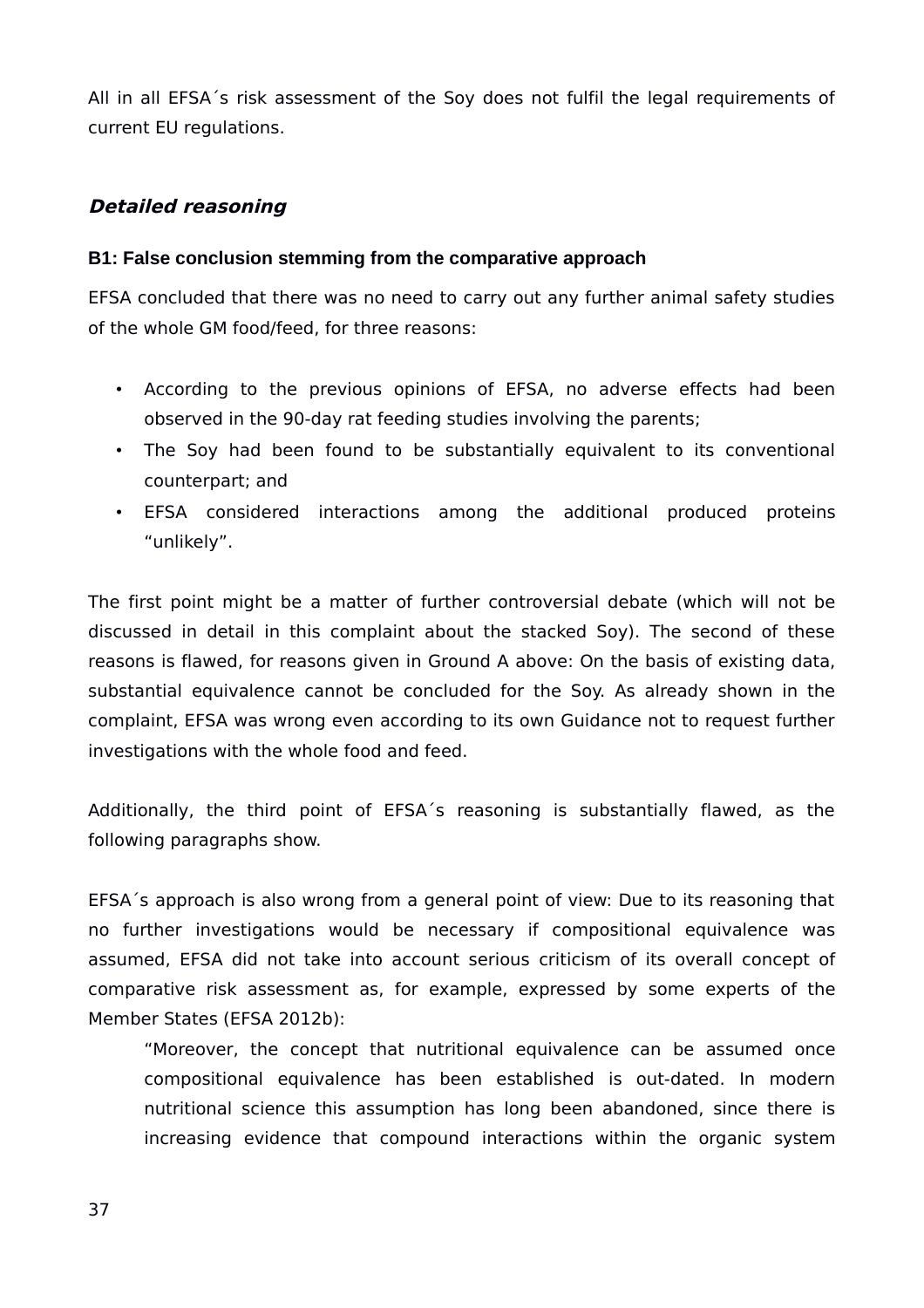cannot be predicted by compositional data (Vivekananthan et al. 2003; Gitenay et al. 2007)."

#### <span id="page-37-1"></span>**B2: Insufficient investigation of selectivity of the newly expressed toxin**

The mode of action of Bt toxins is a matter that is not presently scientifically understood. It is even a matter of controversial debate (Pigott & Ellar, 2007). For example, Zhang et al (2005), Soberon et al (2007), Broderick et al (2009), Johnston & Crickmore (2009), Mason et al., (2011) reach different conclusions as to the mode of action in target organisms. In addition, Frankenhuyzen (2009) shows that selectivity of Cry proteins is something that has to be disputed further.

Regarding potential health effects, Ito et al. (2004), Huffmann et al. (2004), Thomas & Ellar (1983), Gallagher (2010 ) and Mesnage et al. (2012) show that toxins that belong to Cry-classification (such as Cry1Ac) might cause health effects in mammals.

Since these questions were not investigated during risk assessment of MON87701, EFSA should not have been setting aside these questions when it came to risk assessment of the stacked Soy.

## <span id="page-37-0"></span>**B3 The Cry toxin lacks authorisation under pesticide regulation**

It also should taken into account that the Cry1Ac toxin in the plants was never assessed under standards as foreseen by pesticide authorisation 91/414 EEC. There are several important differences between the Cry toxin as produced in the plants and its usage in traditional mixtures (for general overview on these issues see Hilbeck & Schmid, 2006; Szecaks & Darvas, 2012): So far the Bt toxin was only used in traditional mixtures and in crystallized (inactivated) form. But in the plants the Cry1Ac toxin is solubilised (activated). Further, it is applied throughout the whole period of vegetation, while the traditional sprays are used a very targeted way. To be effective, it has also to be exposed in higher concentration than it is the case in the traditional mixtures: In the mixtures, additive and synergistic effects require only a low level of the single compound. Further, some details of the DNA sequence were changed during the process of transferring the DNA into the plants´ genome. For example, the Cry1Ac toxin contains four additional amino acids at its N-terminus compared with the Bt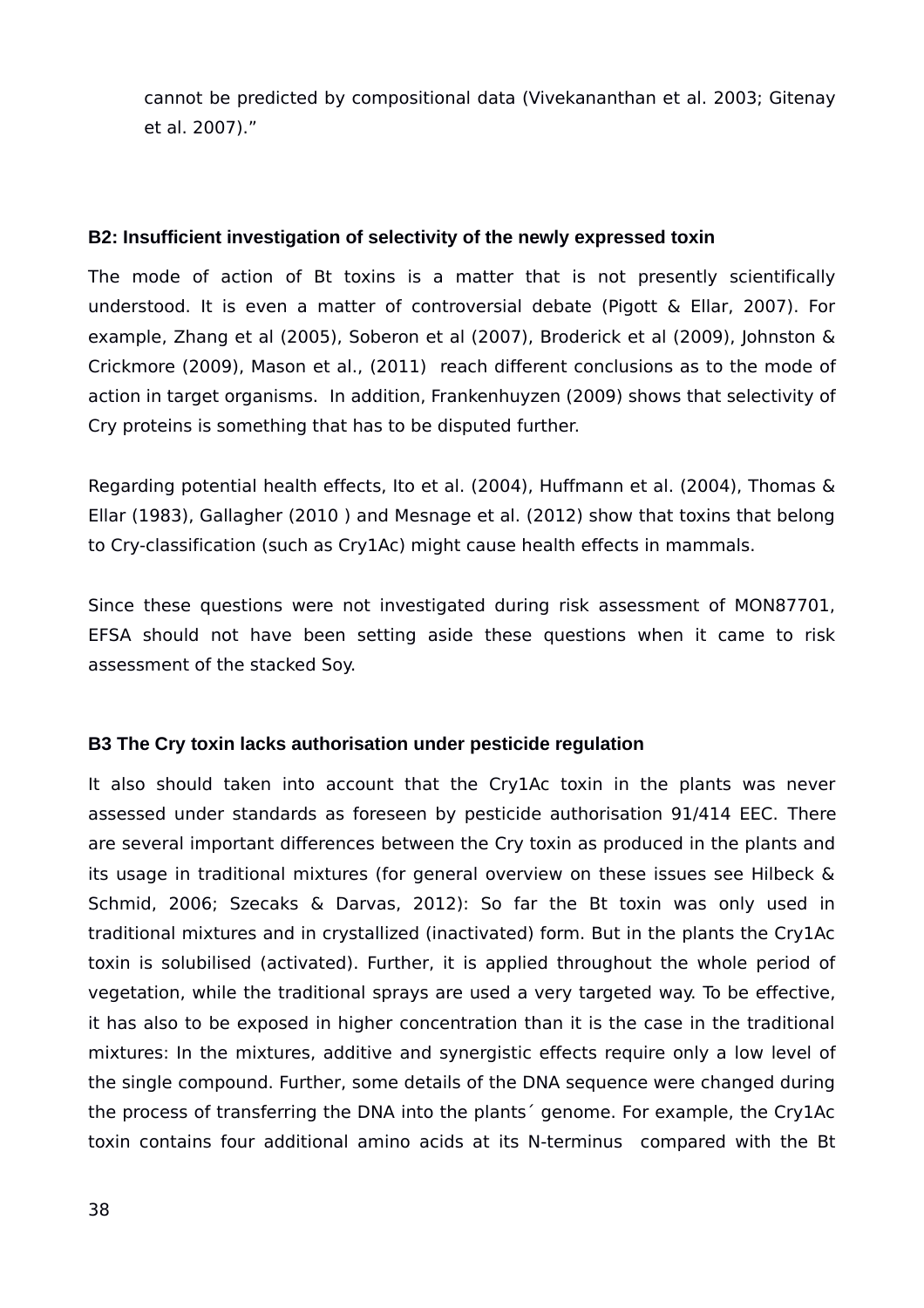toxin produced in Bt Cotton MON531. In comparison with the native protein, more changes were necessary to optimise the codon and length of the DNA.

All in all, without full authorisation of the Cry toxin (as it is produced in the plants) under pesticide Regulation, the placing of the Soy in the market clearly establishes double standards for the safety of pesticides within the EU: Under GMO regulation a much lower standard is applied than under pesticide regulation.

Since these questions were not investigated during the risk assessment of MON87701, EFSA should not have set aside these questions when it came to risk assessment of the stacked Soy.

It also should be acknowledged that in the Council Conclusions on Genetically Modified Organisms (GMOs) of the Council meeting on 4 December 2008, Member States demanded a revision of current EU regulations to close the loopholes between the pesticide regulation and the regulation on genetically engineered plants. This demand is in no way confined to the usage of the genetically engineered plants in agriculture but includes all relevant products, which might be authorised on the market $22$ :

"(...) the mandate includes examination of the criteria and requirements for assessing all GMPs, including GMPs that produce active substances covered by directive 91/414/EEC and herbicide-tolerant GMPs with a view to reviewing them if necessary; (…) RECALLS that the use of plant protection products implies authorisations at national level and EMPHASISES THE NEED for competent authorities involved with the implementation of Directive 2001/18/EC and of Council Directive 91/414/EEC concerning the placing of plant protection products on the market, within the Commission and at national level, to coordinate their action as far as possible;"

## <span id="page-38-0"></span>**B4: Not assessing the interactivity of the Bt toxin with plant constituents**

Not only is the mode of action of the Cry1Ac proteins not fully understood, EFSA also has no basis for assuming that they will not interact with other compounds. On the contrary, there are several publications that show that Bt proteins are highly likely to show synergies and interactions with other stressors and plant enzymes (for overview see Then, 2010).

<span id="page-38-1"></span><sup>22</sup> http://www.consilium.europa.eu/ueDocs/cms\_Data/docs/pressdata/en/envir/104509.pdf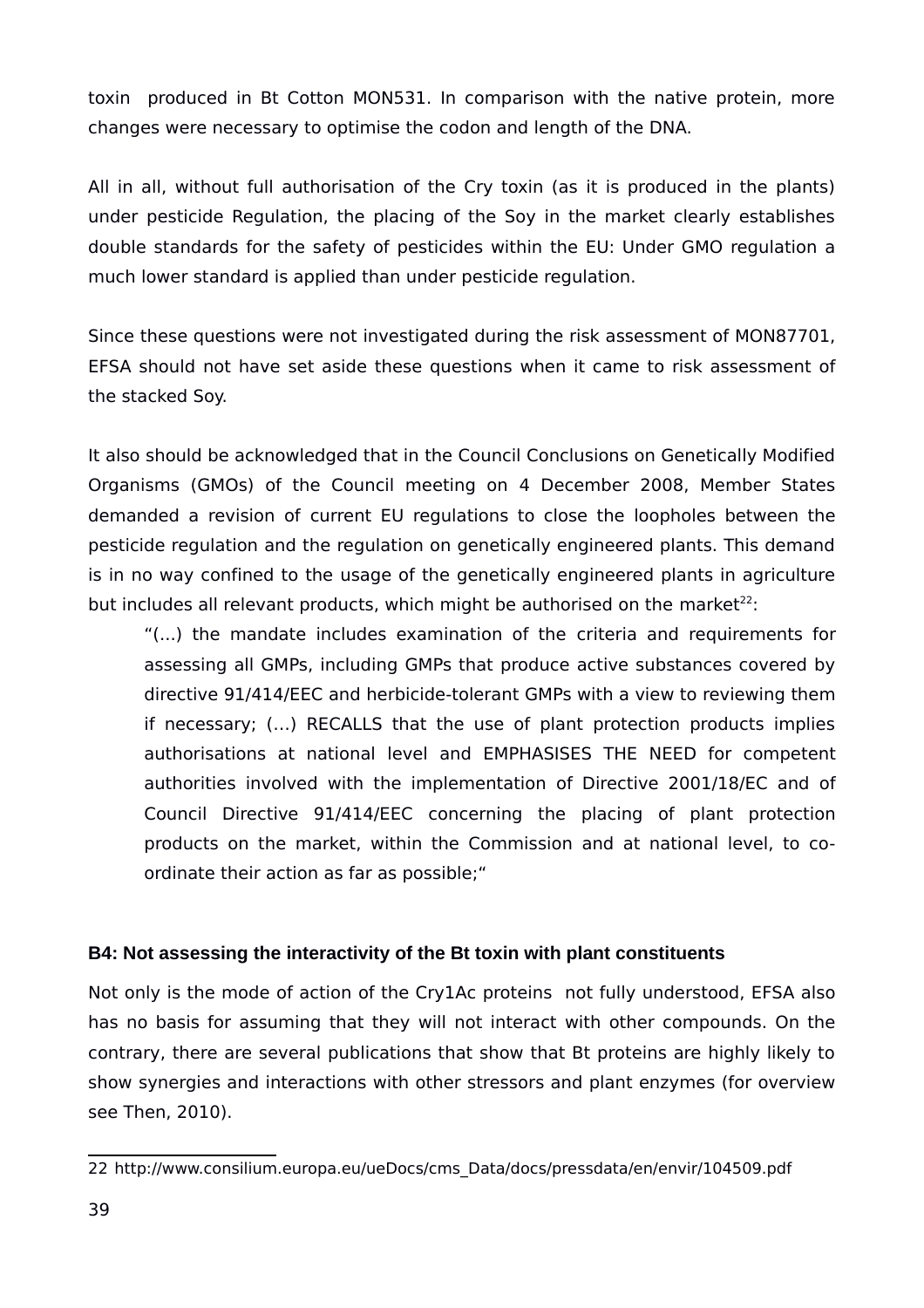For example, it is known that co-stressors such as cadmium and nematodes can cause toxicity of Cry toxins in slugs (Kramarz et al., 2007; Kramarz et al., 2009), which can be seen as important model organisms. Other combinatorial effects are known to enhance the toxicity of Bt toxins from investigations with pyrethroids (Khalique & Ahmed, 2005; Saleem et al., 1995), Azadirachtin, (Singh et al. 2007), Avidin (Zhu et al., 2005), Bacteria (Mason et al., 2011), Nosema (Reardon et al. 2004) and other Bt toxins (Sharma et al., 2010).

Since the Soy will contain residues from spraying with glyphsate formulations, the possible interaction between Bt toxins and co-stressors such as pesticides are highly relevant for the risk assessment of this product.

Other examples include the powerful effect that some plant enzymes that diminish the digestion of proteins (protease inhibitors) can have on the toxicity of Bt toxins, where toxicity has been found to increase up to 20 times even in the presence of very low levels of protease inhibitors (Zhang et al., 2000, Pardo Lopez et al., 2009). In the case of Soy products, the interactivity with protease inhibitor is highly relevant. All soybeans have high levels of these inhibitors their degradation depends on the method of heat processing. Even the presence of very low levels of protease inhibitors can multiply the insecticidal activity of Cry toxins. Since soybeans, for example, are also used as soybean sprouts, differing methods of processing have to be discussed case by case to assess all potential synergies.

Even EFSA´s own Guidance (EFSA 2007) requires these tests (see section 3.3.1):

"An assessment of any potential for increased toxicity and/or allergenicity to humans and animals or for modified nutritional value due to the stacked events should be provided. These potential effects may arise from additive, synergistic or antagonistic effects of the gene products or by these produced metabolites and may be particularly relevant where the combined expression of the newly introduced genes has unexpected effects on biochemical pathways. This assessment will clearly require a case-by-case approach".

But no tests were performed to determine potential combinatorial or accumulated effects of the toxins, nor of any other factors such as other toxic compounds, bacteria,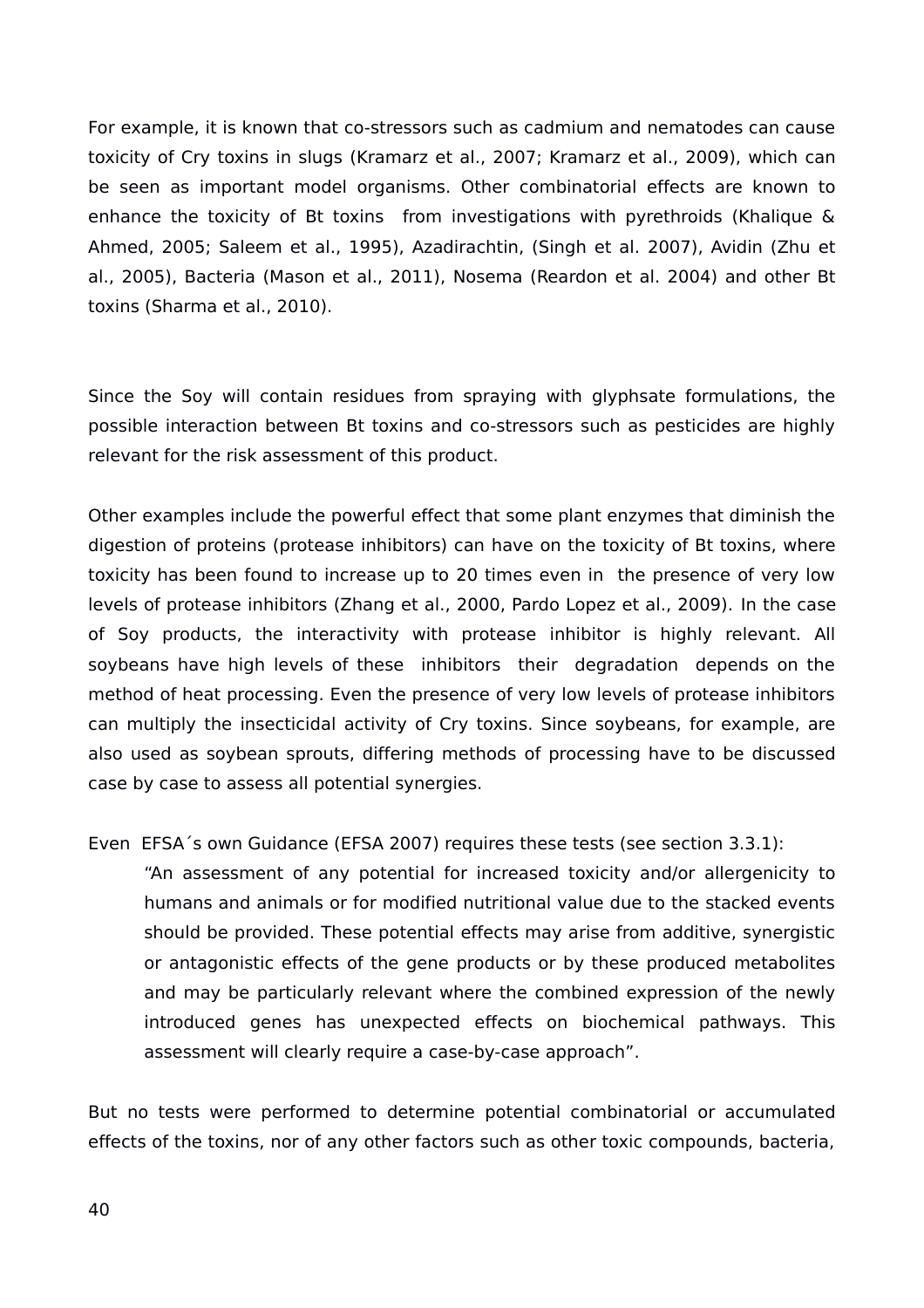plant enzymes and pesticides in mammals. The relevant proteins (Cry1Ac and EPSPS) were only fed in separate feeding trials, the aspect of interactivity with protease inhibitors and residues from spraying with complementary herbicides were left aside completely.

Since these plants will be used in food and feed and might be mixed with other genetically engineered plants, further tests need to be carried out to determine potential accumulative or combinatorial effects. Without such investigations the market authorisation should be withdrawn.

### <span id="page-40-0"></span>**B5: Insufficient assessment of expression of the Bt Toxin**

One of the prerequisites of risk assessment is sufficient data on the expression of the newly expressed proteins. But in the case of Bt toxins, standardised protocols to measure the content of Bt toxins in a way that the results can be reproduced by other laboratories are missing (Székács et al., 2011).

Further, it is not clear how these plants and the expression rate of the newly introduced proteins will be influenced by more extreme weather conditions relevant in times of climate change such as drought. Several investigations show that genetically engineered plants can exhibit unexpected reactions under stress conditions. This can also impact the Bt content in the plants (Then & Lorch, 2008).

Viewed from this perspective, much more detailed investigations would be necessary. Only investigations under defined environmental conditions can reveal which impact factors are mostly relevant for the content of toxins within the plant´s tissue. Functional genetic stability has to be shown under defined stress conditions and not just in reactions to occasional environmental conditions from only one year as presented by Monsanto (see for example Deffenbaugh & Niemeyer, 2009). In this case no data were included into the risk assessment from the most important geo-climatic region Brazil (see A5).

Furthermore, in comparison to the parental plants the stacked Soy has a substantially higher content of the newly expressed proteins in its tissues, sometimes even above factor 2 (Deffenbaugh & Niemeyer, 2009). This effect clearly shows emerging genomic effects in the stacked Soy that cannot be predicted from the parental plants. Thus,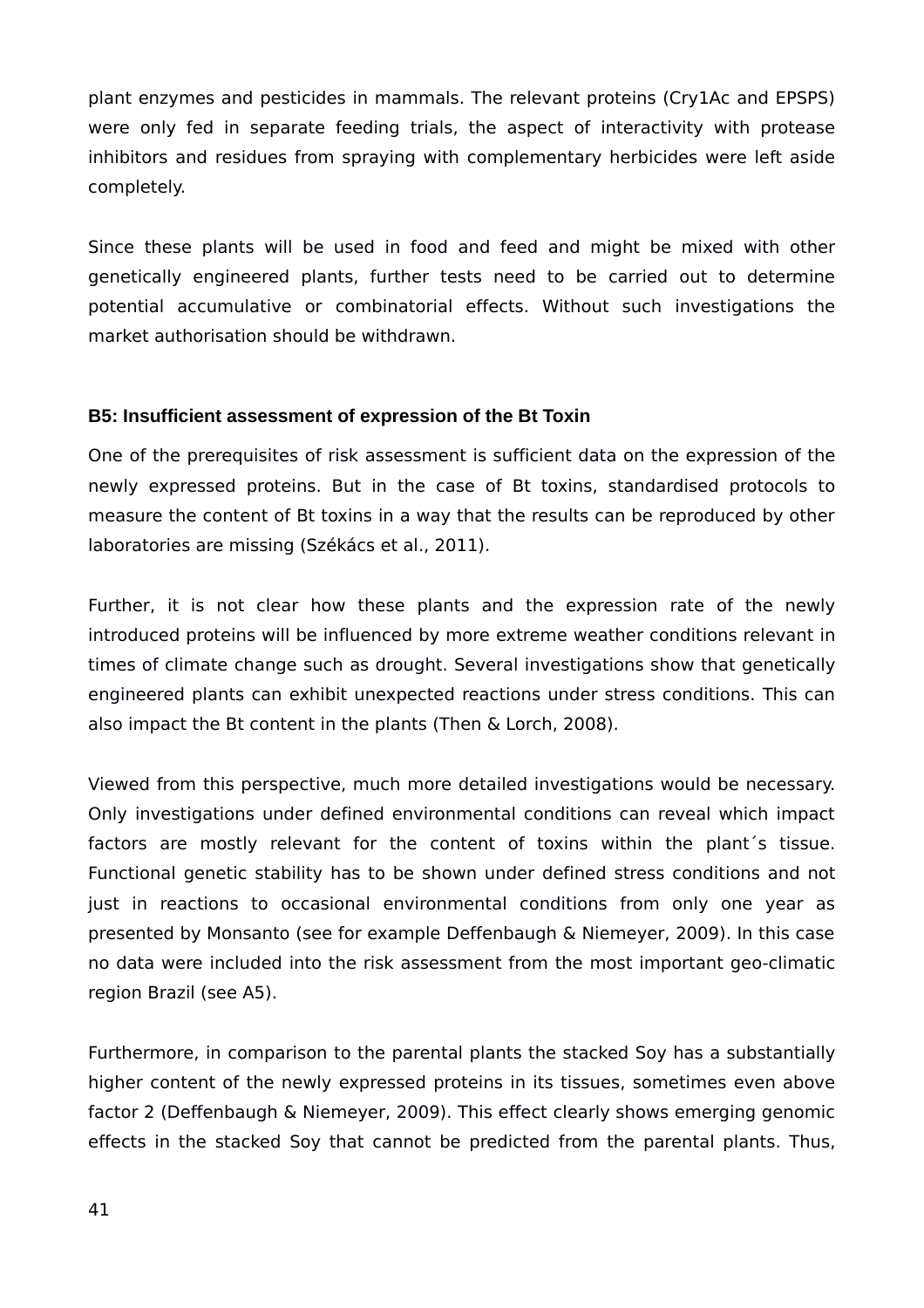these effects would have needed further investigation. This was also requested by the experts from Member States (EFSA 2012b):

"Since protein expression in plants can be affected by climatic conditions, soil fertility, agricultural practice or unknown gene-environment interactions, data from single season give a rough estimate of expression levels only. A more robust and reliable data basis should, therefore, include data from at least three field seasons at the same location (with six locations representing different environmental conditions) to integrate possible differences in expression values triggered by differences in ecological conditions."

"Values for the expression of Cry1Ac and CP4 EPSPS in some tissues of MON 87701 and MON87701 x MON89788 differ considerably between the single study sites. This suggests that the expression level in MON87701 and in MON87701 x MON89788 soybean depends on site-specific ecological factors. Hence, a thorough statistical analysis comparing expression values at the different sites should be provided to address this suggestion."

### <span id="page-41-0"></span>**B6: Failure to assess risks from residues of spraying**

Several experts warn that a higher toxicity can be expected for glyphosate than previously thought (Benachour, et al., 2007; Paganelli et al., 2010; PAN AP 2009). Further, several studies indicate particular health risks from genetically engineered soybeans tolerant to glyphosate formulations and the residues from spraying with the complementary herbicide (Malatesta, et al. 2002, 2005, 2008; Cisterna et al., 2008, Magana Gomez et al., 2008).

In this context, the additive POEA (polyethoxethyleneamine) also has to be taken into account, as it is even more toxic than glyphosate. In 2010, German authorities prohibited the use of certain glyphosate formulations with a high content of POEA for the production of animal feeds in order to avoid the risk of toxins being passed through the food chain<sup>[23](#page-41-1)</sup>. If other additives are used their residues would have to be considered too.

<span id="page-41-1"></span>23

www.bvl.bund.de/DE/04\_Pflanzenschutzmittel/05\_Fachmeldungen/2010/psm\_anwendungsbe stimmungen\_tallowamin-Mittel.html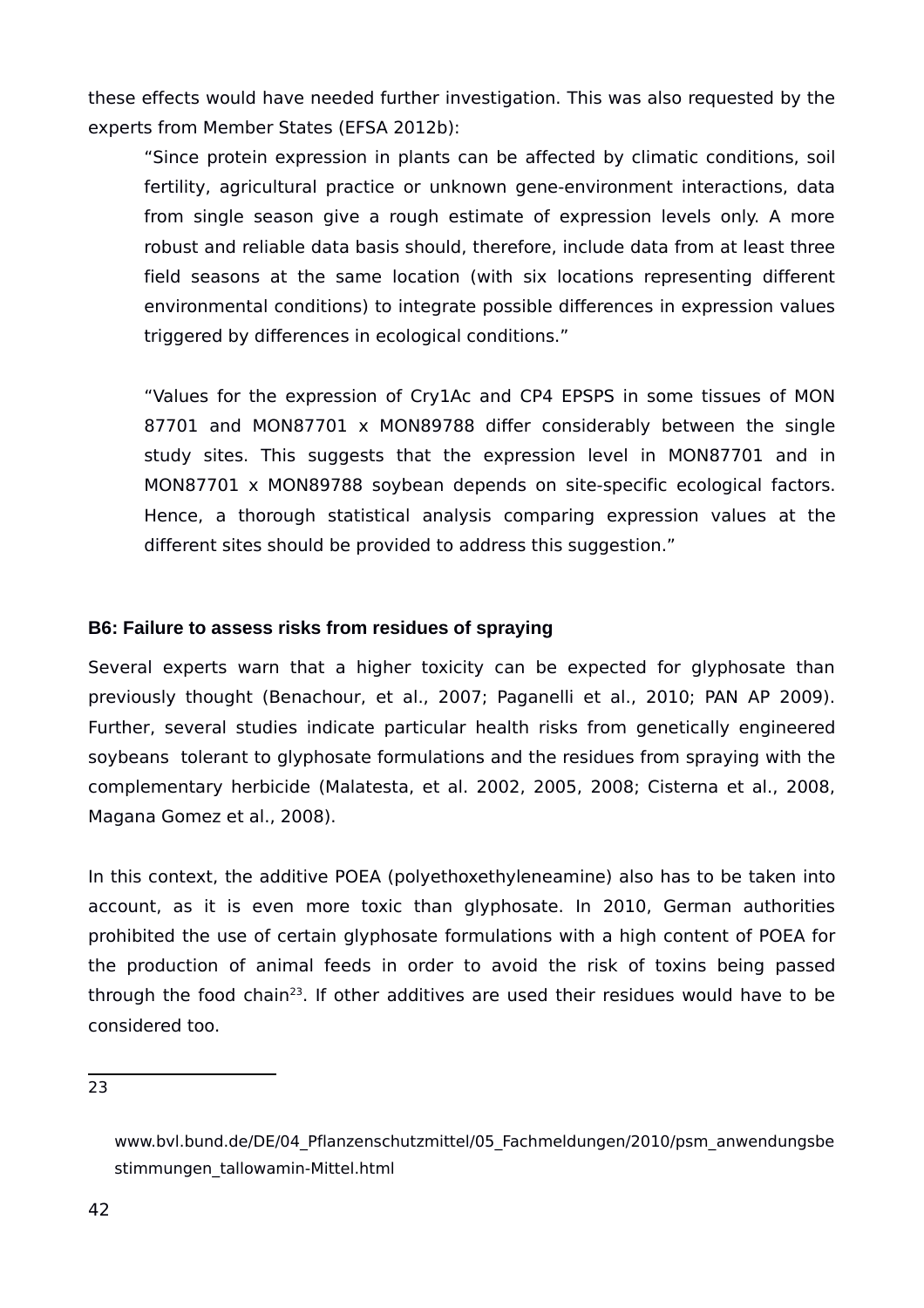In general, the GMO panel leaves all questions concerning the risk assessment of residues from spraying to the EFSA pesticide panel. There are, however, several reasons why the risk assessment of genetically engineered plants with herbicide tolerance cannot leave aside the issue of residues from spraying:

- Commercial large scale cultivation of these plants means there is a strong selective pressure on weeds to develop glyphosate resistance, this increases the amount of sprayed herbicides and the load of residues. The complementary herbicides are likely to be sprayed several times during crop growth, thus the pattern of usage and the level of residues can be significantly higher compared to non-resistant crop plants.
- Herbicide tolerant plants are meant to survive the application of the complementary herbicide while most other plants will be killed after short time. Thus, residues of glyphosate, its metabolites and the additives can accumulate and interact in the plants that survive due to their additional genetic information.
- In the case of stacked events, a combination of specific plant constituents is fixed in the genetically engineered plants. The combination of the residues from spraying and of insecticidal proteins (as it is the case in MON87701 x MON89788) causes a unique and unavoidable exposure of the feed and food chain with very specific residues. Possible interactions have to be investigated in detail.

In conclusion, the residues and their combinations are inevitable constituents of the plants composition leading to specific pattern of exposure of the food chain. A basic prerequisite for risk assessment in this context is reliable data on residue loads from spraying with glyphosate formulations. The amount of these residues depends on the specific agronomic management used in the cultivation of the herbicide resistant plants. However, reliable data covering the actual range of residue load in the plants are not available (Kleter et al., 2011). Without such data, there can be no sound risk assessment of this product. A recent legal dossier, commissioned by Testbiotech (Kraemer,  $2012^{24}$  $2012^{24}$  $2012^{24}$ ) also shows that from a legal point of view, the residues from spraying with complementary herbicides have to be taken into account in the risk assessment of genetically engineered plants.

<span id="page-42-0"></span><sup>24</sup> attached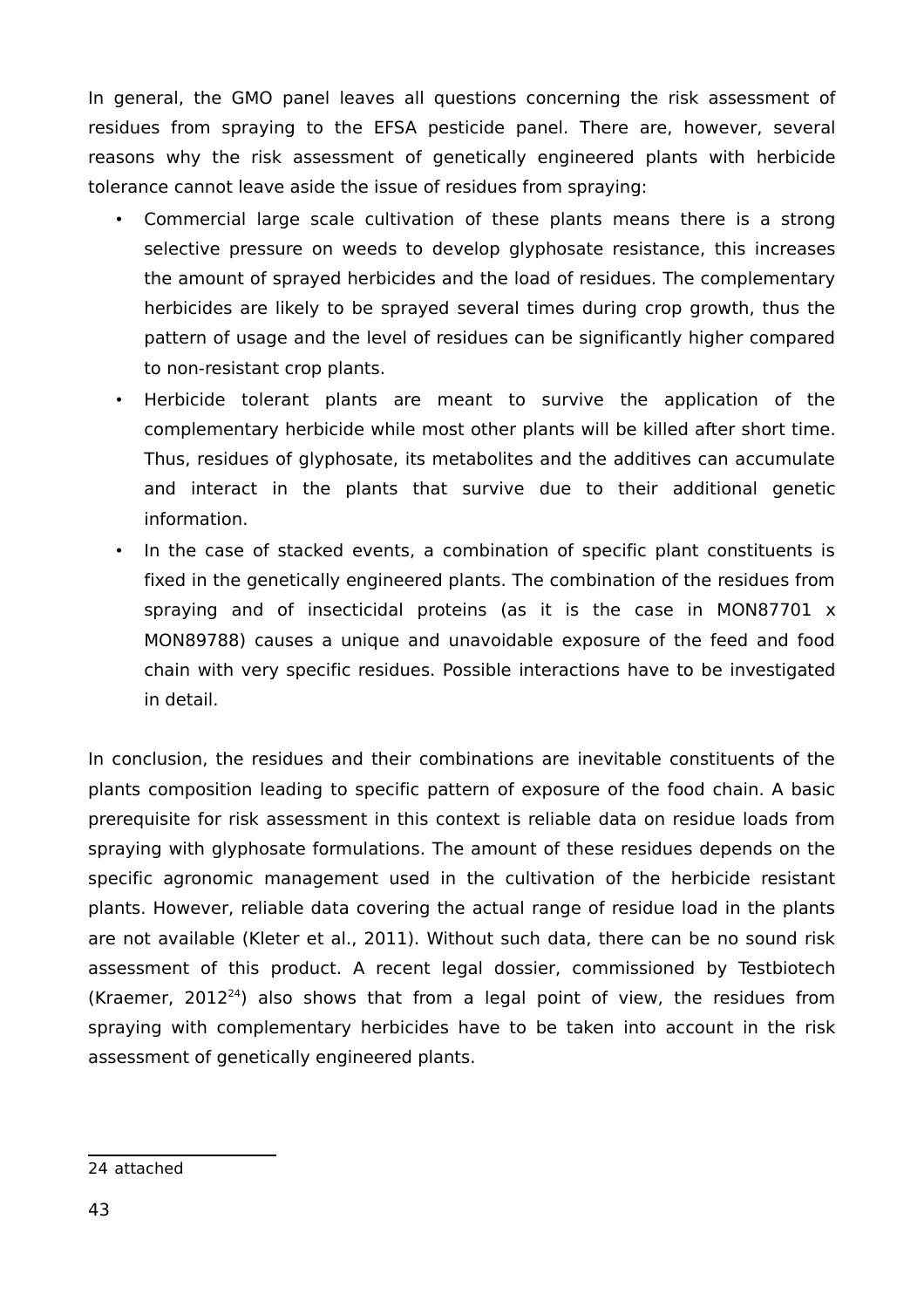It also should be acknowledged that in the Council Conclusions on Genetically Modified Organisms (GMOs) of the Council meeting on 4 December 2008, the Member States demanded a revision of current EU regulations to close the loopholes between the pesticide regulation and the regulation on genetically engineered plants. This demand is in no way confined to the usage of genetically engineered plants in agriculture, but includes all relevant products which might be authorised on the market<sup>[25](#page-43-0)</sup> (see point B3).

The need for taking the residues from spraying into account is underlined by the fact that a significant proportion of consumers seem to have a substantial load of pesticide residues in their blood. As EFSA (2011) wrote in a letter to the European Commission (DG Sanco) asking for an opinion on the publication by Aris & LeBlanc (2011):

"From the consumer health perspective, the observations described by the authors on the presence of glyphosate and glufosinate in non-pregnant women blood (5% and 18% of the subjects, respectively) and of 3-MPPA in non-pregnant women, pregnant women and the fetal cord blood are not unexpected. It is known that pesticides are generally well absorbed by the gastrointestinal tract and that an exposure to the two herbicides investigated through the consumption of food commodities is plausible."

It is known that the microbial community in the soil can be changed by frequent application of glyphosate during cultivation. But EFSA completely overlooks that permanent ingestion of the soybeans that might carry a burden up to 20 mg/ kg of residues from spraying (as allowed by pesticide legislation), may in turn also affect microbial flora in the gut. There are, for example, concerns that permanent ingestion of glyphosate might be a cause of chronic botulism through interfering with the ecology of microorganisms in the gut [\(http://www.pan-germany.org/deu/~news-](http://www.pan-germany.org/deu/~news-1102.html)[1102.html\)](http://www.pan-germany.org/deu/~news-1102.html). The data from soil organisms, gives these scenarios sufficient plausibility and cannot be omitted from risk assessment. In any event, as outlined above Annex II to the Directive provides that a potential adverse effect cannot simply be ignored because it is considered unlikely. The magnitude of the risk must be evaluated and taken into account in the environmental risk assessment.

<span id="page-43-0"></span><sup>25</sup> http://www.consilium.europa.eu/ueDocs/cms\_Data/docs/pressdata/en/envir/104509.pdf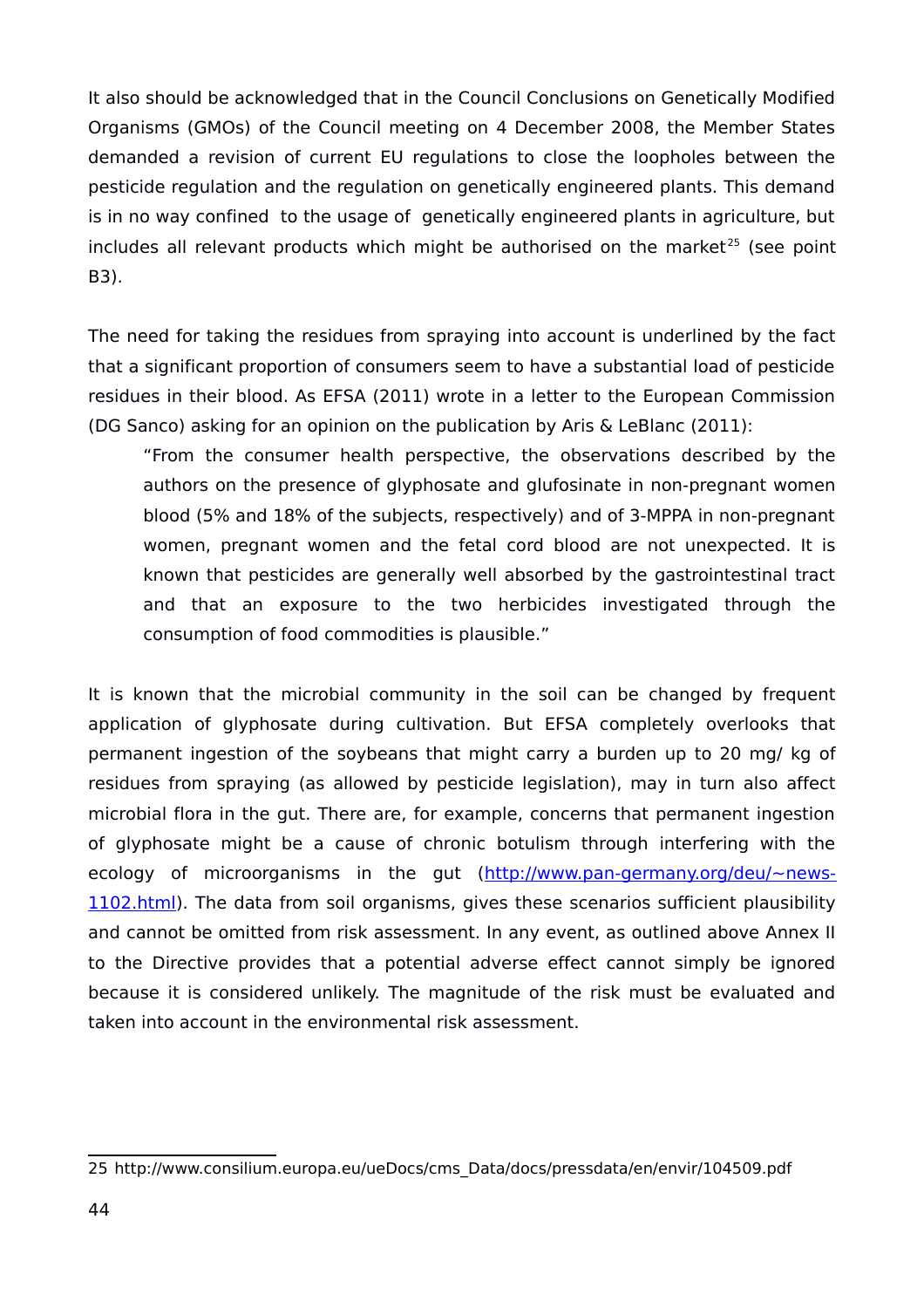There might be also be other relevant issues in relation to changes in the intestinal flora of human and animals related to the ingestion of these soybeans. Thus, targeted feeding studies should be conducted.

### <span id="page-44-1"></span>**B7: Not assessing interactivity with residues from spraying**

Seen from the perspective of the technical background presented under B4 and B6, it is evident that glyphosate and the residues from spraying glyphosate on the Soy have to be considered as a potent co-stressor. Its combinatorial impact needs to be assessed during risk assessment.

The fact that no such investigations were requested has to be considered as a substantial and crucial failure of EFSA's risk assessment, which affects the reliability of the opinion in general.

### <span id="page-44-0"></span>**B8: Insufficient assessment of exposure and effects of processing**

As EFSA points out in its opinion (EFSA, 2012a), the Soy might be used in a broad range of feed and food products:

"The scope of application EFSA-GMO-NL-2009-73 is for food and feed use, import and processing of soybean MON 87701  $\times$  MON 89788 within the EU. Thus, soybean MON 87701  $\times$  MON 89788 will be imported into the EU mixed with other soybean varieties and used as food or feed or for the production of a large number of derived products, in the same way as any commercial soybean variety. The main product for human use is soybean oil. Around 10 % of the heat-processed (toasted) defatted soybean meal goes into soybean products for human consumption, including flours, soybean protein concentrates and various textured products simulating meats, seafoods and cheeses. The rest of the toasted defatted soybean meal goes into animal feed, mainly for poultry, pigs and cattle in the EU (OECD 2001). Whole soybeans are used to produce soy sprouts and baked and roasted soybeans. There is also a limited direct use for soybeans as animal feeds."

However, when it comes to effects of processing on the derived products, there have only ever been investigations in which soybeans were subjected to one specific kind of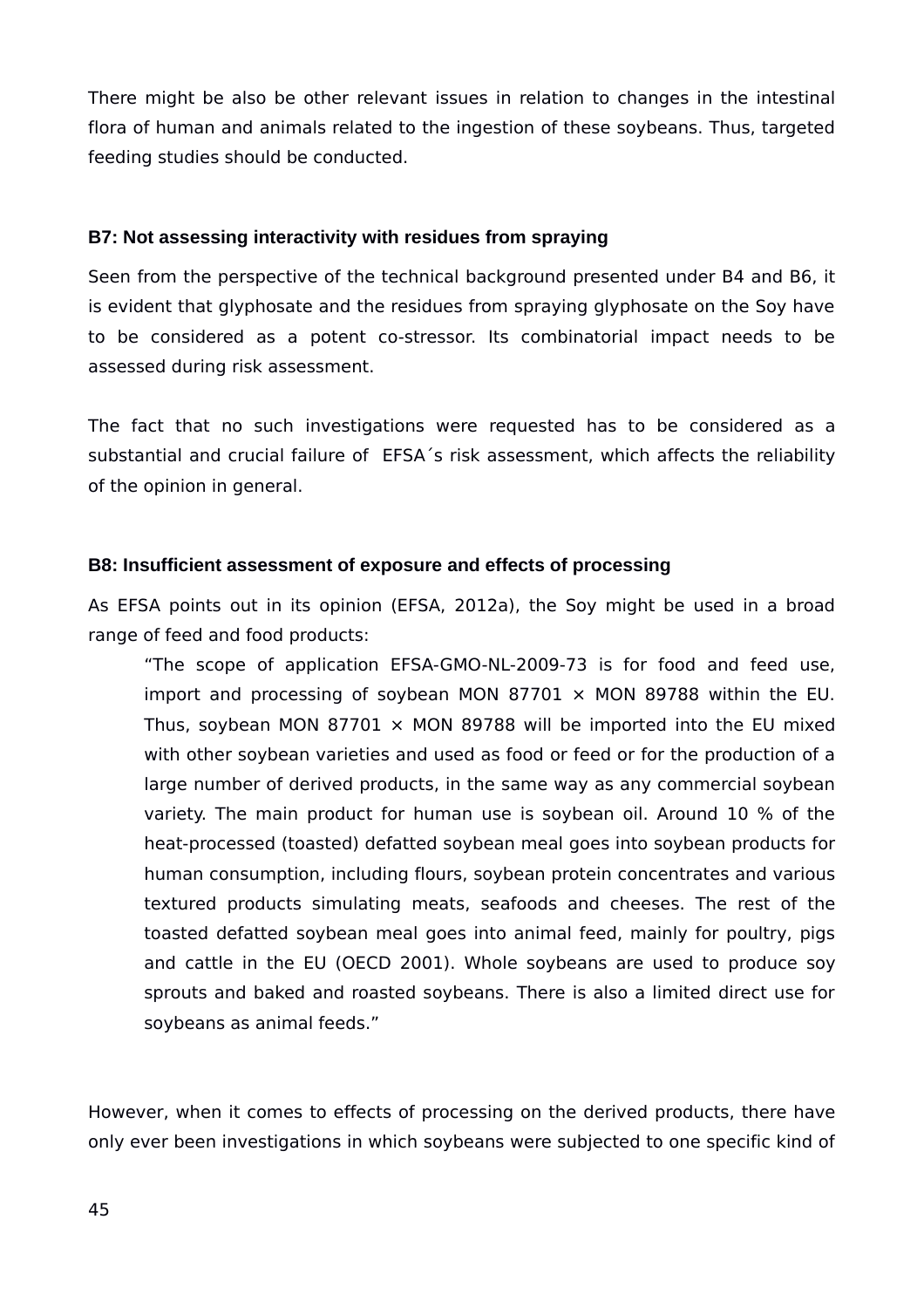heat processing, chosen by Monsanto without any clear justification. As Bell et al. (2008) state:

"The temperature ( $\sim$ 190° C) and duration ( $\sim$ 15 min) used in this assessment were selected to represent a baking treatment that might be employed in the production of foods that contain soybean flour (Coward et al., 1998)."

Since there are no data on the effects from any other technical treatments that are commonly used to process soybeans, no conclusions can be drawn about the factual exposure of consumers and animals if the Soy is used in food and feed. This constitutes a major basic deficiency for the overall risk assessment.

#### <span id="page-45-2"></span>**B9: Further relevant issues: endocrinological studies**

Targeted endocrinological studies should have been performed to investigate potential impacts on the reproductive system, since soybeans are known to produce several hormonally active substances that might have been changed unintentionally. As mentioned, for example, increased levels of daidzein and genistein might well be of relevance as these substances are known to exhibit hormonal activity (De Lemos, 2001).

#### <span id="page-45-1"></span>**B10: Further relevant issues: transfer of biologically active compounds**

Since DNA and RNA are known to be transferred from genetically engineered soybeans to animal tissue (see for example Ran et al., 2009, Tudisco et al., 2010) and biological activity of the transferred plant RNA in animals was shown (Zhang et al., 2011), these issues should have been taken into account in EFSA risk assessment.

#### <span id="page-45-0"></span>**Some conclusions on Ground B:**

The Commission's Decision and the opinion of EFSA are flawed. In this case, it is clear that EFSA had no sound basis for concluding that no further investigations would be required and the Soy could be considered safe. Consequently, the Commission fell into manifest error by failing to require a proper risk assessment that was of the "highest possible standard" and included a toxicity test.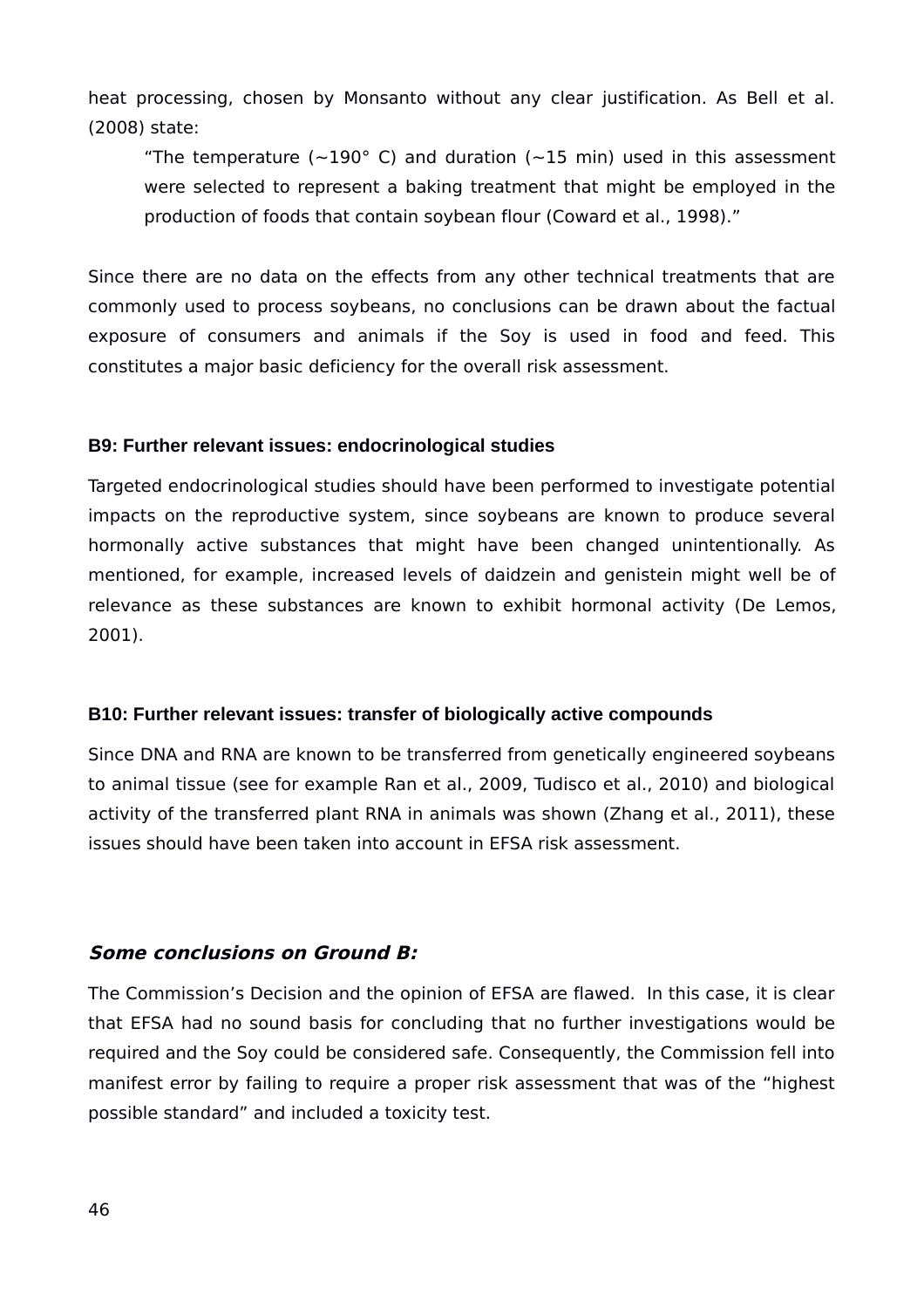In this case, therefore, the Commission has granted Monsanto's application without ensuring that:

- the authorisation was issued on the basis of a risk assessment of the "highest possible standard": Recital (9) GM Regulation.
- Monsanto had submitted information and conclusions about a risk assessment carried out in accordance with Annex II to the Directive as required by Article 5(4) of the GM Regulation.
- EFSA had complied with its duties, under Articles 6(3)(a) /18(3)(a) GM Regulation, to ensure that Monsanto had provided to it, and to EFSA, "appropriate" information and data to support the comparative analysis submitted with the application under Articles 5(3)(f) / 17(3)(f) GM Regulation;

It has also failed to act in accordance with its duties:

- under Articles 4(1)(a) and 16(1)(a) GM Regulation to ensure that food and feed that would have an adverse effect on human health, animal health, or the environment "must not" be placed on the Union market;
- under Articles 7(1) and 19(1) GM Regulation to take into account not only the EFSA Opinion but also "any relevant provisions of [Union] law", including the provisions of Union law that require Union institutions to comply with their own guidance;
- under Article 168 TFEU and reflected in Recital (2) GM Regulation to ensure a high level of protection for human health.

Furthermore, so far as relevant, the Commission has unlawfully defeated a legitimate expectation that EFSA would act in accordance with its own guidance in advising the Commission on applications for authorisation under the GM Regulation, and that the Commission would ensure such compliance by EFSA before reaching its authorisation decisions.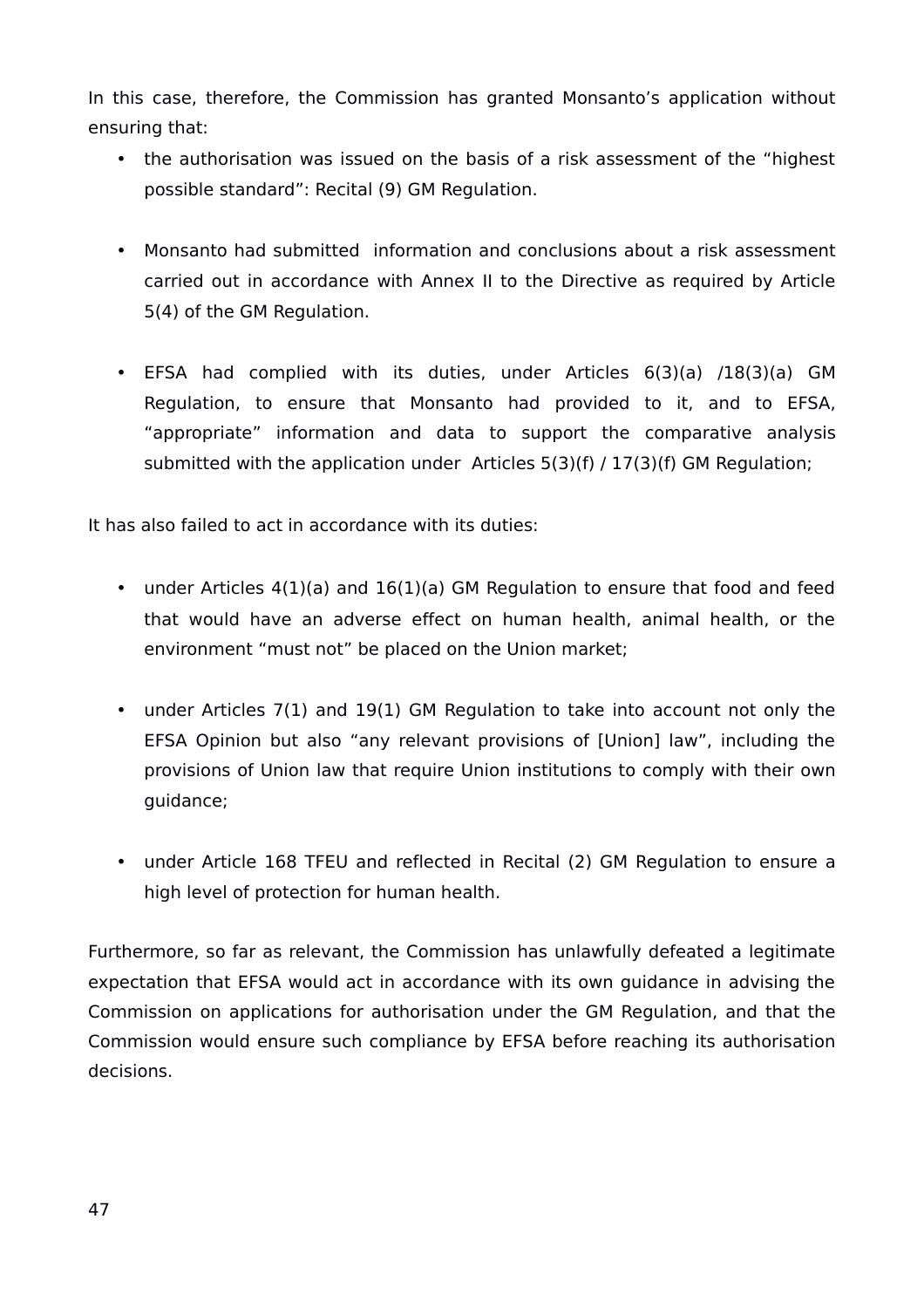# <span id="page-47-1"></span>**Ground C: Insufficient assessment of immunological risks**

#### <span id="page-47-0"></span>*Introduction*

Insect-killing Soy MON87701 is engineered to produce the insecticidal protein Cry1Ac. This is a Bt toxin which is known to enhance immune reactions and able to bind to epithelial cells in the intestine of mice (Vázquez‐Padrón et al., 1999, Vásquez‐Padrón et al., 2000).

Experts from Norway raised concerns already during the risk assessment of MON87701 (EFSA, 2011b):

"According to the applicant the epitope test shows that Cry1Ac protein does not share structurally and immunologically relevant amino acid sequence similarities with known allergens, and that the Cry-protein has no similarities to IgE epitopes of allergenetic proteins. However, this Cry-protein has immunogenic potential to elicit strong IgG-response (Vazquez et al.1999) and the induction of IgG antibodies to food antigen and even crosspriming against a bystander antigen may be of biological significance (Brandtzaeg, 2010). Experimental studies both in vitro and in vivo have demonstrated that IgG antibodies that are not balanced by a mucosal IgA response can enhance the epithelial penetration of bystander proteins (Brandzaeg, 2010). Due to remaining uncertainty that Cry1Ac may enhance systemic and mucosal immune responses to co-administrated antigens, the Norwegian GMO Panel still sees the need for further clarification on the possible role of Cry proteins as adjuvants."

And experts from Belgium were upholding similar concerns in the case of the stacked Soy (EFSA 2012b):

"If Cry1Ac is not likely to be an allergen itself, it should be emphasized that Cry1Ac has been proposed as an adjuvant for vaccines (Esquivel-Pérez and Moreno-Fierros, 2005; Moreno-Fierros et al., 2003; Vásquez et al., 1999; Vásquez-Padrón et al., 1999; Verdin-Terán al. 2009), which means that this protein is able to enhance the immune responses against antigens that are coadministered. This is not uncommon for a bacterial protein. The consequence of the presence of such immuno-stimulant in a plant destined to human consumption is not known. Particularly the adjuvant effect via intestinal route is poorly documented. It is not known whether the presence of Cry1Ac might elicit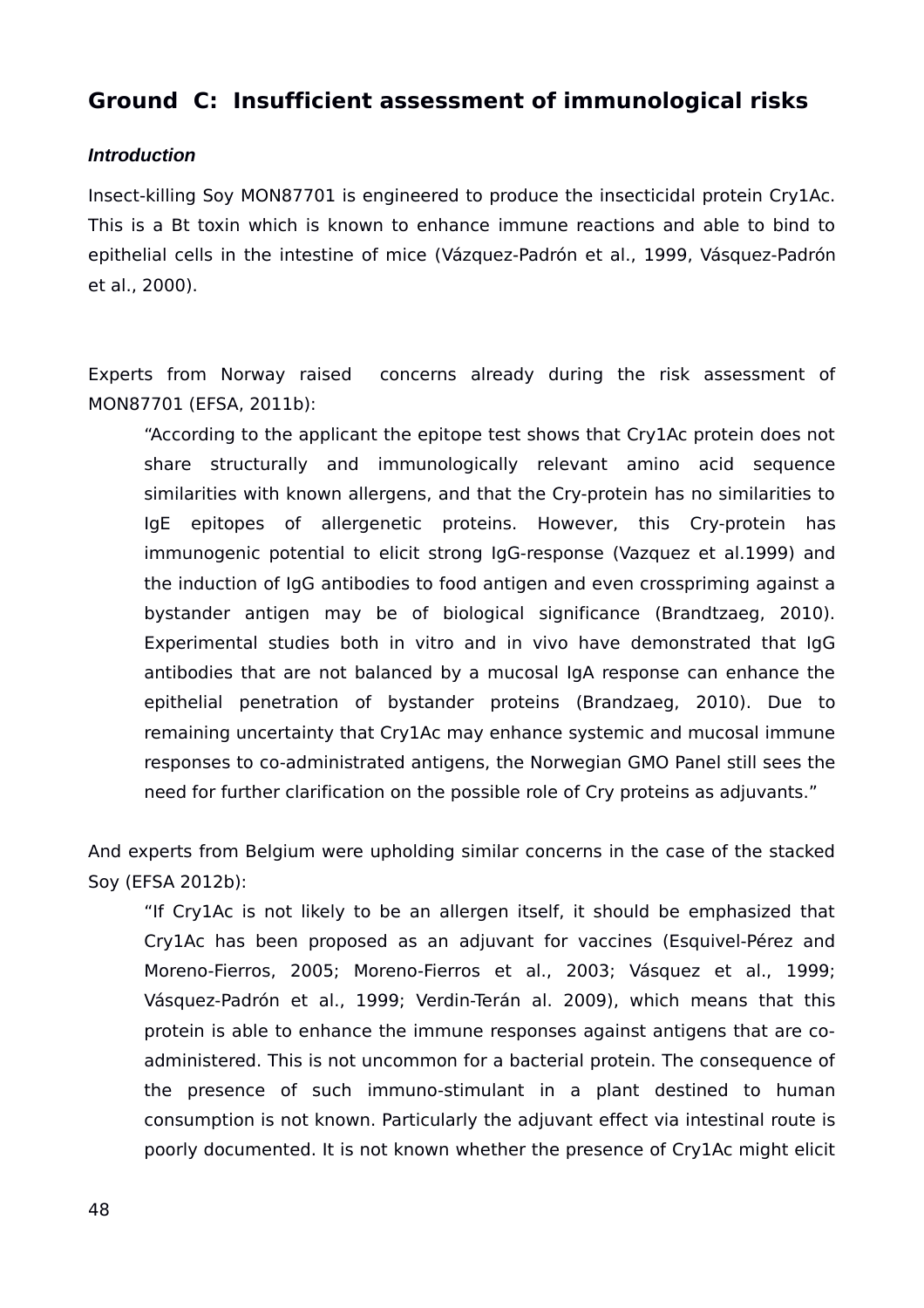sensitization against the other plant proteins upon ingestion. It might be relevant to study in mice the immune responses against soya proteins when the animals are fed Soybean MON87701 x MON8978."

Soy is one of the most potent allergenic food plants, consequently, from a precautionary perspective the introduction of this protein in soybeans is highly problematic.

## <span id="page-48-0"></span>**C1 Insufficient testing of allergic reactions**

As noted above, EFSA Guidance (2007) states that:

"An assessment of any potential for increased toxicity and/or allergenicity to humans and animals or for modified nutritional value due to the stacked events should be provided. These potential effects may arise from additive, synergistic or antagonistic effects of the gene products or by these produced metabolites and may be particularly relevant where the combined expression of the newly introduced genes has unexpected effects on biochemical pathways."

The findings in blood samples from individuals with a known allergy to soybeans should have already triggered more investigations assessing the parental plants (MON87701)[26](#page-48-1) such as some investigations with a much larger number of blood samples. Instead, EFSA (2011a) stated very vaguely:

"The EFSA GMO Panel requested the applicant to comment on the observed differences (…) between the (…) MON 87701 and the control, in particular, when more spots can be seen with MON 87701 (…) and to identify (… ) the spots corresponding to the known major soybean allergens. The applicant gave general comments that did not raise concern."

EFSA should have at least requested further testing for the stacked Soy. This should have been done not least for the following reasons:

- uncertainties remain from risk assessment of the parental plants
- the content of Cry1Ac is much higher in the stacked Soy
- combinatorial effects in the stacked Soy can also cause unpredictable reactions of the immune system.

<span id="page-48-1"></span><sup>26</sup> which will not be discussed in detail in this complaint about the stacked Soy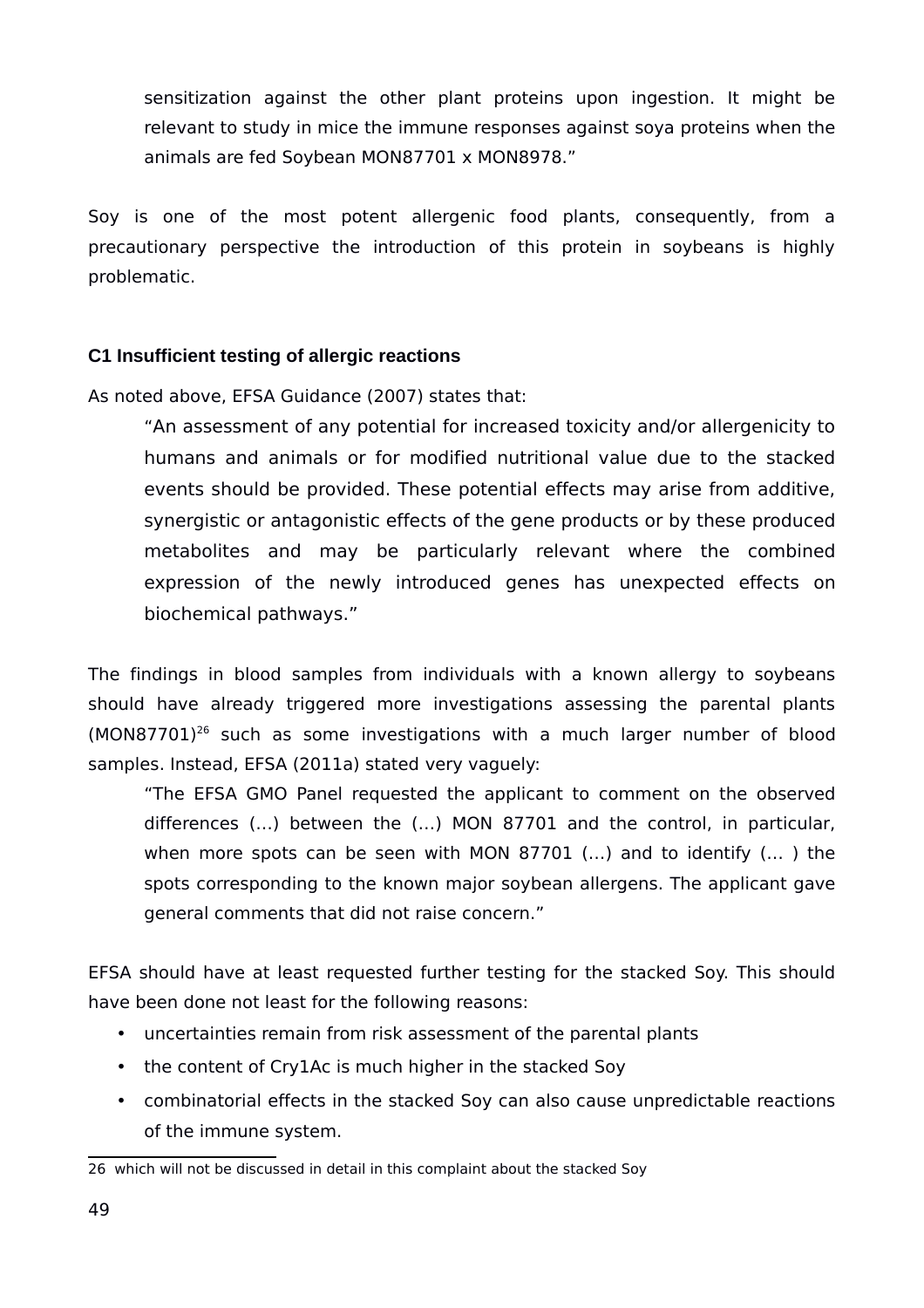These points are also supported by statements from the experts of Member States in relation to the authorisation of the stacked event, for example (EFSA 2012b):

"The notifier does not regard an assessment of the allergenicity of the whole GM soybean MON87701 x MON89788 necessary, because "there are no reasons to believe that the allergenicity potential will be different in MON87701 x MON89788 since no changes in endogenous allergenicity of MON87701 x MON89788 are expected during the traditional breeding process that has been widely adopted and used in the development of new varieties across all crops in agricultural production systems". This argumentation misses the fact that an increased potential for allergenicity to humans and animals caused by additive, synergistic or antagonistic effects of the gene products or by these produced metabolites cannot be ruled out a priori (EFSA 2007)."

Internal documents from EFSA brought to the notice of Testbiotech fuel the substantial doubts on the quality of the risk assessment as conducted. As the minutes of a meeting of the working group (WG) "Self Task on Allergenicity" from 24 September 2007 shows, EFSA itself has serious doubts about the reliability of investigations with sera from patients with known allergic reaction to soybeans as performed in this case. According to the minutes (attached),

"More sera from patients are needed but they also need to be wellcharacterised. Statistical calculations have been done showing that 60-70 wellcharacterised sera are needed based on variability. Since this might not be feasible, the WG has to consider the reliability of studies with a lower number of sera."

However, in the case of MON87701, only 13 sera from patients were used, and similarly, in the case of MON89788 only 16 sera from patients were used for the investigations. These investigations were carried out with far too few sera, but nevertheless, constituted one of the crucial findings to conclude the safety of the parental plants as well as the stacked Soy.

Further, these investigations should also have been rejected because none of the studies fulfil the standards of Good Laboratory Practise (GLP). This is explicitly stated by Finessey et al., 2009, McLain et al., 2009, Rice et al., 2006 as well as by Geng et al. 2008. In addition, Rice et al. (2008) do not make any statement on GLP. Investigations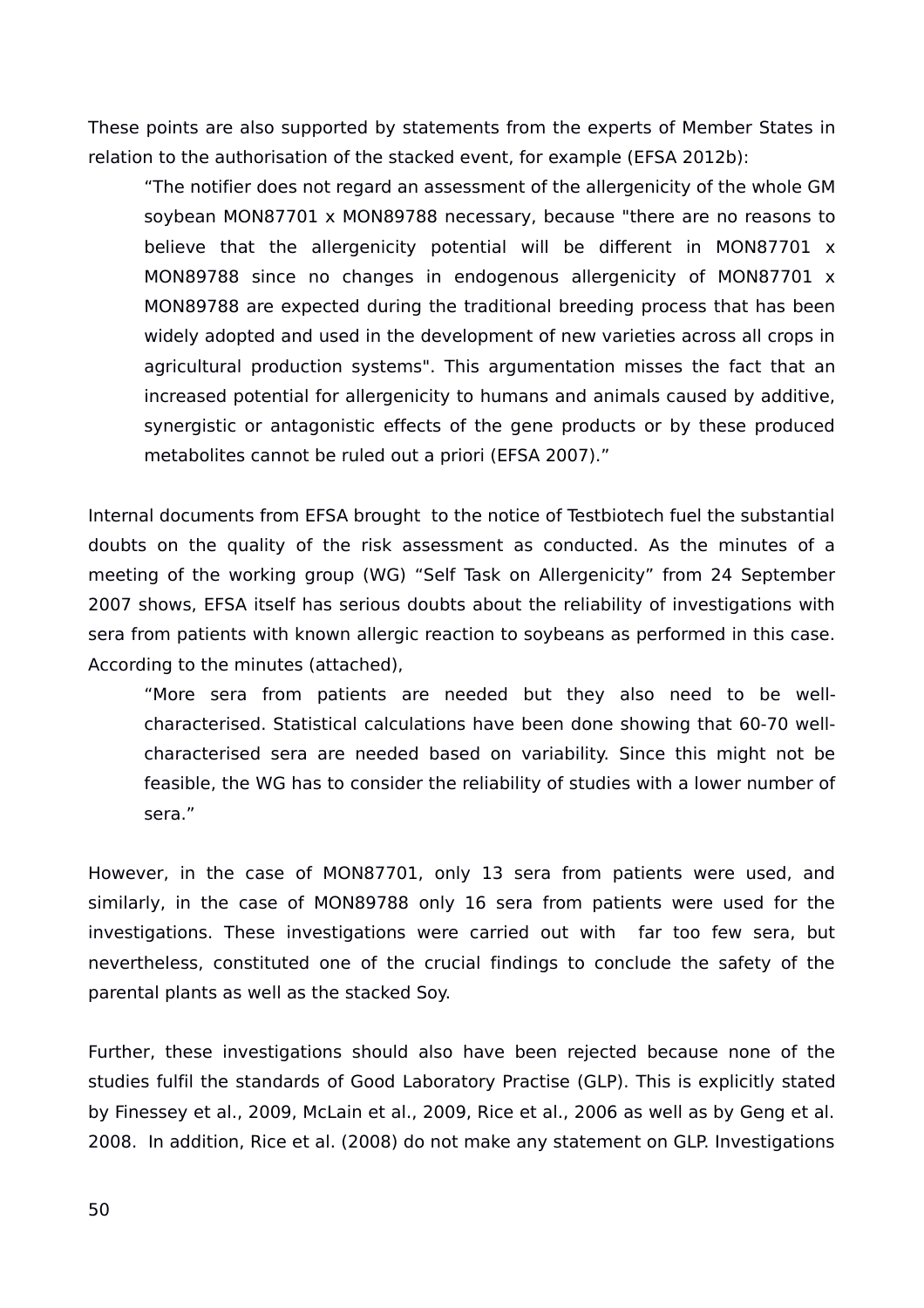such as those of Finnessey et al (2009) and McLain et al (2009) have also never been published in any peer-reviewed magazine.

#### <span id="page-50-1"></span>**C2 Missing investigations on the impact on infants**

As the cited internal document (minutes from meeting on 24 September 2007) from EFSA shows, the authority is also aware that specific investigations are needed to exclude risks for children:

"Infants are more susceptible towards allergenic reactions as their gastrointestinal tract differs from adults. A specific assessment for children might therefore be recommended. It needs however to be discussed how this specific pre-market assessment needs to be performed. It might for instance be recommended that more research is needed on young animal models."

Similarly, the need for more detailed investigations is expressed in EFSA (2010) at section 1.10.1:

"The specific risk of potential allergenicity of GM products in infants as well as individuals with impaired digestive functions (e.g. elderlies, or individuals on antacid medications) should be considered, taking into account the different digestive physiology and sensitivity towards allergens in this subpopulation." (page 46)

However, these specific risks for infants were left aside during EFSA risk assessment, also disregarding relevant publications that indeed show specific immune reactions in infant mice to Bt plants (Finamore et al., 2008).

## <span id="page-50-0"></span>**C3 False assumption on the digestibility of Cry proteins**

Besides the test with sera from patients, potential allergenicity in parental plants was assessed by applying a pepsin digestion assay. As a result, the Cry protein is thought to be degraded quickly in the gastrointestinal tract. However, Chowdhury et al., (2003) as well as Walsh et al. (2011) have found that Cry1A proteins can frequently and successfully be found in the colon of pigs. Thus, the Cry1A proteins can show much higher stability in monogastric species than predicted by current in vitro digestion experiments. These findings should have triggered much more detailed risk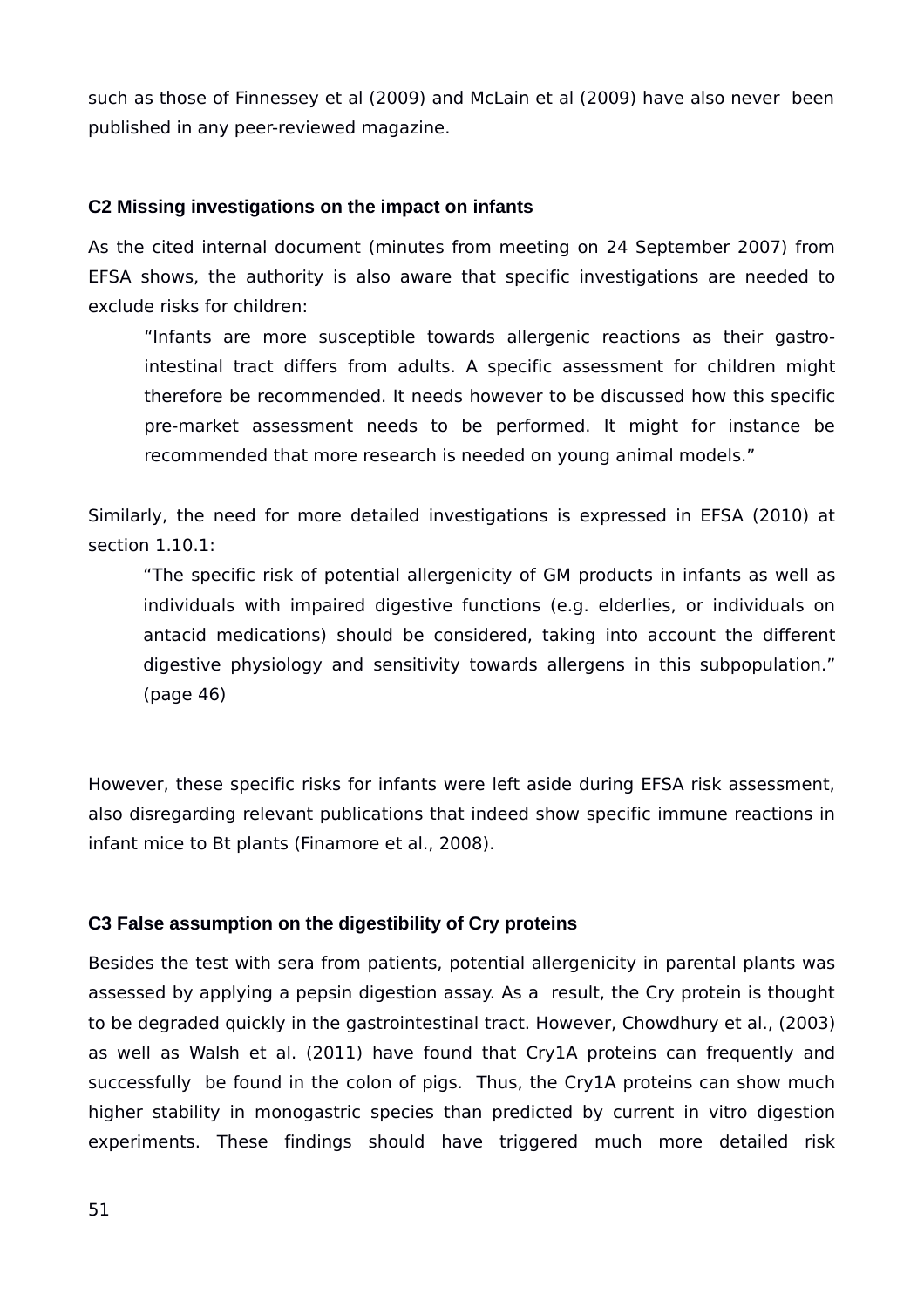assessment by EFSA already on the level of the parental plants<sup>[27](#page-51-3)</sup>. This issue is even more relevant for the stacked Soy that contains a higher content of the Cry protein. If, for example, the stacked Soy is mixed with other components in food and feed, the Cry1Ac could trigger immune reactions to compounds other than the Soy after ingestion.

### <span id="page-51-2"></span>**C4 Missing assessment of further immunological effects**

Examples showing that Cry toxins can trigger the immune system include fish (Sagstad et al., 2007), pigs (Walsh et al., 2011), mice (Finamore et al., 2008), and rats (Kroghsbo et al., 2008, Gallagher 2010). Despite these findings, EFSA did not request immunological studies to assess this health risks in detail.

## <span id="page-51-1"></span>*Some conclusions on Ground 4*

.

The assessment of risks for the immune system as performed by EFSA does not give sufficient weight to the precautionary principle. It does not obey the necessary scientific standards and is even insufficient according to internal documents from meetings of EFSA´s own experts. For example specific risk assessment for allergenic risk to infants was left aside completely.

In conclusion, the Commission has failed to perform its duties and obligations under the GM Regulation and/or the general principles of EU law as set out above in relation to Ground B.

# <span id="page-51-0"></span>**Ground D: Failure to request monitoring of health effects**

In its decision to give market authorisation to the Soy, the Commission decided also upon the monitoring plan for food consumption (Annex at (i):

"Post-market monitoring requirements for the use of the food for human consumption: Not required."

However, as a recent legal dossier compiled by Professor Ludwig Kraemer and commissioned by Testbiotech shows, the decision not to monitor any health effects

<span id="page-51-3"></span><sup>27</sup> which will not be discussed in detail in this complaint about the stacked Soy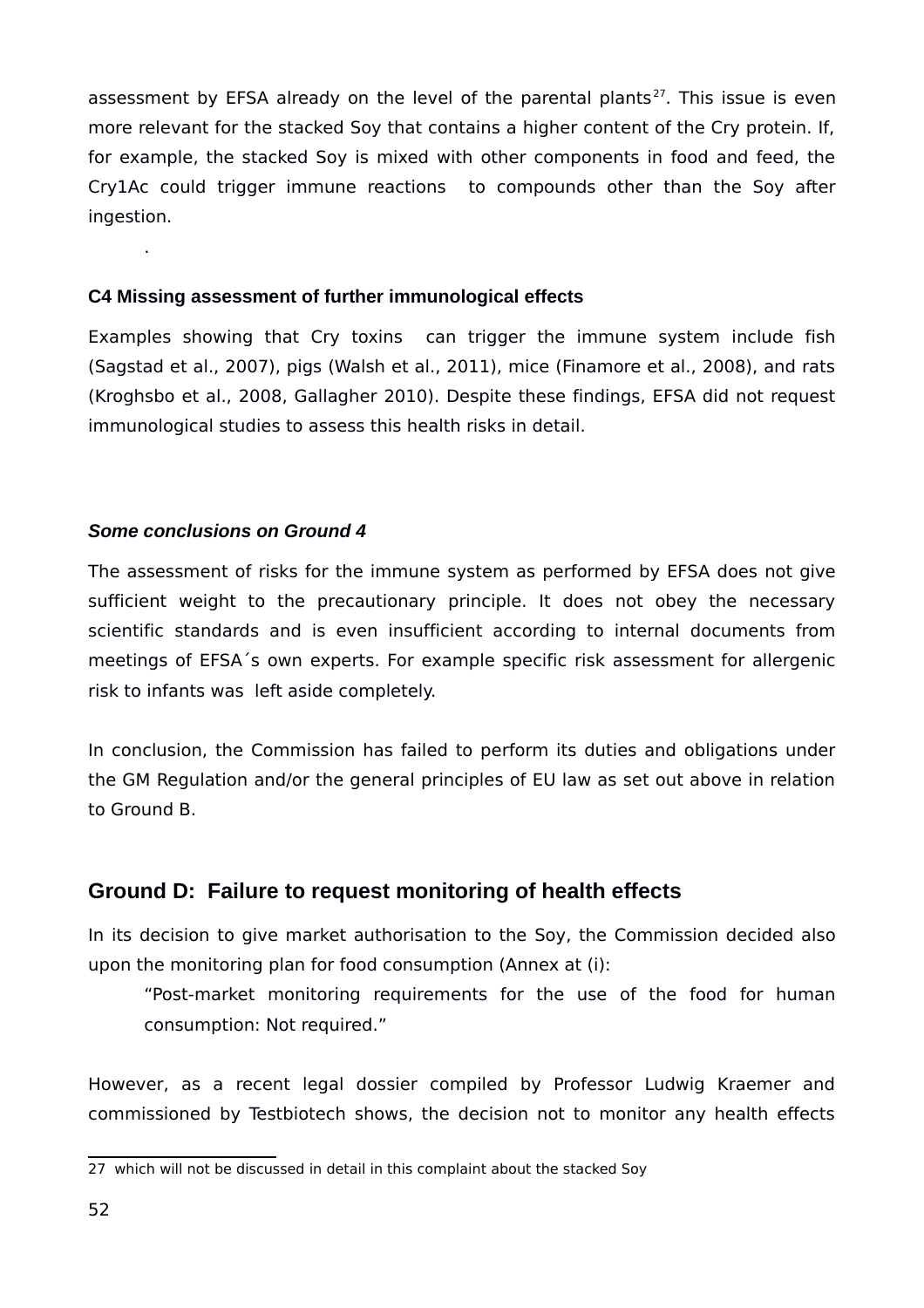violates the requirements of EU regulations. As concluded in the dossier (attached), by taking into account Directive 2001/18 as well as Regulation 1829/2003:

- I. The present practice does not monitor the potential adverse effects on human health of genetically modified plants at the use and consumption stage and therefore does not comply with existing EU legislation.
- II. Directive 2001/18 and Regulation 1829/2003 require both that potential adverse effects on human health of genetically modified plants are controlled during the use and consumption stage, including in those cases where such effects are unlikely to occur.
- III. The objective of both Directive 2001/18 and Regulation 1829/2003 is to avoid any adverse effect on human health from genetically modified plants. Therefore, the risk assessment must make sure, in both cases, that the cumulative effect of herbicide residues on genetically modified plants during the use and consumption stage is controlled.
- IV. Wherever the monitoring plan for a genetically modified plants does not include the control of the cumulative effect of herbicide residues and genetically modified plants on human health during the use and consumption stage, the authorisation should be amended in order to provide for such a control.

Thus the decision of the EU Commission must be withdrawn or supplemented by a monitoring plan that is organised in a way that allows the discovery of all potential adverse effects of the plant on human or animal health. It also has to include the examination of effects that are unlikely to occur and unforeseen effects. Such effects might occur by the consumption of the genetically modified plants alone or in combination with residues of herbicides, or other residues found in the genetically modified plants themselves or which exist in other food or feed. Therefore, the effects from residues of the complementary herbicides must also be included.

So far, systematic data are not available on the impact on human and animal health of any of the genetically engineered plants that are authorised for commercialisation within the EU. Consequently, we have the same situation within the EU that the Commission described in a dossier compiled for the WTO in 2005 (European Communities, 2005):

"As regards food safety, even if some GM products have been found to be safe and approved on a large scale..., the lack of general surveillance and consequently of any exposure data and assessment, means that there is no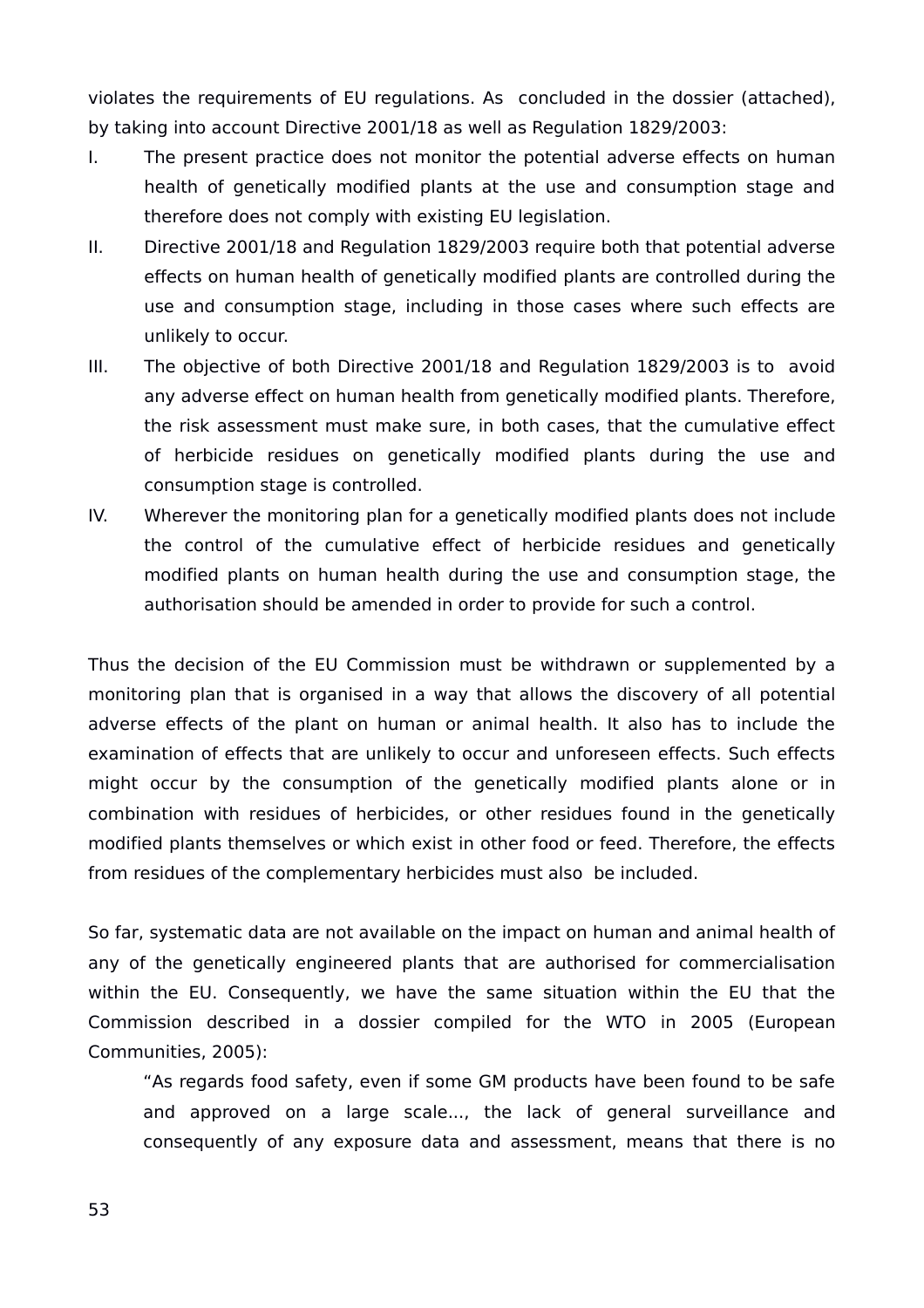data whatsoever available on the consumption of these products – who has eaten what and when. Consequently, one can accept with a high degree of confidence that there is no acute toxicological risk posed by the relevant products, as this would probably not have gone undetected – even if one cannot rule out completely acute anaphylactic exceptional episodes. However, in the absence of exposure data in respect of chronic conditions that are common, such as allergy and cancer, there simply is no way of ascertaining whether the introduction of GM products has had any other effect on human health."

There is no doubt that the situation as described by the Commission (European Communities, 2005) is in contradiction with the requirements of current EU regulations.

# <span id="page-53-0"></span>*Conclusion*

Since the failures and deficiencies in risk analysis of EFSA and the EU Commission have to be regarded as severe, we request the withdrawal of the decision of the EU Commission.

Art 10 of EU Regulation 1367/2006 allows NGOs active in the field of environmental protection to request re-examination of decisions of the EU Commission.

Based on this regulation we request the re-examination of the risk analysis by EFSA and the EU Commission and until this re-examination has been completed, market authorisation for soybean MON87701 x MON89788 must be withdrawn.

The requested measure is necessary to reinstall the high level of protection for consumers and the environment as required by current EU regulations, and to prevent the erosion of EU standards safeguarding the implementation of the precautionary principle.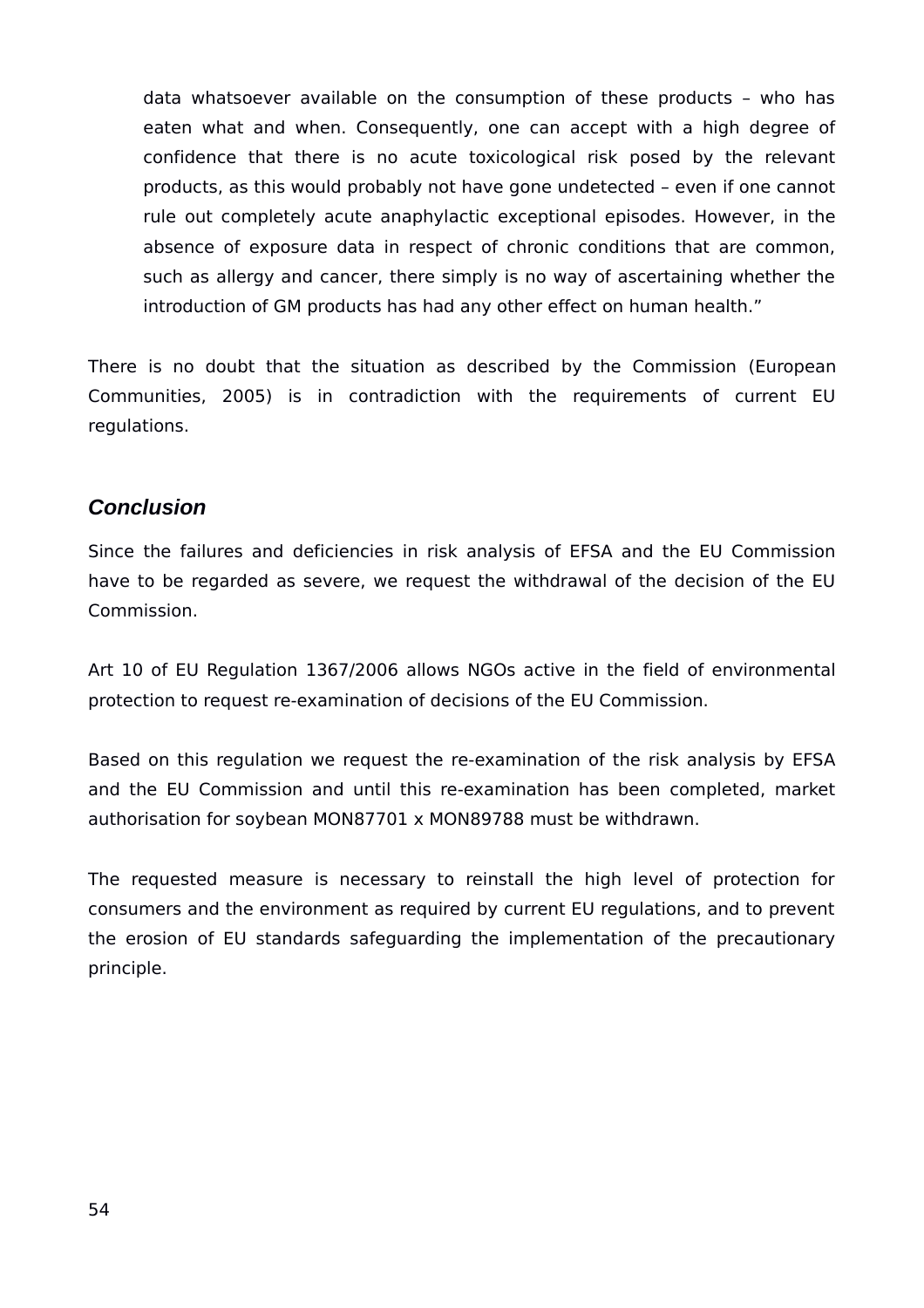# <span id="page-54-0"></span>*References*

Ahmad, A., A., Clark, P.L., Brown, C.R., Zampierin, S. M., Stork, L.A. (2009) Phenotypic Evaluation and Ecological Interactions of Insect-Protected and Glyphosate-Tolerant Soybean MON 87701  $\times$  MON 89788 in Argentina Field Trials During 2007 - 2008, MSL0021792

Barbosa, H.S., Arruda, S.C.C., Azevedo, R.A., Arruda, M.A.Z. (2012) New insights on proteomics of transgenic soybean seeds: evaluation of differential expressions of enzymes and proteins. Anal Bioanal Chem, 402: 299-314.

Bell, E., Brown G.R., Rice, E.A. (2008) Immunodetection of Cry1Ac Protein in MON 87701 Ground Seed Following Heat Treatment, MSL0021374

Bellaloui, N.; Zablotowicz, R. M.; Reddy, K. N.; Abel, C. A. (2008) Nitrogen metabolism and seed composition as influenced by glyphosate application in glyphosate-resistant soybean. J. Agric. Food Chem. 2008, 56, 2765–2772.

Bellaloui, N., Reddy, K.N., Zablotowicz, R.M., Abbas, H.K., Abel, C.A. (2009a) Effects of glyphosate on seed iron and root ferric (III) reductase in soybean cultivars. J Agric Food Chem. doi: 10.1021/jf902175y

Bellaloui, N., Abbas, H.K., Gillen, A.M. and Abel, C.A. (2009b) Effect of glyphosateboron application on seed composition and nitrogen metabolism in glyphosateresistant soybean. Journal of Agriculture and Food Chemistry, 57: 9050-9056.

Benachour, N., Siphatur, H., Moslemi, S., Gasnier, C., Travert, C., Seralini, G. E. (2007) Time- and dose-dependent effects of Roundup on human embryonic and placental cells, Arch Environ Contam Toxicol 53: 126-33.

Berman, K.H., Riordan, S.G., Smith M.N., Sorbet R. (2008) Compositional Analyses of Forage and Seed Collected from MON 87701  $\times$  MON 89788 Grown in United States during 2007 This report reflects data developed and reported in Study REG-08-065, MSL0021414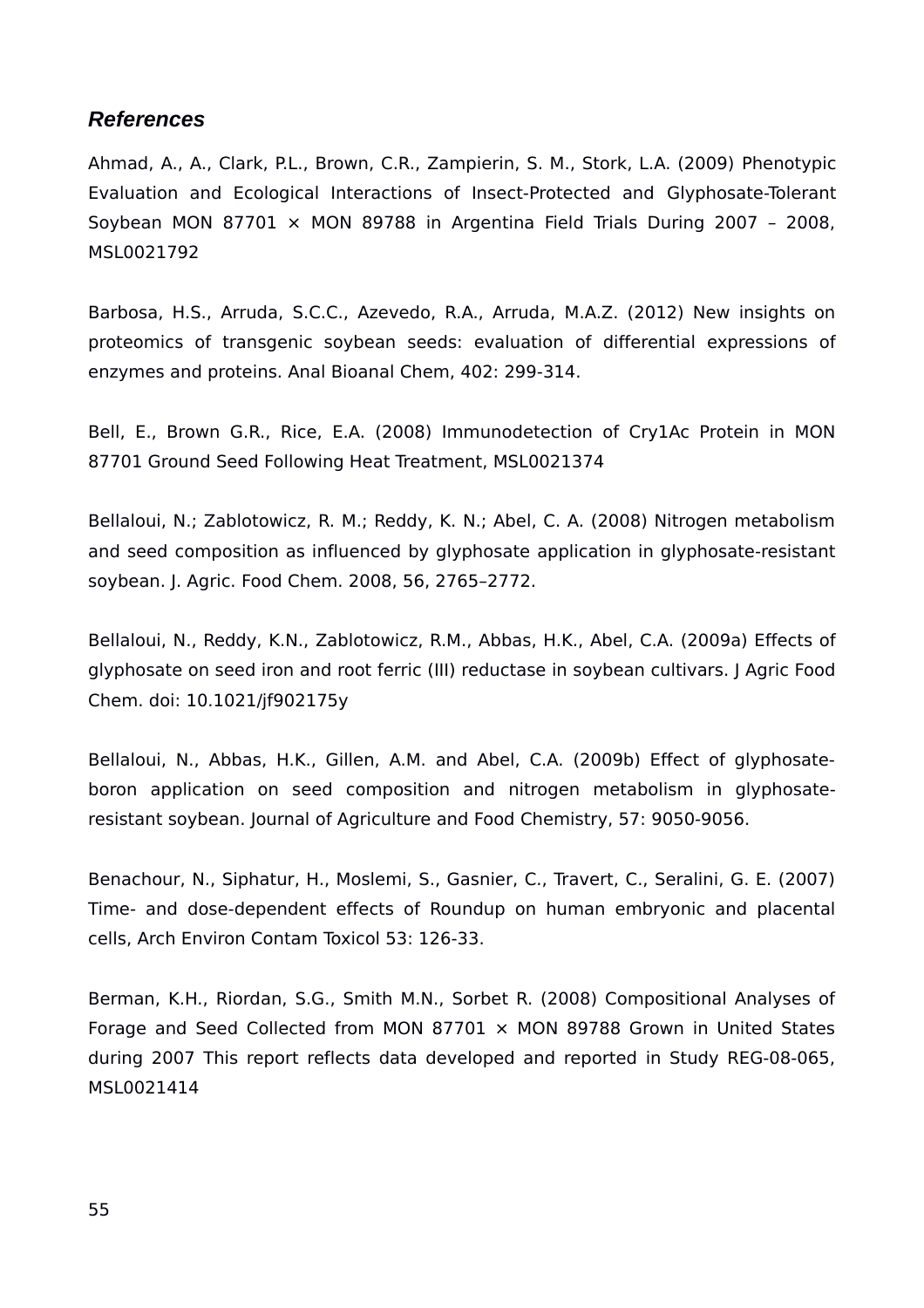Bott, S., Tesfamariam, T., Candan, H., Cakmak, I., Römheld, V., Neumann, G. (2008): Glyphosate-induced impairment of plant growth and micronutrient status in glyphosate-resistant soybean (Glycine max L.). Plant Soil 312, 185–194.

Brandtzaeg, P. (2010) Food allergy: separating the science from the mythology. Nat. Rev. Gastroenterol. Hepatol. 7, 380– 400; doi:10.1038/nrgastro.2010.80

Broderick, N.A., Robinson, C.J., McMahon, M.D., Holt, J., Handelsman, J. & Raffa. K.F. (2009), Contributions of gut bacteria to Bacillus turingiensis – induced mortality vary across a range of Lepidoptera: BMC Biology 7: 11

Chowdhury, E. H., Kuribara, H., Hino, A., Sultana, P., Mikami, O., Shimada, N., Guruge, K. S., Saito, M., Nakajima, Y. (2003). Detection of corn intrinsic and recombinant DNA fragments and Cry1Ab protein in the gastrointestinal contents of pigs fed genetically modified corn Bt11. J. Anim. Sci. 81: 2546-2551.

Cisterna, B., Flach, F., Vecchio, L., Barabino, S. M. L., Battistelli, S., Martin, T. E., Mallatesta, M., Biggiogera, M. (2008) Can a genetically-modified organism-containing diet influence embryo development? A preliminary study on pre-implantation mouse embryos, European Journal of Histochemistry, 52, 263-267.

Deffenbaugh, A. E. & Niemeyer, K. E. (2009) By-site expression data for MON 87701 and MON 87701 ×MON 89788 from REG-08-441: Assessment of the Cry1Ac and CP4 EPSPS protein levels in soybean tissues collected from MON 87701 and MON 87701 ×MON 89788 produced in Argentinean field trials during 2007-2008 Monsanto Regulatory Report RAR-09-548 – BY SIYE DATA

De Lemos, M.L. (2001) Effects of soy phytoestrogens genistein and daidzein on breast cancer growth, Ann Pharmacother, 2001 Sep;35(9):1118-21.

Duke, S.O.; Rimando, A.M.; Pace, P.F.; Reddy, K.N.; Smeda, R. J. (2003) Isoflavone, glyphosate, and aminomethylphosphonic acid levels in seeds of glyphosate-treated, glyphosate-resistant soybean. J. Agric. Food Chem., 51: 340–344.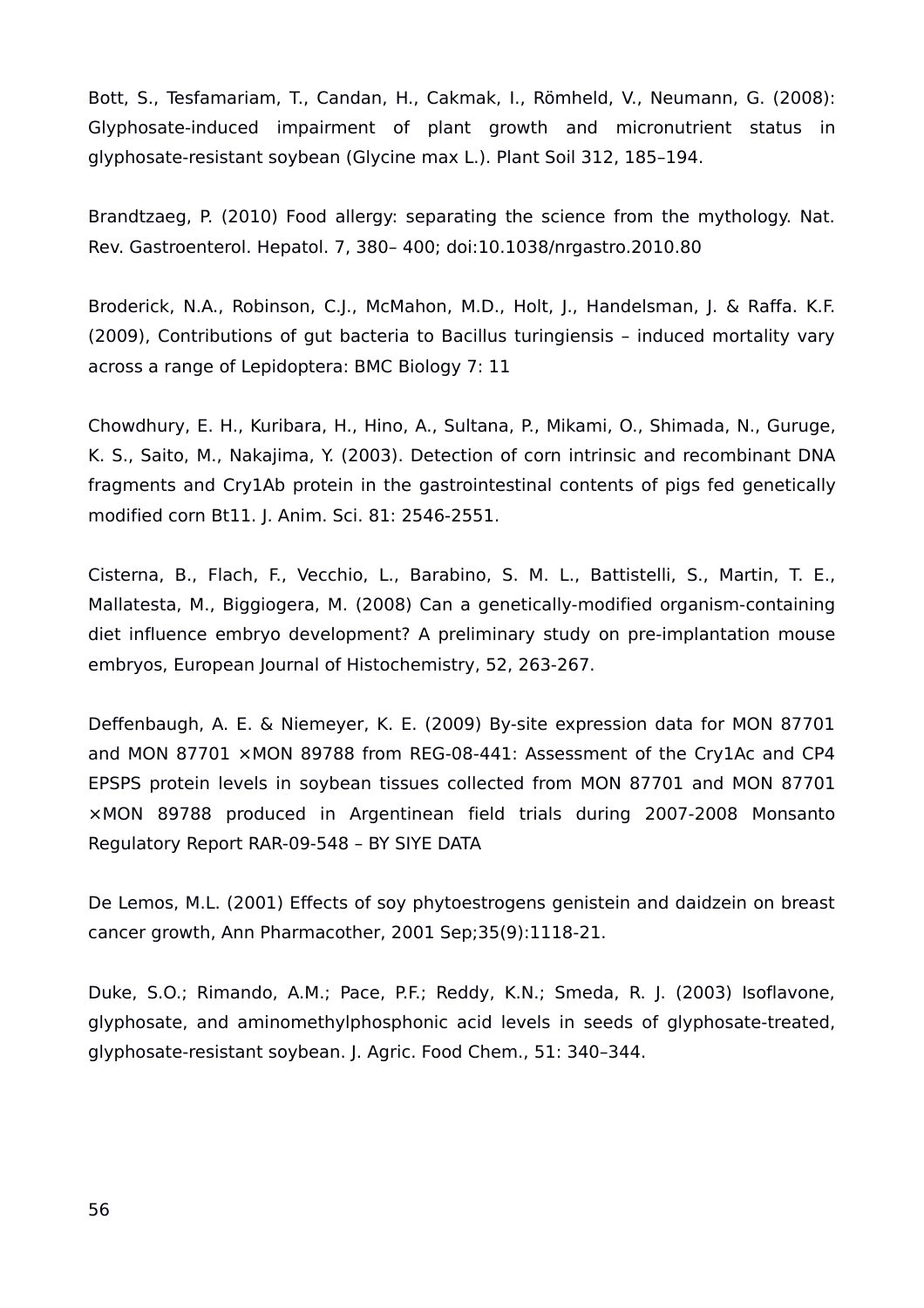Dunn J.M., Ahmad, A., Kendrick, D.L. Clark, P., (2009) Phenotypic Characteristics and Ecological Interactions Evaluation of Insect-Protected Soybean MON 87701 in U.S. Field Trials during 2007, MSL0021448

Dunn J.M. & Kendrick, D.L. (2009), Dormancy and Germination Evaluation of Insect-Protected Soybean MON 87701 Using Seed Produced at Three U.S. Sites During 2007, MSL0021449

EFSA (2007), Guidance Document of the Scientific Panel on Genetically Modified Organisms for the risk assessment of genetically modified plants containing stacked transformation events, The EFSA Journal (2007) 512, 1-5, http://www.efsa.europa.eu/EFSA/efsa\_locale-1178620753812\_1211902599859.htm

EFSA (2010) EFSA Panel on Genetically Modified Organisms (GMO); Scientific Opinion on the assessment of allergenicity of GM plants and microorganisms and derived food and feed. EFSA Journal 2010; 8(7):1700. [168 pp.] doi:10.2903/j.efsa.2010.1700. Available online: www.efsa.europa.eu

EFSA (2011a) Panel on Genetically Modified Organisms (GMO); Scientific Opinion on application (EFSA- GMO-BE-2010-79) for the placing on the market of insect resistant genetically modified soybean MON 87701 for food and feed uses, import and processing under Regulation (EC) No 1829/2003 from Monsanto. The EFSA Journal (2011); 9(7):2309 [31 pp.] doi:10.2903/j.efsa.2011.2309. Available online: www.efsa.europa.eu/efsajournal

EFSA (2011b) Comments and opinions submitted by Member States during the threemonth consultation period, Annex to EFSA, 2011a, Panel on Genetically Modified Organisms (GMO); Scientific Opinion on application (EFSA- GMO-BE-2010-79) for the placing on the market of insect resistant genetically modified soybean MON 87701 for food and feed uses, import and processing under Regulation (EC) No 1829/2003 from Monsanto. The EFSA Journal (2011); 9(7):2309 [31 pp.] doi:10.2903/j.efsa.2011.2309. Available online: www.efsa.europa.eu/efsajour

EFSA (2011c), European Food Safety Authority, Guidance on the submission of applications for authorisation of genetically modified food and feed and genetically modified plants for food or feed uses under Regulation (EC) No 1829/20031. EFSA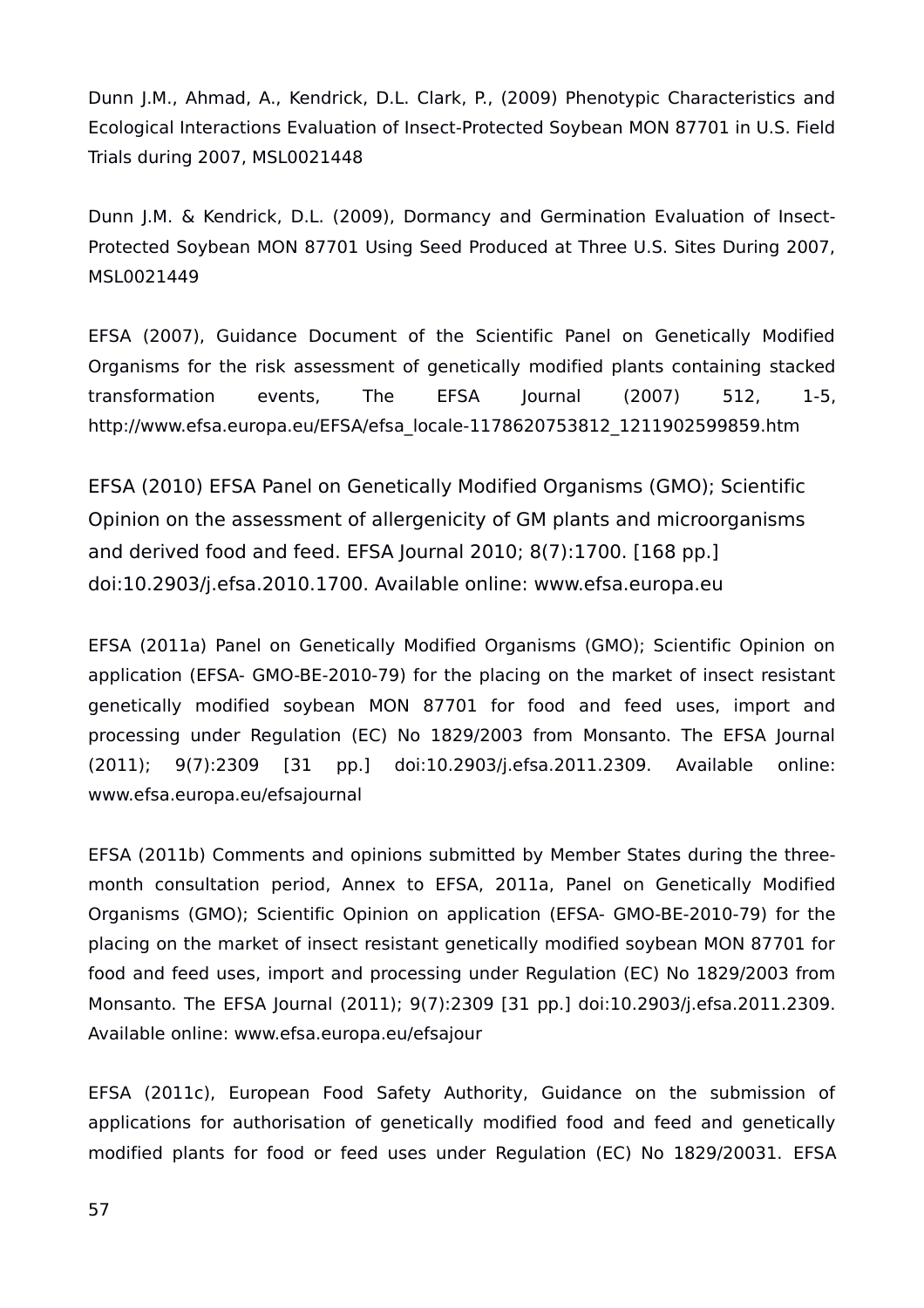Journal 2011;9(7):2311. [27 pp.] doi:10.2903/j.efsa.2011.2311 Available online: [www.efsa.europa.eu/efsajournal](file:///h)

EFSA, 2012a, Scientific opinion on application (EFSA-GMO-NL-2009-73) for the placing on the market of insect-resistant and herbicide-tolerant genetically modified soybean MON 87701  $\times$  MON 89788 for food and feed uses, import and processing under Regulation (EC) No 1829/2003 from Monsanto, Available online: [www.efsa.europa.eu/efsajournal](http://www.efsa.europa.eu/efsajournal)

EFSA, (2012b), Application EFSA-GMO-NL-2009-73 (MON87701XMON89788 Soybean Monsanto) Comments and opinions submitted by Member States during the threemonth consultation period ANNEX G

Elrod, M., (2011) Phenotype Evaluation of Combined Trait Soybean MON87701 x MON 89788 in US Field Trials during 2009 under Sprayed Conditions with Glyphosate Herbicide, MSL 0022955

Esquivel-Pérez R and Moreno-Fierros L.(2005) Mucosal and systemic adjuvant effects of cholera toxin and Cry1Ac protoxin on the specific antibody response to HIV-1 C4/V3 peptides are different and depend on the antigen co-administered. Viral Immunol. 18(4):695-708.

EU Commission (2012) COMMISSION IMPLEMENTING REGULATION (EU) No …/.of XXX on applications for authorisation of genetically modified food and feed in accordance with Regulation (EC) No 1829/2003 of the European Parliament and of the Council and amending Regulations (EC) No 641/2004 and (EC) No 1981/2006

European Communities (2005) Measures affecting the approval and marketing of biotech products (DS291, DS292, DS293). Comments by the European Communities on the scientific and technical advice to the panel. 28 January 2005, http://trade.ec.europa.eu/doclib/html/128390.htm

Finamore, A., Roselli, M., Britti, S., Monastra, G., Ambra, R., Turrini, A. & Mengheri, E. (2008), Intestinal and peripheral immune response to MON810 maize ingestion in weaning and old mice. Journal of Agricultural and Food Chemistry 56: 11533–11539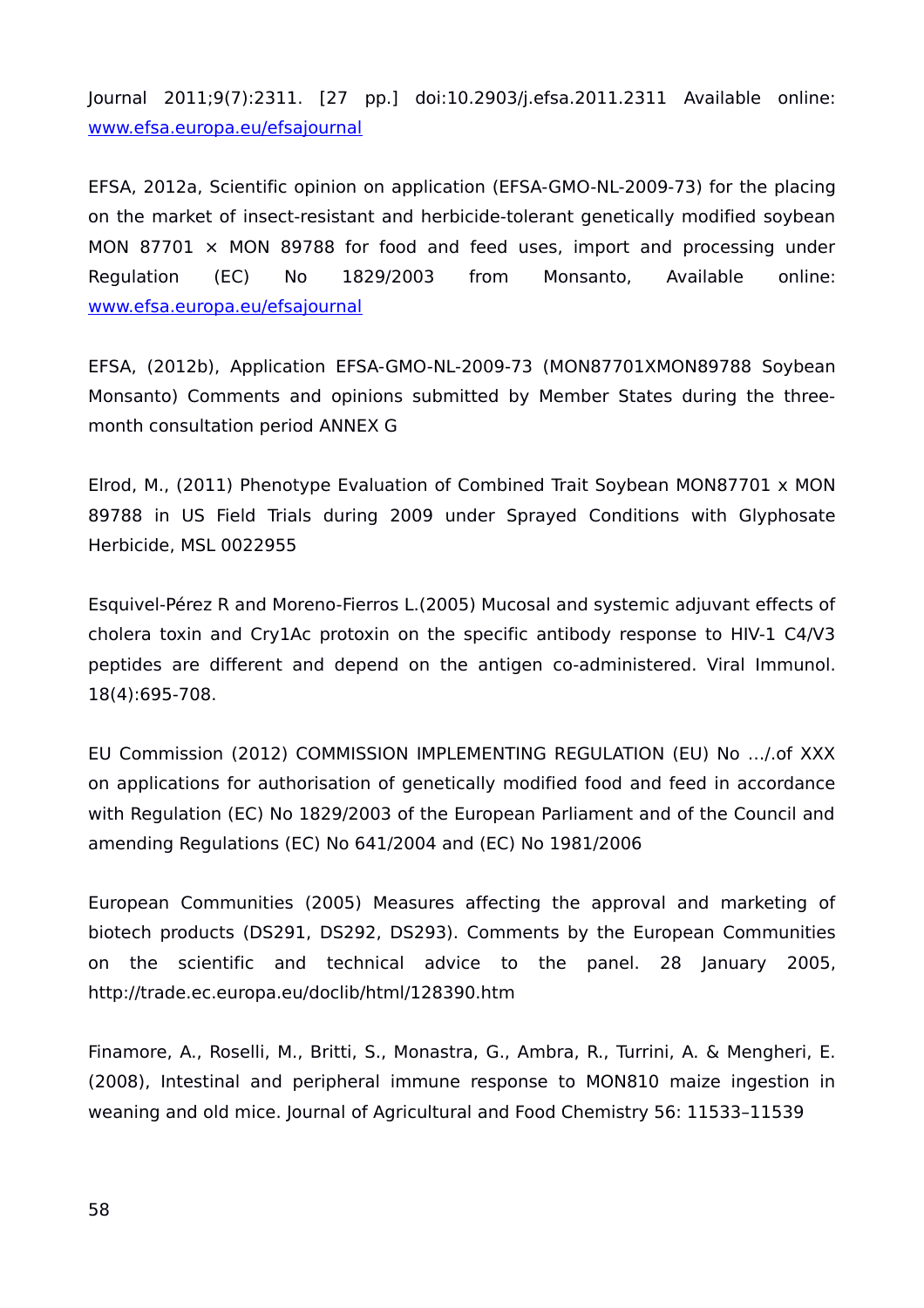Finessey J.J., McLain, S., Rice, E., Bannon, G.A., (2009) Western Blot Assessment of Human IgE Binding to Insect-Protected Soybean MON 87701 and Soybean Control Using Sera from Soybean-Allergic Subjects MSL0022169

Frankenhuyzen, K. (2009) Insecticidal activity of Bacillus thuringiensis crystal proteins, Journal of Invertebrate Pathology 101 1–16

Gallagher, L. (2010) Bt Brinjal Event EE1The Scope and Adequacy of the GEAC Toxicological Risk Assessment, Review of Oral Toxicity Studies in Rats <http://www.testbiotech.de/node/444>

Gitenay, D., Lyan, B., Rambeau, M., Mazur, A., Rock, E. (2007). Comparison of lycopene and tomato effects on biomarkers of oxidative stress in vitamin E deficient rats. Eur J Nutr 46(8): 468-475.

Giovannini, M.S., Kendrick D.L., (2008) Viability and Morphology Evaluation of Pollen from Insect-Protected Soybean MON 87701 Produced in a U.S. Field Trial During 2007, MSL0021055

Geng T., Ward, J., Roychowdhury, S., Durnell, N.,Riter, L., Bell, E., Bannon G.A. (2008) Assessment of soybean endogenous allergens from MON 87701  $\times$  MON 89788 and conventional soybean control, MSL0023569

Hilbeck, A. & Schmidt, J.E.U. (2006) Another view on Bt proteins – How specific are they and what else might they do?: Biopesticides International 2(1): 1–50

Huffmann, D.L., Abrami, L., Sasik, R., Corbeil, J., van der Goot, G., Aroian, R.V. (2004) Mitogenactivated protein kinase pathways defend against bacterial pore-forming toxins: Proc Natl. Acad. Sci., USA, 101: 10995–11000

Ito, A., Sasaguri, Y., Kitada, S., Kusaka, Y., Kuwano, K., Masutomi, K., Mizuki, E., Akao, T., Ohba, M., (2004) Bacillus thuringiensis crystal protein with selective cytocidal action on human cells: J Biol. Chem 279:21282–21286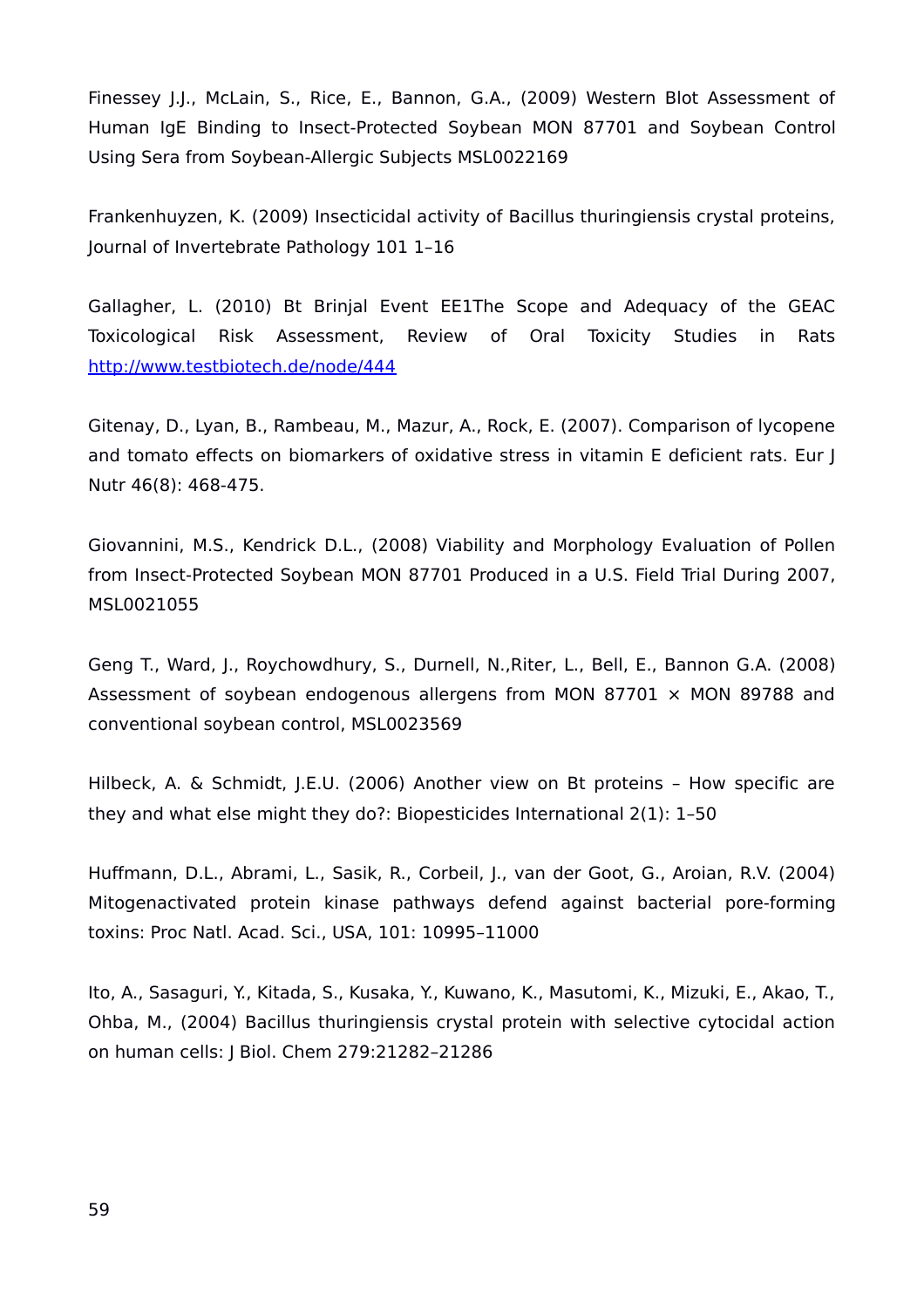Johnston P.R., & Crickmore, N. (2009) Gut Bacteria Are Not Required for the Insecticidal Activity of Bacillus thuringiensis toward the Tobacco Hornworm, Manduca sexta, Applied and Environmental Microbiology, 5094–5099

Kroghsbo, S., Madsen, C., Poulsen, M., Schrøder, M., Kvist, P.H., Taylor, M., Gatehouse, A., Shu, Q., Knudsen, I. (2008) Immunotoxicological studies of genetically modified rice expressing PHA-E lectin or Bt toxin in Wistar rats. Toxicology. 245, 24-34.

Khalique F & Ahmed K. (2005) Compatibility of Bio-insecticide with Chemical Insecticide for Management of Helicoverpa armigera Huebner, Pakistan Journal of Biological Science 8 (3): 475-478

Kleter, G.A., Unsworth J.B., Harris C.A. (2011) The impact of altered herbicide residues in transgenic herbicide-resistant crops on standard setting for herbicide residues, wileyonlinelibrary.com, DOI 10.1002/ps.2128

Kramarz, P.E., de Vaufleurey, A., Zygmunt, P.M.S. & Verdun, C. (2007) Increased response to cadmium and Bt maize toxicity in the snail Helix aspersa infected by the nematode Phasmarhabditis hermaphrodita. Environmental Toxicology and Chemistry 26: 73–79

Kramarz, P., de Vaufleury, A., Gimbert, F., Cortet, J., Tabone, E., Andersen, M. & Krogh, P. (2009) Effects of Bt-Maize Material on the Life Cycle of the Land Snail Cantareus aspersus. Applied Soil Ecology 42: 236–242

Lundry D.R., Riordan S.G., Breeze M.L., Sorbet, R. (2006) Amended Report for MSL-20163: Composition Analyses of Soybean Forage and Seed Collected from MON 89788 Grown in the United States during the 2005 Field Season, MSL-20300

Magana-Gomez, J. A., Cervantes, G. L., Yepiz-Plascencia, G. and de la Barca, M. C. (2008) Pancreatic response of rats fed genetically modified soybean, Journal of Applied Toxicology, 28, 217-226.

Malatesta, M., Caporaloni, C., Gavaudan, S., Rocchi, M.B.L., Serafini, S., Tiberi, C., Gazzanelli, G. (2002a) Ultrastructural morphometrical and immunocytochemical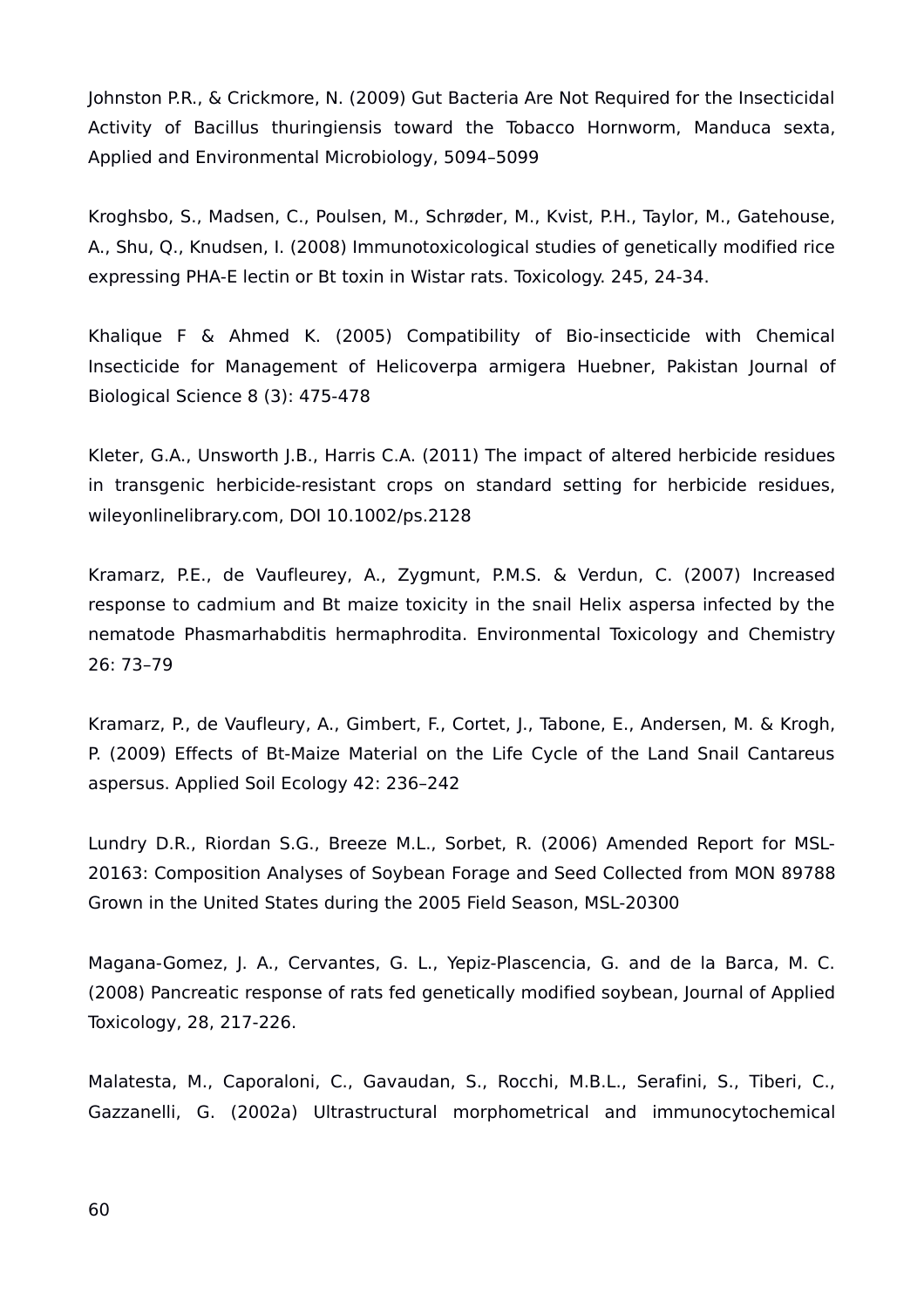analyses of hepatocyte nuclei from mice fed on genetically modified soybean, Cell Structure and Function, 27: 173-180.

Malatesta, M., Caporaloni, C., Rossi, L., Battistelli, S., Rocchi, M.B.L., Tonucci, F., Gazzanelli, G. (2002b) Ultrastructural analysis of pancreatic acinar cells from mice fed on genetically modified soybean. Journal of Anatomy, 201: 409-415.

Malatesta, M., Tiberi, C., Baldelli, B., Battistelli, S., Manuali, E., Biggiogera, M. (2005) Reversibility of hepatocyte nuclear modifications in mice fed on genetically modified soybean, European Journal of Histochemistry, 49: 237-241.

Malatesta, M., Boraldi, F., Annovi, G., Baldelli, B., Battistelli, S., Biggiogera, M., Quaglino, D. (2008) A long-term study on female mice fed on a genetically modified soybean: effects on liver ageing. Histochemistry and Cell Biology 130: 967-977.

Mason K.L., Stepien, T.A., Blum J.E., Holt J.F., Labbe, N.H., Rush J.S., Raffa,K.F., Handelsman J., (2011) From Commensal to Pathogen: Translocation of Enterococcus faecalis from the Midgut to the Hemocoel of Manduca sexta . MBio 2(3):, doi:10.1128/mBio.00065-11

Matthews, D., Jones, H., Gans, P., Coates, St., Smith, L.M.J. (2005) Toxic secondary metabolite production in genetically modified potatoes in response to stress. Journal of Agricultural and Food Chemistry, 10.1021/jf050589r.

McLain, S., Rice, E., Meng, C., Bannon G. (2009) Quantitative ELISA Assessment of Human IgE Binding to MON 87701, Control, and Reference Soybean Using Sera from Soybean-Allergic Subjects, MSL0022043

Mesnage R., Clair E., Gress S., Then C., Székács A., Séralini G.-E., 2012, Cytotoxicity on human cells of Cry1Ab and Cry1Ac Bt insecticidal toxins alone or with a glyphosatebased herbicide, Journal of Applied Toxicology, <http://onlinelibrary.wiley.com/doi/10.1002/jat.2712/abstract>

Moreno-Fierros L. et al. (2003) Intranasal Cry1Ac Protoxin is an Effective Mucosal and Systemic Carrier and Adjuvant of Streptococcus pneumoniae Polysaccharides in Mice. Scandinavian Journal of Immunology 57 (1) , 45–55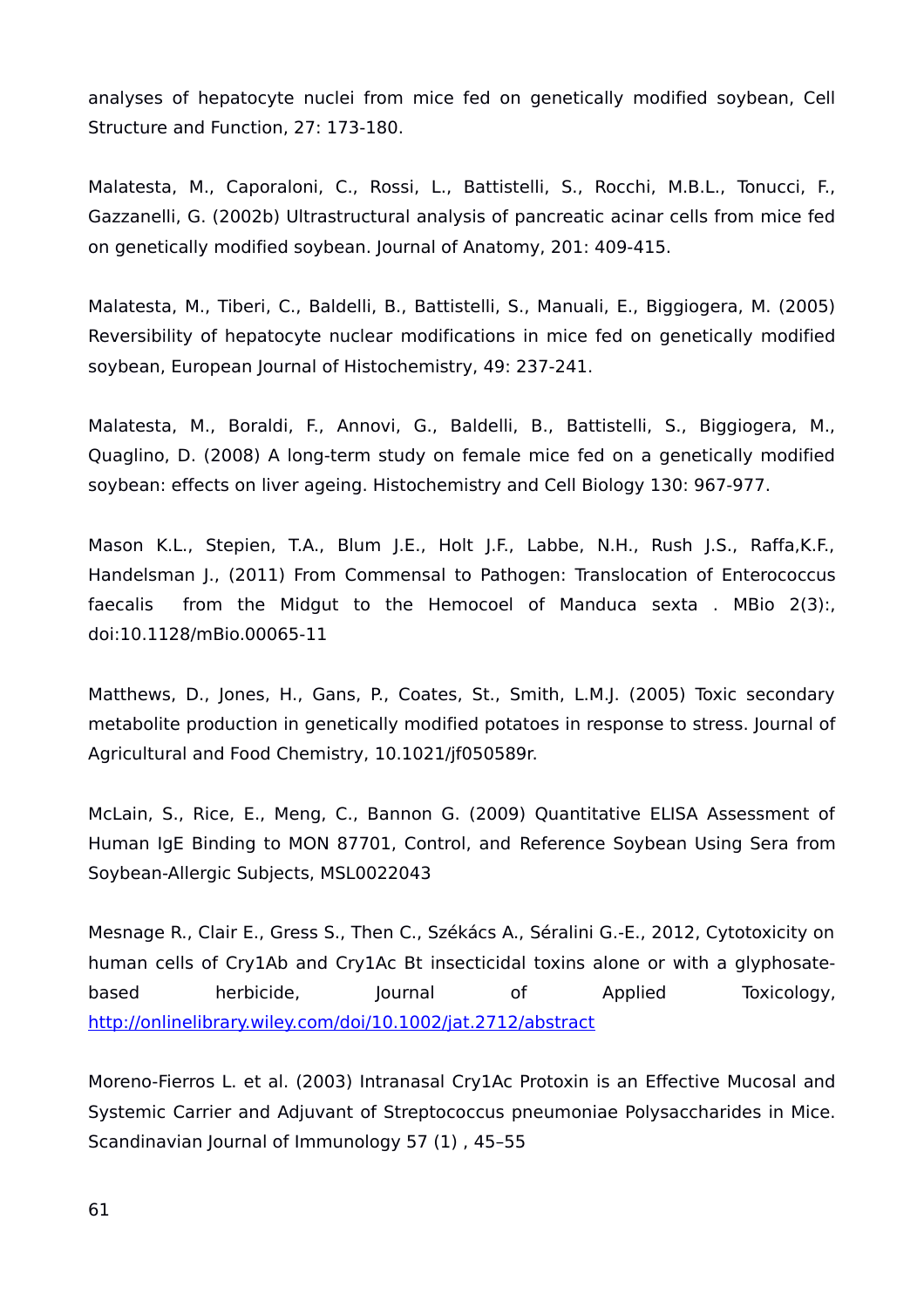Paganelli, A., Gnazzo, V., Acosta, H., López, S. L., Carrasco, A. E. (2010) Glyphosatebased herbicides produce teratogenic effects on vertebrates by impairing retinoic acid signalling. Chem. Res. Toxicol., August 9. pubs.acs.org/doi/abs/10.1021/tx1001749

PAN AP, Pesticide Action Network Asian Pacific (2009) Monograph on Glyphosate, www.panap.net/en/p/post/pesticidesinfo-database/115

Pardo-López, L., Muñoz-Garay, C., Porta, H., Rodríguez-Almazán, C., Soberón, M., Bravo, A (2009) Strategies to improve the insecticidal activity of Cry toxins from Bacillus thuringiensis, Peptides, 30(3): 589–595. doi:10.1016/j.peptides.2008.07.027

Pigott, C.R. & Ellar, D.J. (2007) Role of Receptors in Bacillus thuringiensis Crystal Toxin Activity: Microbiol Mol Biol Rev 71 (2): 255–281

Ran, T., Mei, L., Lei, W., Aihua, L., Ru, H., Jie, S. (2009) Detection of transgenic DNA in tilapias (Oreochromis niloticus, GIFT strain) fed genetically modified soybeans (Roundup Ready), Aquaculture Research, 40, 1350-1357.

Rawat, P., Singh, A.K., Ray, K., Chaudhary, B., Kumar, S., Gautam, T., Kanoria, S., Kaur, G., Kumar, P., Pental, D., Burma, P.K. (2011) Detrimental effect of expression of Bt endotoxin Cry1Ac on in vitro regeneration, in vivo growth and development of tobacco and cotton transgenics, J Biosci. 36 (2): 363-76.

Reardon B.J., Hellmich R.L., Sumerford D.V., Lewis L.C. (2004) Growth, development and survival of Nosema pyrausta-infected European corn borers (Lepidoptera: Crambidae) reared on meridic diet and Cry1Ab, Journal of Economic Entomology 97: 1198–1201

Reddy, K.N., Hoagland, R.E., Zablotowicz, R.M. (2000) Effect of glyphosate on growth, chlorophyll content and nodulation in glyphosate-resistant soybeans (Glycine max) varieties. J. New Seeds 2, 37–52.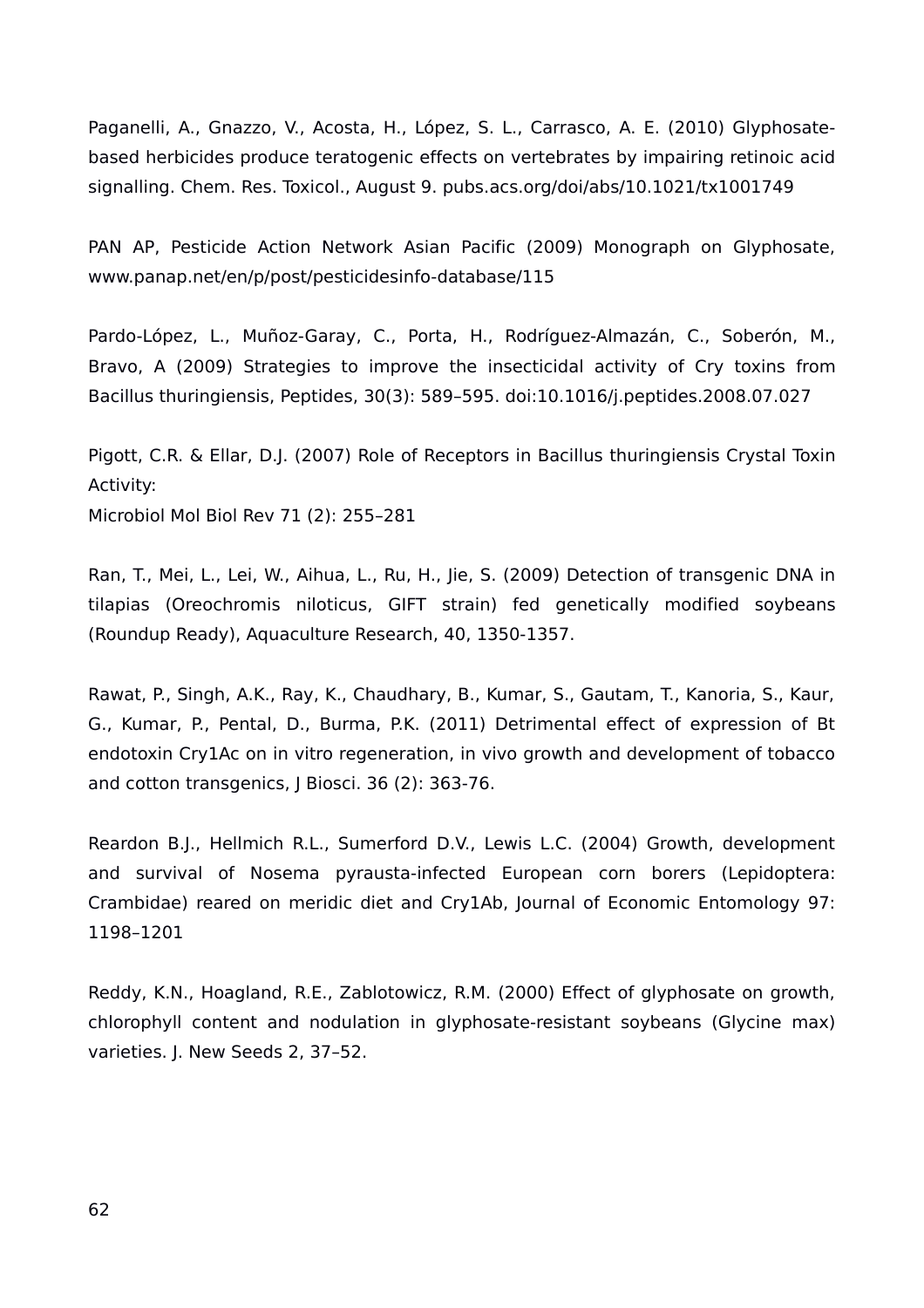Reddy, K.N., Zablotowicz, R.M. (2003) Glyphosate-resistant soybean response to various salts of glyphosate and glyphosate accumulation in soybean nodules. Weed Sci. 51, 496–502.

Reddy, K.N., Rimando, A.M., Duke, S.O. (2004) Aminomethylphosphonic acid, a metabolite of glyphosate, causes injury in glyphosate-treated, glyphosateresistant soybean. J. Agric. Food Chem., 52: 5139–5143.

Rice E.A., Bannon G.A., (2006) Assessment of Human IgE Binding to Glyphosate-Tolerant Secomd Generation Soybean MON89788, Control, an Reference Soy Extracts, MSL20552

Rice, E., McLain, S., Bannon, G., (2008) Two-Dimensional Western Blot Analysis of Protein Extracts Prepared from MON89788 and Conventional Control A3244 Soybean Using Sera from Soybean-Allergic Patients, RAR-08-186

Sagstad, A., [Sanden, M.](http://www.ncbi.nlm.nih.gov/pubmed?term=), [Haugland, Ø.](http://www.ncbi.nlm.nih.gov/pubmed?term=), [Hansen, A.C.](http://www.ncbi.nlm.nih.gov/pubmed?term=), [Olsvik, P.A.](http://www.ncbi.nlm.nih.gov/pubmed?term=), [Hemre, G.I.](http://www.ncbi.nlm.nih.gov/pubmed?term=) (2007) Evaluation of stress- and immune-response biomarkers in Atlantic salmon, Salmo salar L., fed different levels of genetically modified maize (Bt maize), compared with ist near-isogenic parental line and a commercial suprex maize, Journal of Fish Diseases, 30: 201–212

Saleem, M.A. Tufail, N., Shakoori, A.R. (1995) Synergistic effect of synthetic pyrethroids on the toxicity of Bacillus thuringiensis as shown by the biochemical changes in the sixth instar larvae of Tribolium castaneum, Pakistan Journal of Zoology [PAK. J. ZOOL.], Vol. 27 (4), 317-323

Sharma P, Nain V, Lakhanpaul S, Kumar P.A. (2010) Synergistic activity between Bacillus thuringiensis Cry1Ab and Cry1Ac toxins against maize stem borer (Chilo partellus Swinhoe). Lett. Appl Microbiol, 51(1 ):42-47

Serra, A. P.; Marchetti, M. E.; da Silva Candido, A. C.; Ribeiro Dias, A. C.; Christoffoleti, P. J. (2011) Glyphosate influence on nitrogen, manganese, iron, copper and zinc nutritional efficiency in glyphosate resistant soybean. Ciência Rural, Santa Maria 2011, 41, 77−84.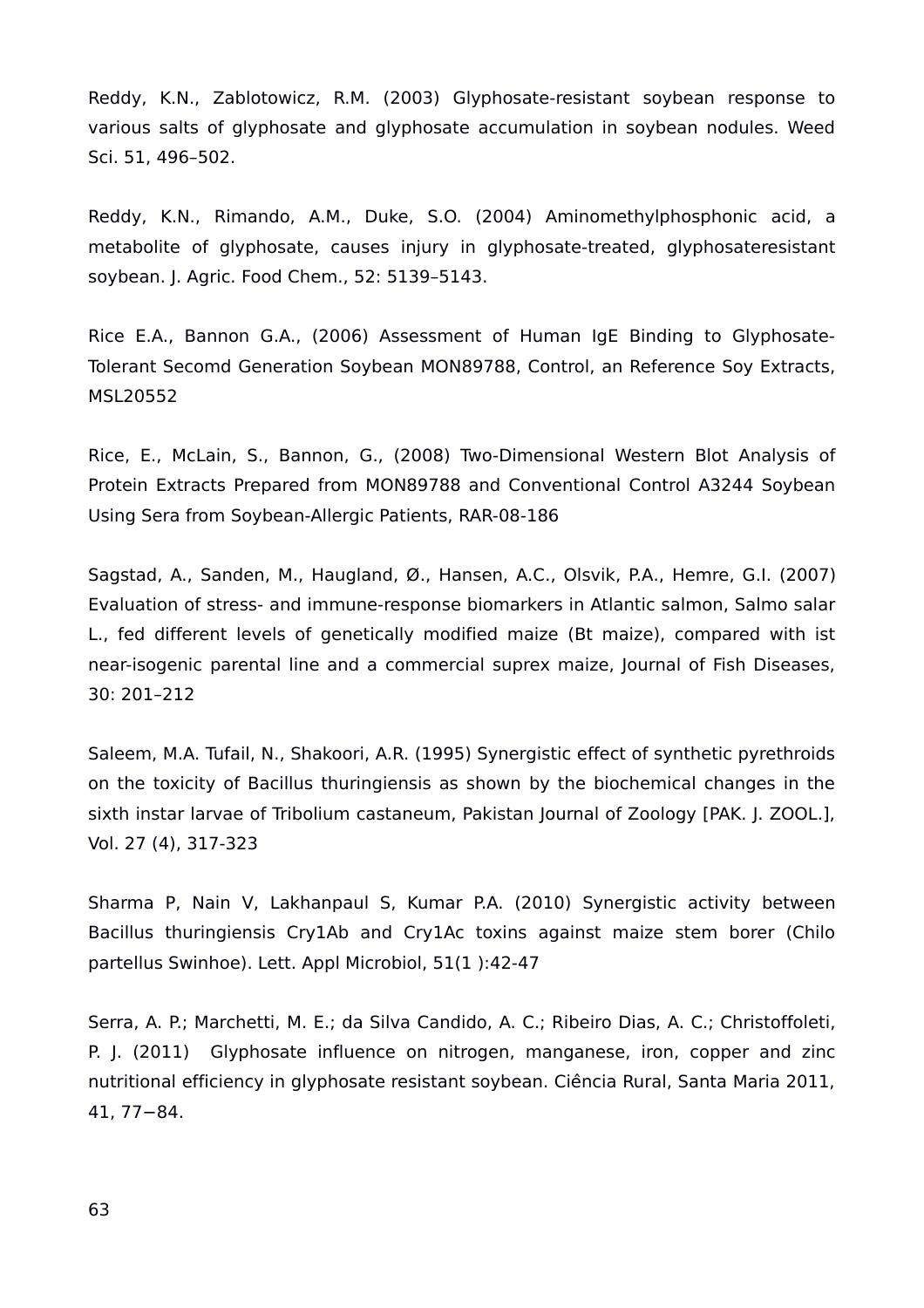Singh G., Rup P.J., Koul O. (2007) Acute, sublethal and combination effects of azadirachtin and Bacillus thuringiensis toxins on Helicoverpa armigera (Lepidoptera: Noctuidae) larvae, Bull Entomol Res., 97(4):351-7

Soberon, A., Gill, S.S., Bravo A. (2009) Signaling versus punching hole: How do Bacillus thuringiensis toxins kill insect midgut cells? Cell. Mol. Life Sci. 66 (2009) 1337 – 1349

Székács, A., Weiss G., Quist, D., Takács, E., Darvas, B., Meier, M., Swain T., Hilbeck A. (2011), Inter-laboratory comparison of Cry1Ab toxin quantification in MON 810 maize by ezyme-immunoassay, Food and Agricultural Immunology, DOI:10.1080/09540105.2011.604773.

Székács, A. & Darvas, B., (2012) Environmental and Ecological Aspects of First Generation Genetically Modified Crops Regarding Their Impacts in a European Maize Producer Country, International Journal of Environmental Protection, IJEP Vol. 2 Iss. 5 2012 PP. 9-15 www.ij-ep.org

Thomas, W.E. & Ellar, D.J. (1983) Bacillus thuringiensis var israelensis crystal deltaendotoxin: effects on insect and mammalian cells in vitro and in vivo, Journal of Cell Science 60 (1): 181–197

Then, C. & Lorch, A. (2008) A simple question in a complex environment: How much Bt toxin do genetically engineered MON810 maize plants actually produce?, in: Breckling, B., Reuter, H. &Verhoeven, R. (eds), 2008, Implications of GM-Crop Cultivation at Large Spatial Scales, Theorie in der Ökologie 14. Frankfurt, Peter Lang, http://www.mapserver.uni-vechta.de/generisk/gmls2008/index.php? proceedings=ja&call=ja

Then, C. (2010) Risk assessment of toxins derived from Bacillus thuringiensissynergism, efficacy, and selectivity. Environ Sci Pollut Res Int; 17(3):791-7

Tudisco, R., Mastellone, V., Cutrignelli, M.I., Lombardi, P., Bovera, F., Mirabella, N., Piccolo, G., Calabro, S., Avallone, L., Infascelli, F. (2010) Fate of transgenic DNA and evaluation of metabolic effects in goats fed genetically modified soybean and in their offspring, Animal Science 82: 193–199.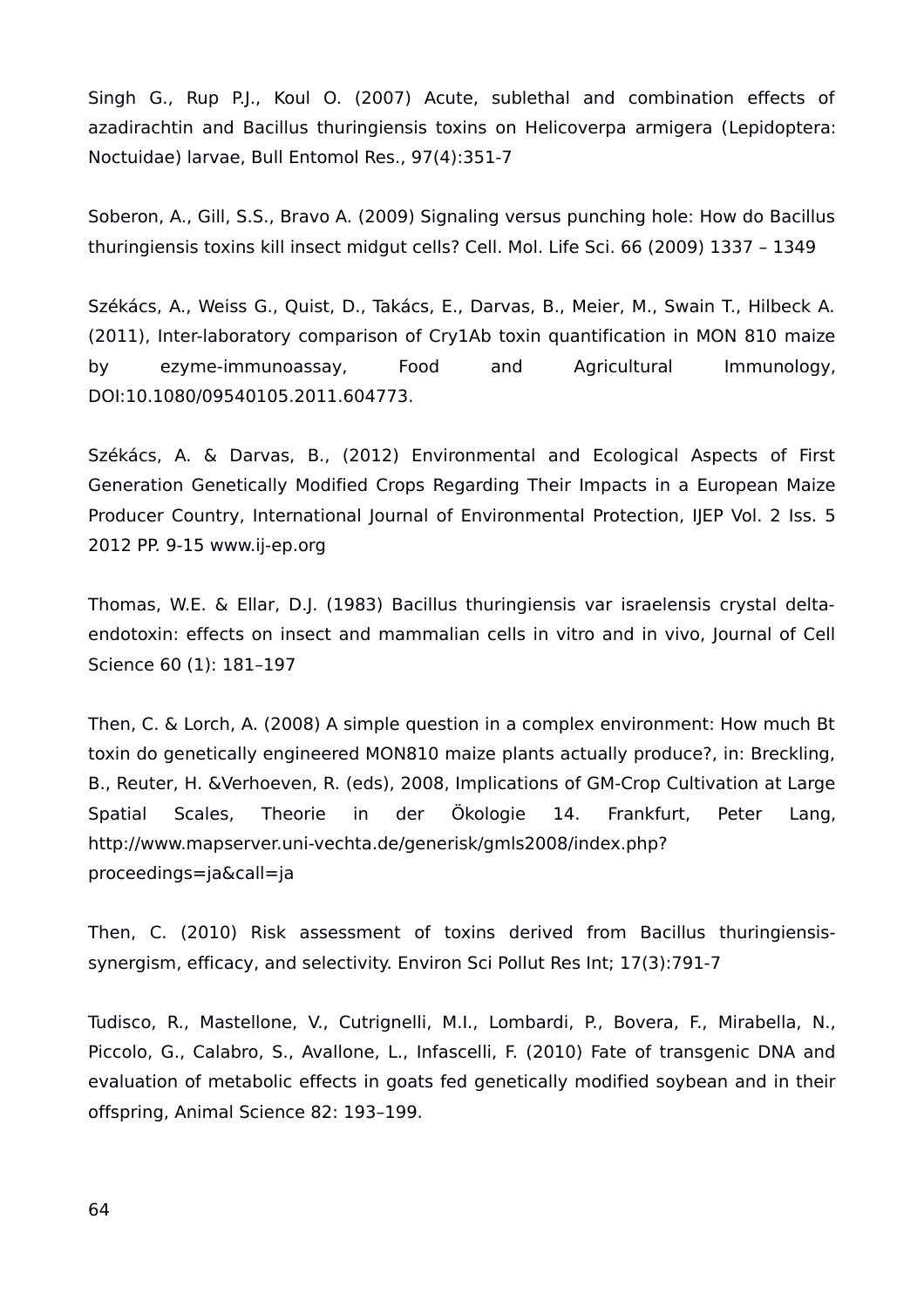Vazquez RI. Moreno-Fierros L. Neri-Bazan L. De La Riva GA. Lopez-Revilla R. (1999) Bacillus thuringensis Cry1Ac protoxin is a potent systemic and mucosal adjuvant. Scand J Immunol., 49: 578-84.

Vázquez‐Padrón R.I., Moreno‐Fierros L., Neri‐Bazán L., de la Riva G.A., López‐Revilla R. (1999) Intragastric and intraperitoneal administration of Cry1Ac protoxin from Bacillus thuringiensis induces systemic and mucosal antibody responses in mice. Life Sciences 64(21):1897‐1912.

Vásquez‐Padrón R.I., Gonzáles‐Cabrera J., Garcia‐Tovar C., Neri‐Bazan L., Lopéz‐Revilla R., Hernández M., Morena‐Fierra L, de la Riva G.A. (2000) Cry1Ac Protoxin from Bacillus thuringiensis sp. kurstaki HD73 binds to surface proteins in the mouse small intestine. Biochem and Biophys Research Comm 271:54‐58.

Verdin-Terán SL, Vilches-Flores A, Moreno-Fierros L. (2009) Immunization with Cry1Ac from Bacillus thuringiensis increases intestinal IgG response and induces the expression of FcRn in the intestinal epithelium of adult mice. Scand J Immunol.,70(6):596-607.

Vivekananthan, D. P., Penn, M. S., Sapp, S. K., Hsu, A., Topol, E. J. (2003). Use of antioxidant vitamins for the prevention of cardiovascular disease: meta-analysis of randomised trials. Lancet 361(9374): 2017-2023.

Walsh, M.C., Buzoianu, S.G., Gardiner G.E., Rea M.C., Gelencser, E., Janosi A., Epstein M.M., Ross R.P., Lawlor P.G. (2011) Fate of Transgenic DNA from Orally Administered Bt MON810 Maize and Effects on Immune Response and Growth in Pigs, 2011 - Article - PLoS ONE 6(11): e27177.doi:10.1371/journal.pone.0027177

Zablotowicz, R. M. & Reddy, K. N. (2007) Nitrogenase activity, nitrogen content, and yield responses to glyphosate in glyphosate-resistant soybean. Crop Prot. 26, 370–376.

Zeller S.L., Kalininal, O., Brunner, S., Keller B., Schmid B. (2010) Transgene x Environment Interactions in Genetically Modified Wheat, http://www.plosone.org/article/info:doi/10.1371/journal.pone.0011405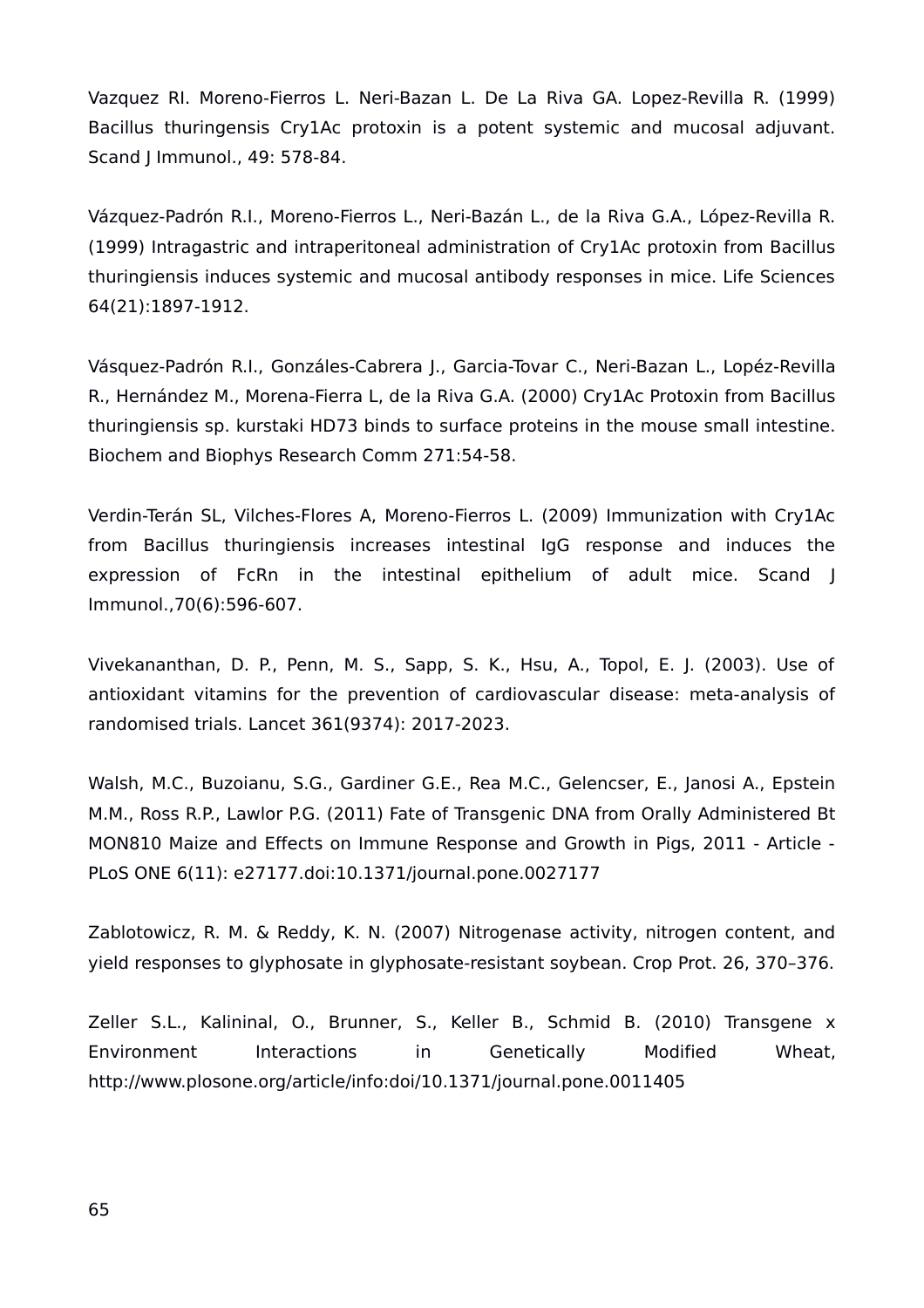Zhang, J., Wang, C., Qin, J. (2000) The Interactions between Soybean Trypsin Inhibitor and δ-Endotoxin of Bacillus thuringiensis in Helicoverpa armigera Larva, Journal of Invertebrate Pathology, Volume 75, Issue 4, May 2000, Pages 259-266

Zhang X., Candas M., Griko N.B., Rose-Young L., Bulla Jr., L.A. (2006) A mechanism of cell death involving an adenylyl cyclase/PKA signaling pathway is induced by the Cry1Ab toxin of Bacillus thuringiensis: Proc.Nat. Acad Sci USA 103: 9897-9902

Zhang, L., Hou, D., Chen, X., Li, D., Zhu, L., Zhang, Y., Li, J., Bian, Z., Liang, X., Cai, X., Yin, Y., Wang, C., Zhang, T., Zhu, D., Zhang, D., Xu, J., Chen, Qu., Ba, Y., Liu, J., Wang, Q., Chen, J., Wang, J., Wang, M., Zhang, Q., Zhang, J., Zen, K., Zhang, C.Y. (2011) Exogenous plant MIR168a specifically targets mammalian LDLRAP1: evidence of crosskingdom regulation by microRNA, Cell Research: 1-10.

Zhu Y.C., Adamczyk J.J., West S. (2005) Avidin, a potential biopesticide and synergist to Bacillus thuringiensis toxins against field crop insects, J. Econ. Entomol., 98(5):1566-71

Zobiole, L.H.S., Oliveira Jr., Visentainer, J.V., Kremer, R.J., Yamada, T., Bellaloui, N. (2010a) Glyphosate affects seed composition in glyphosate-resistant soybean, J. Agric. Food chem., 58: 4517-4522.

Zobiole, L.H.S., Oliveira, R.S. Jr., Kremer, R.J., Constantin, J., Bonato, C.M., and Muniz, A.S. (2010b) Water use efficiency and photosynthesis as affected by glyphosate application to glyphosate-resistant soybean. Pesticide Biochem. Physiol., 97: 182-193.

Zobiole, L.H.S., Oliveira, R.S. Jr., Huber, D.M., Constantin, J., Castro, C., Oliveira, F.A., Oliveira, A. Jr. (2010c) Glyphosate reduces shoot concentrations of mineral nutrients in glyphosate-resistant soybeans. Plant Soil, 328: 57-69.

Zobiole, L.H.S., Oliveira, Jr., R.S., Kremer, R.J., Muniz, A.S., and Oliveira Jr., A. (2010d) Nutrient accumulation and photosynthesis in glyphosate resistant soybeans is reduced under glyphosate use. J. Plant Nutr., 33: 1860-1873.

Zobiole, L. H. S., Kremer, R.J., Oliveira Jr., R. S. and Constantin, J. (2010e) Glyphosate affects photosynthesis in first and second generation of glyphosate-resistant soybeans, Plant and Soil, 336:251-265.